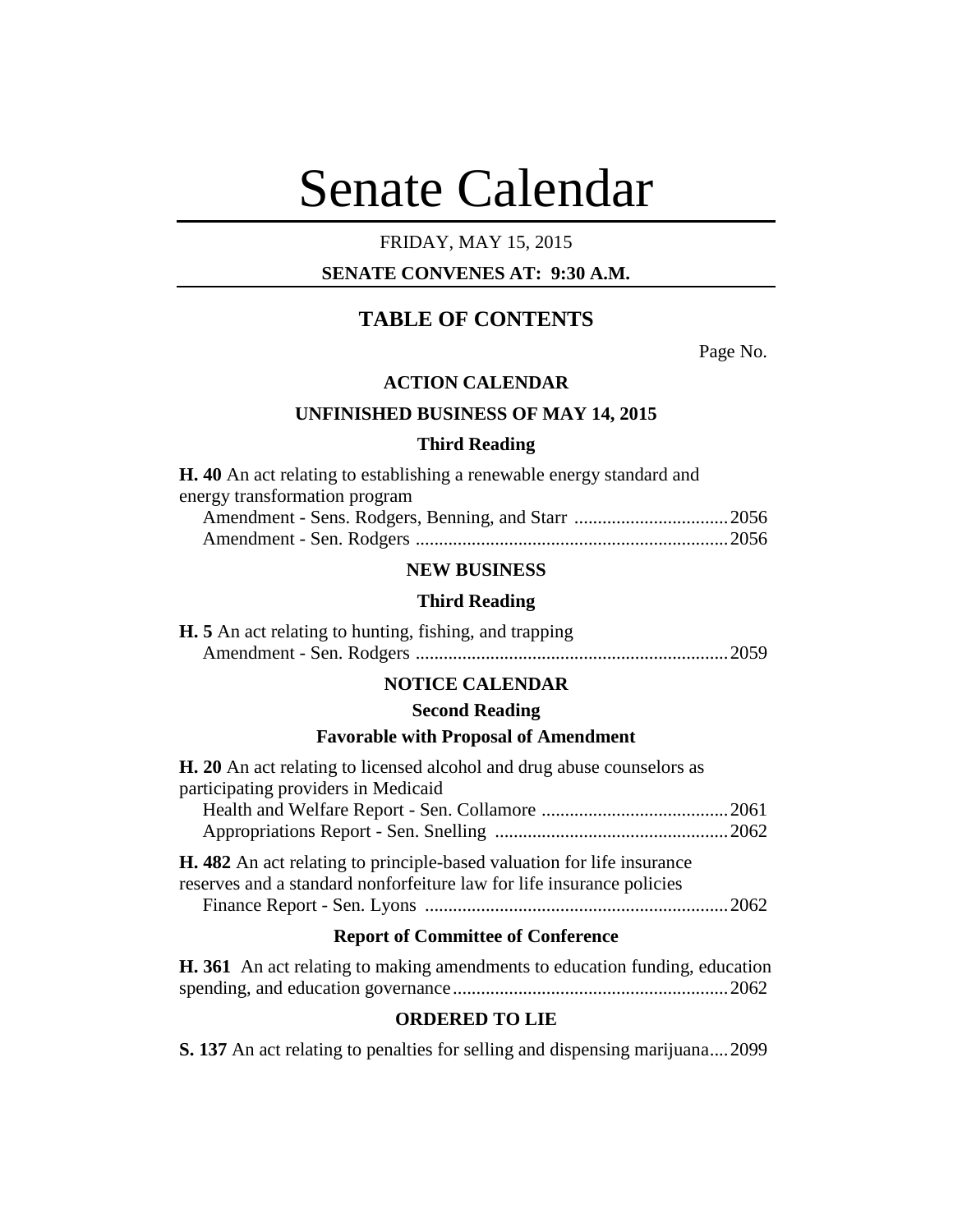# **CONCURRENT RESOLUTIONS FOR ACTION**

| S.C.R. 17-24 (For text of Resolutions, see Addendum to Senate Calendar |  |
|------------------------------------------------------------------------|--|
|                                                                        |  |
| <b>H.C.R. 158-181</b> (For text of Resolutions, see Addendum to House  |  |
|                                                                        |  |
| <b>CONCURRENT RESOLUTIONS FOR NOTICE</b>                               |  |
| H.C.R. 182 (For text of Resolution, see Addendum to House              |  |
|                                                                        |  |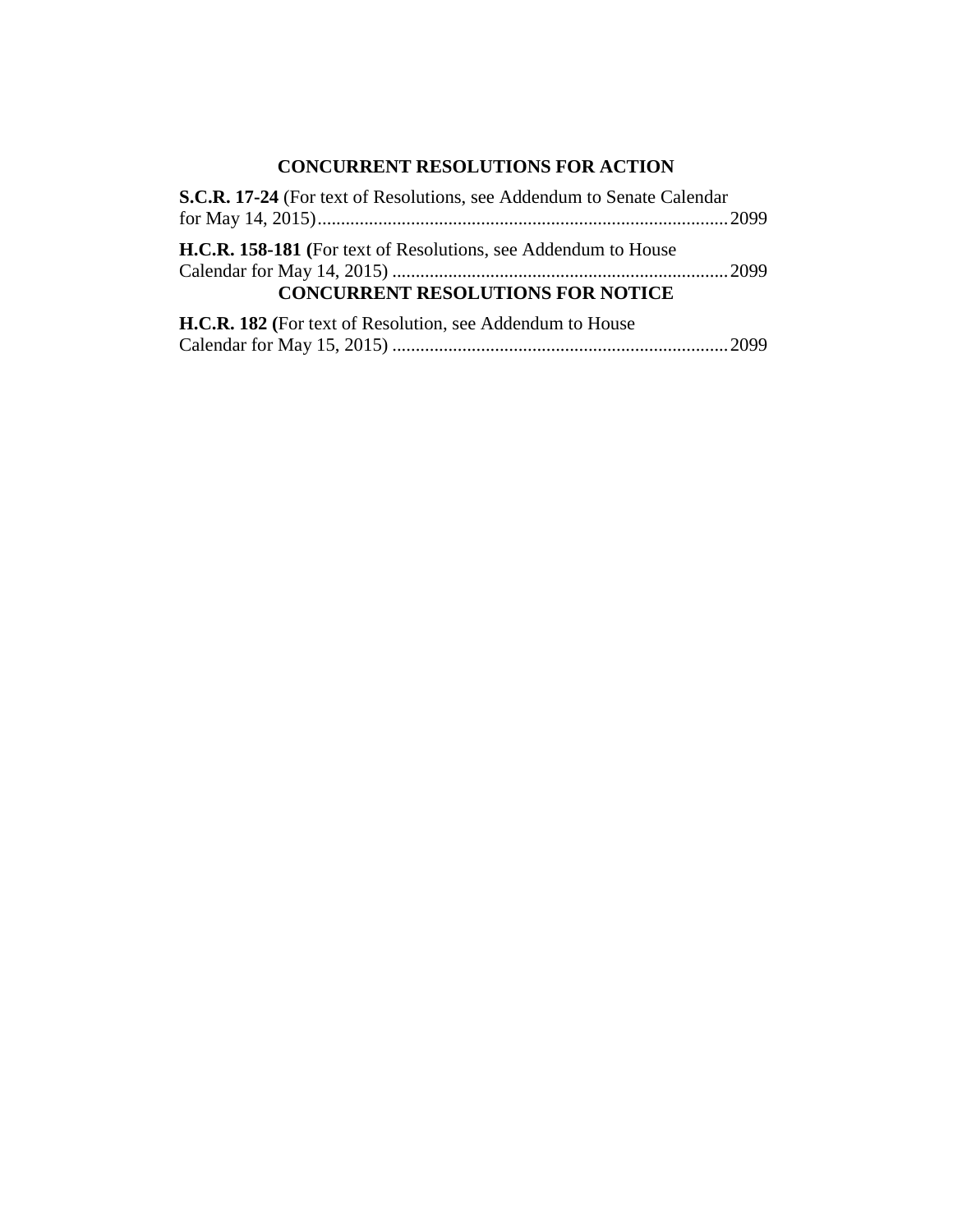#### **ORDERS OF THE DAY**

#### **ACTION CALENDAR**

#### **UNFINISHED BUSINESS OF THURSDAY, MAY 14, 2015**

#### **Third Reading**

#### **H. 40.**

An act relating to establishing a renewable energy standard and energy transformation program.

# **Amendment to Senate proposal of amendment to H. 40 to be offered by Senators Rodgers, Benning, and Starr before Third Reading**

Senators Rodgers, Benning, and Starr move that the Senate proposal of amendment be amended as follows:

By adding a new section to be Sec. 21c to read:

#### Sec. 21c. RENEWABLE GENERATION; IMPACTS; REPORT

On or before December 15, 2015, the Secretary of Natural Resources, in consultation with the Secretary of Agriculture and the Commissioner of Public Service, shall report to the House and Senate Committees on Natural Resources and Energy on the environmental and land use impacts of renewable electric generation in Vermont, methods for mitigating those impacts, and recommendations for appropriate siting and design of renewable electric generation facilities. The report shall include examination of the effects of renewable generation with respect to water quality, wildlife habitat, fragmentation of forest land, agricultural soils, aesthetics, and any other environmental or land use issue the Secretary considers relevant.

#### **Amendment to Senate proposal of amendment to H. 40 to be offered by Senator Rodgers before Third Reading**

Senator Rodgers moves to amend the Senate proposal of amendment as follows:

First: By striking out Secs. 26b through 26f in their entirety and inserting in lieu thereof new Secs. 26b through 26d to read:

Sec. 26b. 30 V.S.A. § 248(b) is amended to read:

(b) Before the Public Service Board issues a certificate of public good as required under subsection (a) of this section, it shall find that the purchase, investment or construction: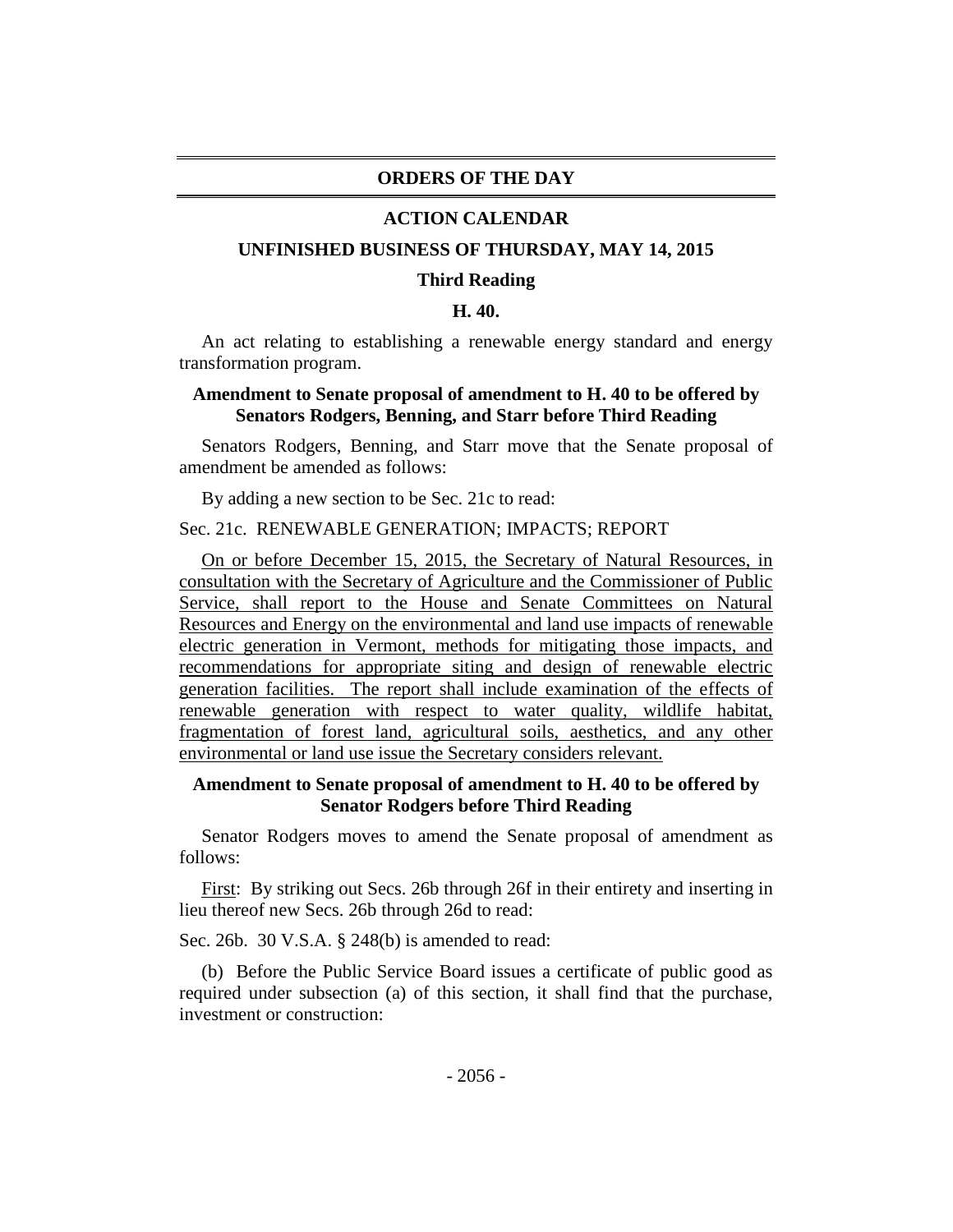(1) with respect to an in-state facility, will not unduly interfere with the orderly development of the region with due consideration having been given to the recommendations of the municipal and regional planning commissions, the recommendations of the municipal legislative bodies, and the land conservation measures contained in the plan of any affected municipality. However,:

(A) with respect to a natural gas transmission line subject to Board review, the line shall be in conformance with any applicable provisions concerning such lines contained in the duly adopted regional plan; and, in addition, upon application of any party, the Board shall condition any certificate of public good for a natural gas transmission line issued under this section so as to prohibit service connections that would not be in conformance with the adopted municipal plan in any municipality in which the line is located; and

(B) with respect to a ground-mounted solar electric generation facility that has a capacity greater than 15 kilowatts, the Board shall require compliance with solar siting standards adopted by the municipality under 24 V.S.A. § 4382(e), unless the Board finds that requiring such compliance would prohibit or have the effect of prohibiting the installation of such a facility or have the effect of interfering with the facility's intended functional use.

\* \* \*

Sec. 26c. 24 V.S.A. § 4382(e) is added to read:

(e) Notwithstanding any contrary provision of section 2291a of this title or of 30 V.S.A. § 224, a municipality may adopt in its plan siting standards that the Public Service Board shall apply in accordance with 30 V.S.A. § 248(b)(1)(B) to a ground-mounted plant that generates electricity from solar energy and has a plant capacity greater than 15 kW.

(1) Siting standards under this subsection shall not be more restrictive than siting standards applied to other commercial development in the municipality under this chapter.

(2) As used in this subsection:

(A) "kW, "plant," and "plant capacity" shall have the same meaning as in 30 V.S.A. § 8002.

(B) "Setback" means the shortest distance between the nearest portion of a solar panel or support structure for a solar panel, at its point of attachment to the ground, and a property boundary or the edge of a highway's traveled way.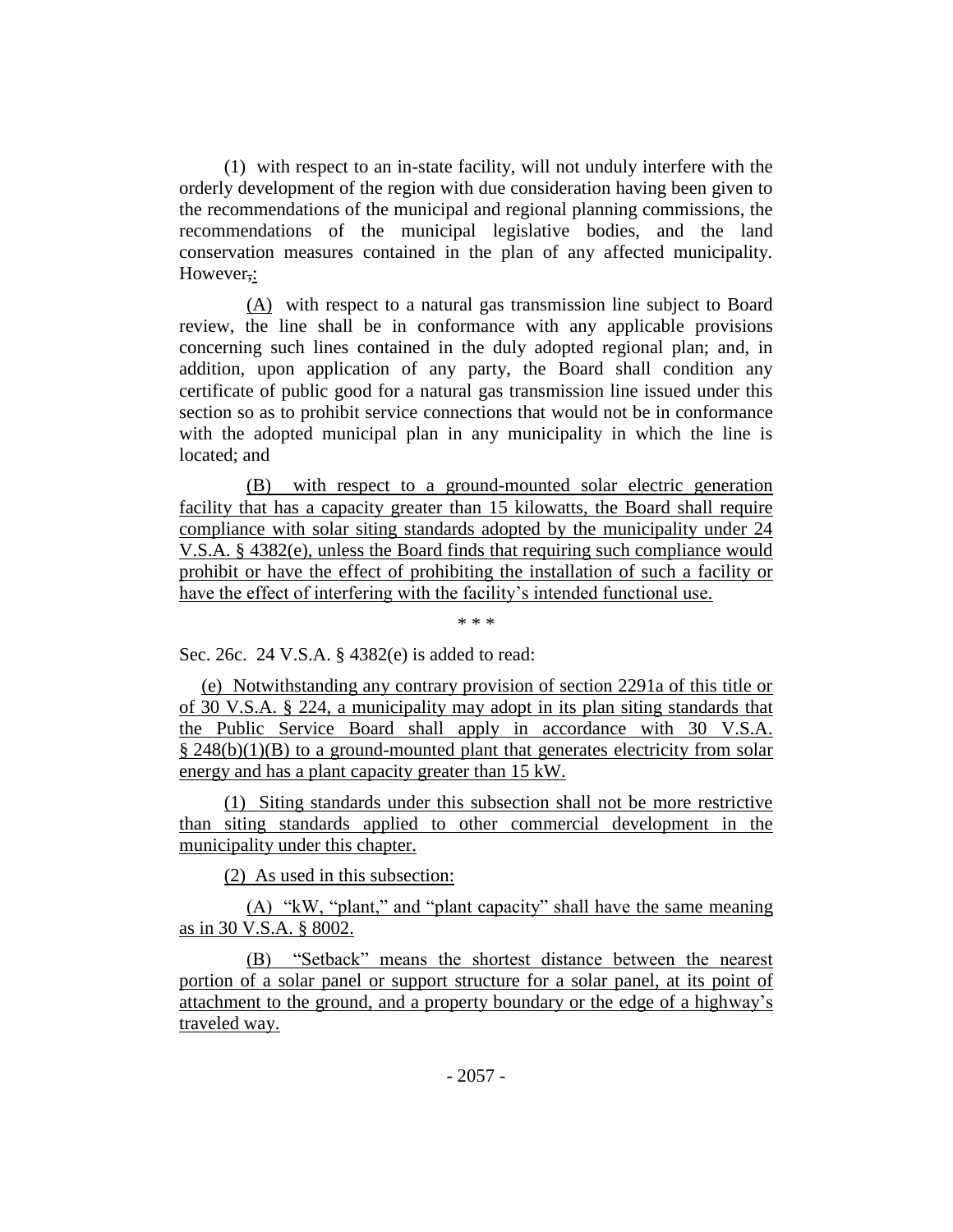(C) "Siting standards" means setbacks or reasonable aesthetic mitigation measures to harmonize a facility with its surroundings, or both. These standards may include landscaping, vegetation, fencing, and topographic features.

(3) This section does not authorize requiring a municipal land use permit for a solar electric generation plant.

Sec. 26d. REPORT; TOWN ADOPTION OF SITING STANDARDS

(a) On or before January 15, 2017, the Commissioners of Housing and Community Development and of Public Service (the Commissioners) jointly shall submit a report to the House and Senate Committees on Natural Resources and Energy that:

(1) identifies the municipalities that have adopted siting standards pursuant to Sec. 26c of this act, 24 V.S.A. § 4382(e);

(2) summarizes these adopted siting standards; and

(3) provides the number of proceedings before the Public Service Board in which these siting standards were applied and itemizes the disposition and status of those proceedings.

(b) Each municipality adopting siting standards under 24 V.S.A. § 4382(e) shall provide the Commissioners, on request, with information needed to complete the report required by this section.

Second: In Sec. 28 (effective dates), by striking out subsection (c) in its entirety and inserting in lieu thereof a new subsection (c) to read:

(c) Secs. 26a (municipal party status), 26b (compliance with siting standards), 26c (adoption of siting standards), and 26d (report) shall take effect on passage. Secs. 26a through 26c shall not apply to a facility for which a complete application was filed under 30 V.S.A. § 248 before their effective date.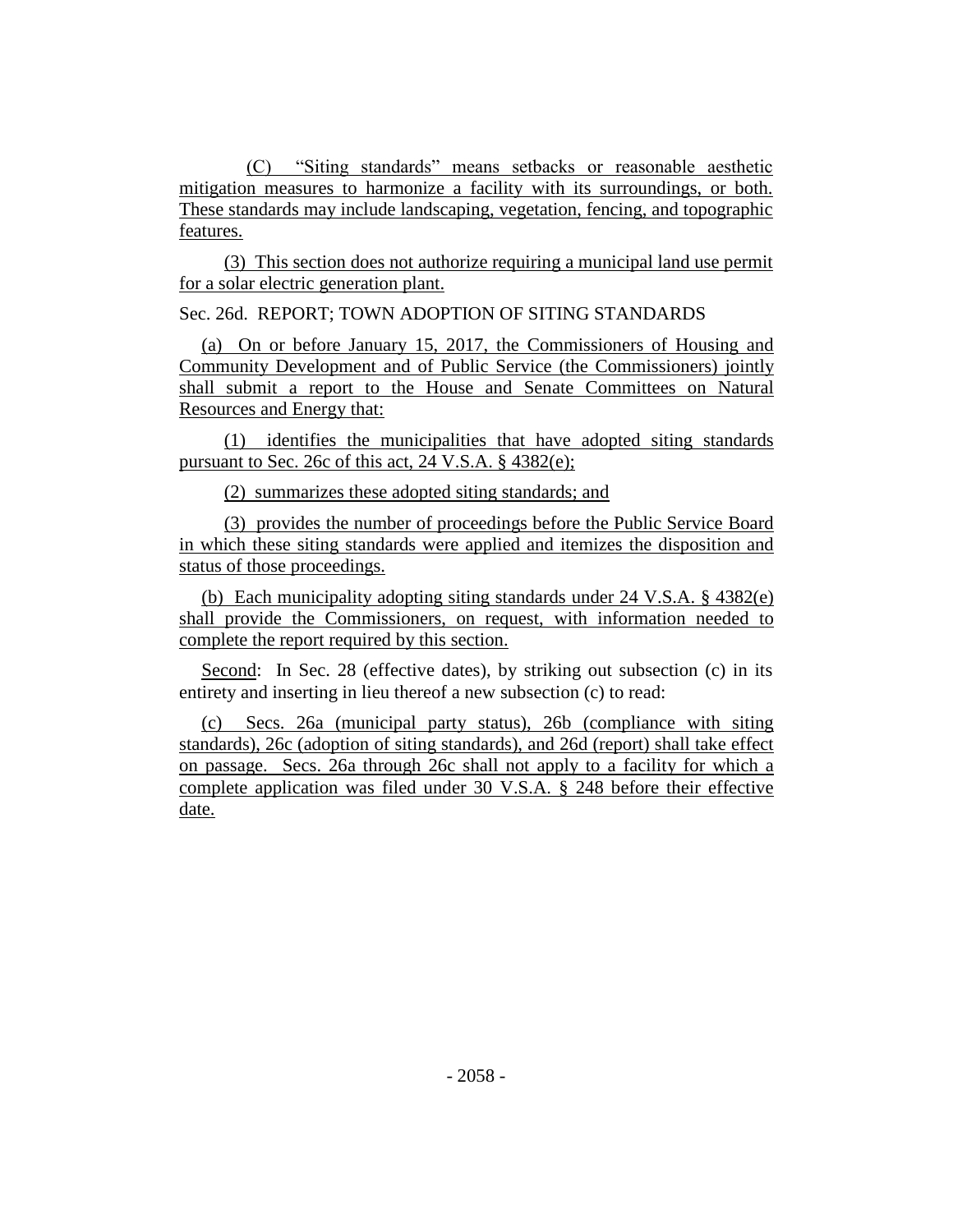#### **NEW BUSINESS**

#### **Third Reading**

# **H. 5.**

An act relating to hunting, fishing, and trapping.

# **Amendment to Senate proposal of amendment to H. 5 to be offered by Senator Rodgers before Third Reading**

Senator Rodgers moves to amend the Senate proposal of amendment by striking out the reader assistance preceding Sec. 15 and by striking out Sec. 15 in its entirety and inserting in lieu thereof Secs. 15–18 to read:

\* \* \* Gun Suppressors \* \* \*

Sec. 15. 13 V.S.A. § 4010 is amended to read:

#### § 4010. GUN SILENCERS SUPPRESSORS

A person who manufactures, sells, uses, or possesses with intent to sell or use an appliance known as or used for a gun silencer shall be fined \$25.00 for each offense. The provisions of this section shall not prevent the use or possession of gun silencers by:

(1) a Level III certified law enforcement officer or Department of Fish and Wildlife employee in connection with his or her duties and responsibilities and in accordance with the policies and procedures of that officer's or employee's agency or department; or

(2) the Vermont National Guard in connection with its duties and responsibilities.

(a) As used in this section, "gun suppressor" means any device for silencing, muffling, or diminishing the report of a portable firearm, including any combination of parts, designed or redesigned, and intended for use in assembling or fabricating a gun suppressor, and any part intended only for use in such assembly or fabrication.

(b)(1) Except as provided in subsection (c) of this section, a person shall not manufacture, make, or import a gun suppressor.

(2) A person who violates subdivision (1) of this subsection shall be fined not less than \$500.00.

(c) Subsection (b) of this section shall not apply to:

(1) a licensed manufacturer, as defined in 18 U.S.C. § 921, who is registered as a manufacturer pursuant to 26 U.S.C. § 5802;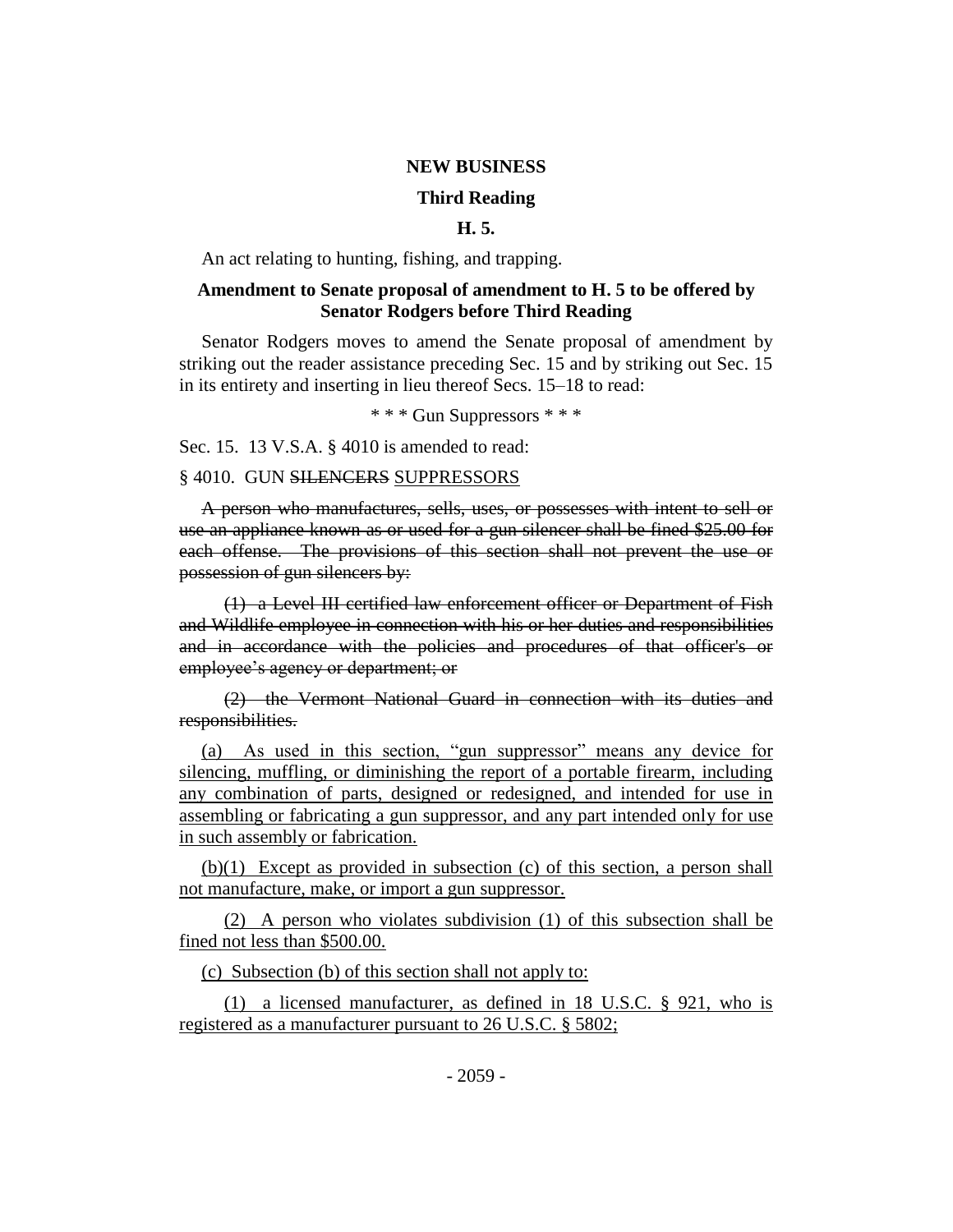(2) a licensed importer, as defined in 18 U.S.C. § 921, who is registered as an importer pursuant to 26 U.S.C. § 5802; or

(3) a person who makes a gun suppressor in compliance with the requirements of 26 U.S.C. § 5822.

Sec. 16. 10 V.S.A. § 4704 is amended to read:

# § 4704. USE OF MACHINE GUNS AND, AUTOLOADING RIFLES, AND GUN SUPPRESSORS

(a) A person engaged in hunting for wild animals shall not use, carry, or have in his or her possession:

 $(1)$  a machine gun of any kind or description  $\Theta$ ;

(2) an autoloading rifle with a magazine capacity of over six cartridges, except a .22 caliber rifle using rim fire cartridges; or

(3) a gun suppressor.

(b) As used in this section, "gun suppressor" means any device for silencing, muffling, or diminishing the report of a portable firearm, including any combination of parts, designed or redesigned, and intended for use in assembling or fabricating a gun suppressor, and any part intended only for use in such assembly or fabrication.

Sec. 17. 10 V.S.A. § 4502 is amended to read:

§ 4502. UNIFORM POINT SYSTEM; REVOCATION OF LICENSE

(a) A uniform point system which assigns points to those convicted of a violation of a provision of this part is established. The conviction report from the court Court shall be prima facie evidence of the points assessed. In addition to other penalties assessed for violation of fish and wildlife statutes, the Commissioner shall suspend licenses issued under this part which are held by a person who has accumulated ten or more points in accordance with the provisions of subsection (c) of this section.

(b) A person violating provisions of this part shall receive points for convictions in accordance with the following schedule (all sections are in Title 10 of Vermont Statutes Annotated):

\* \* \*

(2) Ten points shall be assessed for:

\* \* \*

(G) § 4704. Use of machine guns and, autoloading rifles, and gun suppressors

 $-2060 -$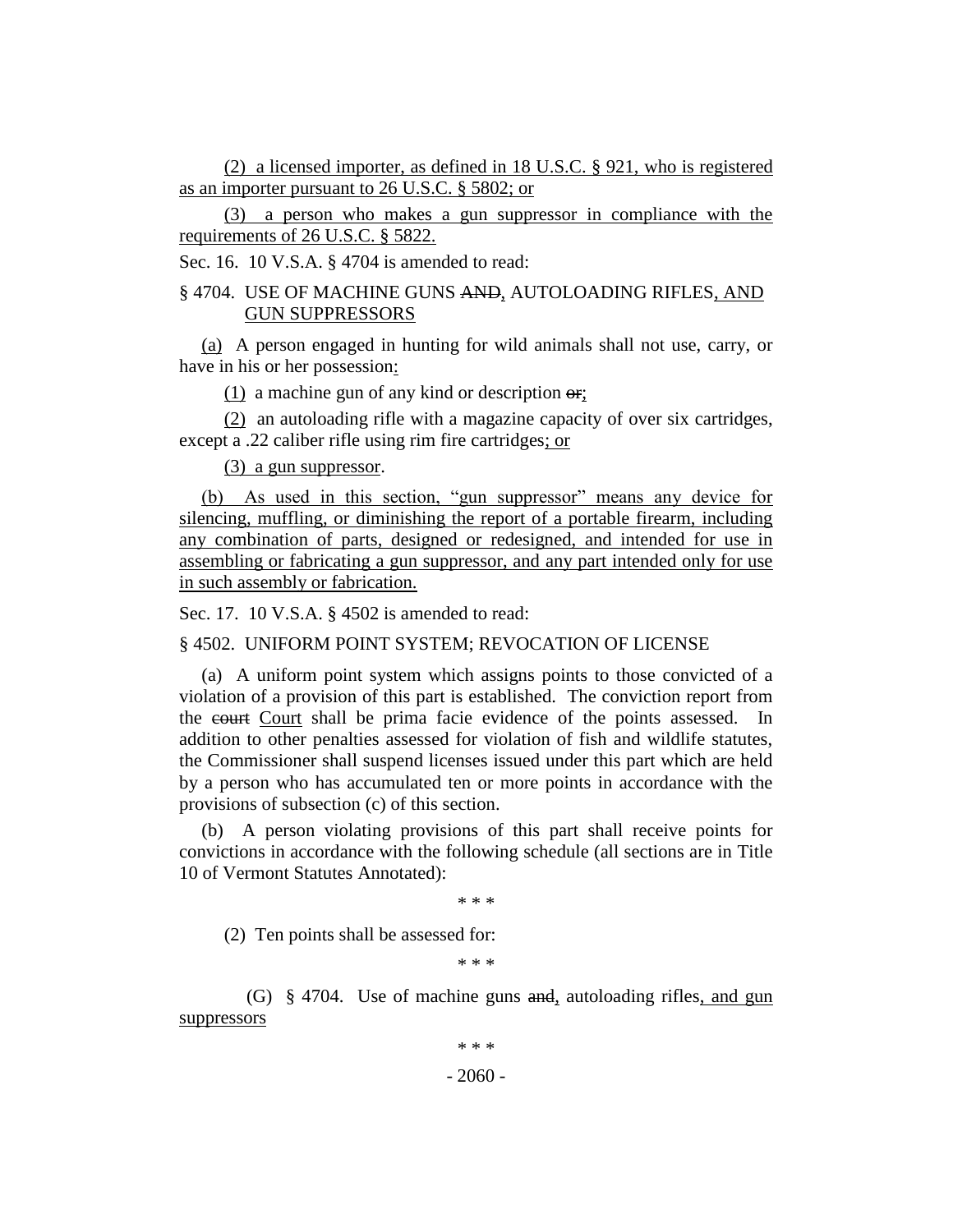#### \* \* \* Effective Dates \* \* \*

#### Sec. 18. EFFECTIVE DATES

This act shall take effect on passage, except that:

(1) Secs. 3 (permanent license for persons with disability), 4 (report on permanent license for persons with disability), 6 (mentored hunting license), and 14 (moose permits for veterans) shall take effect on January 1, 2016.

(2) Secs. 15, 16, and 17 (gun suppressors) shall take effect on July 2, 2015.

# **NOTICE CALENDAR**

#### **Second Reading**

#### **Favorable with Proposal of Amendment**

#### **H. 20.**

An act relating to licensed alcohol and drug abuse counselors as participating providers in Medicaid.

### **Reported favorably with recommendation of proposal of amendment by Senator Collamore for the Committee on Health & Welfare.**

The Committee recommends that the Senate propose to the House to amend the bill as follows:

First: In Sec. 1, 26 V.S.A. § 3242, by striking out the word "is" after "regardless of whether the counselor" and inserting in lieu thereof works for

Second: By inserting a new Sec. 2 to read as follows:

# Sec. 2. LICENSURE OF ALCOHOL AND DRUG ABUSE COUNSELORS

(a) The Department of Health's Division of Alcohol and Drug Abuse Programs (ADAP) and the Secretary of State's Office of Professional Regulation (OPR) shall work collaboratively to develop and propose to the General Assembly a plan to move the licensure of alcohol and drug abuse counselors from the purview of ADAP to that of OPR. The plan shall include the statutory amendments necessary to conform to OPR's regulatory structure and the positions necessary to implement the program. ADAP and OPR shall jointly submit the plan to the Senate Committees on Health and Welfare and on Government Operations and the House Committees on Human Services and on Government Operations on or before January 15, 2016.

(b) Notwithstanding 32 V.S.A. § 605(b)(2), ADAP and OPR shall recommend for inclusion in the Governor's fiscal year 2017 Executive Branch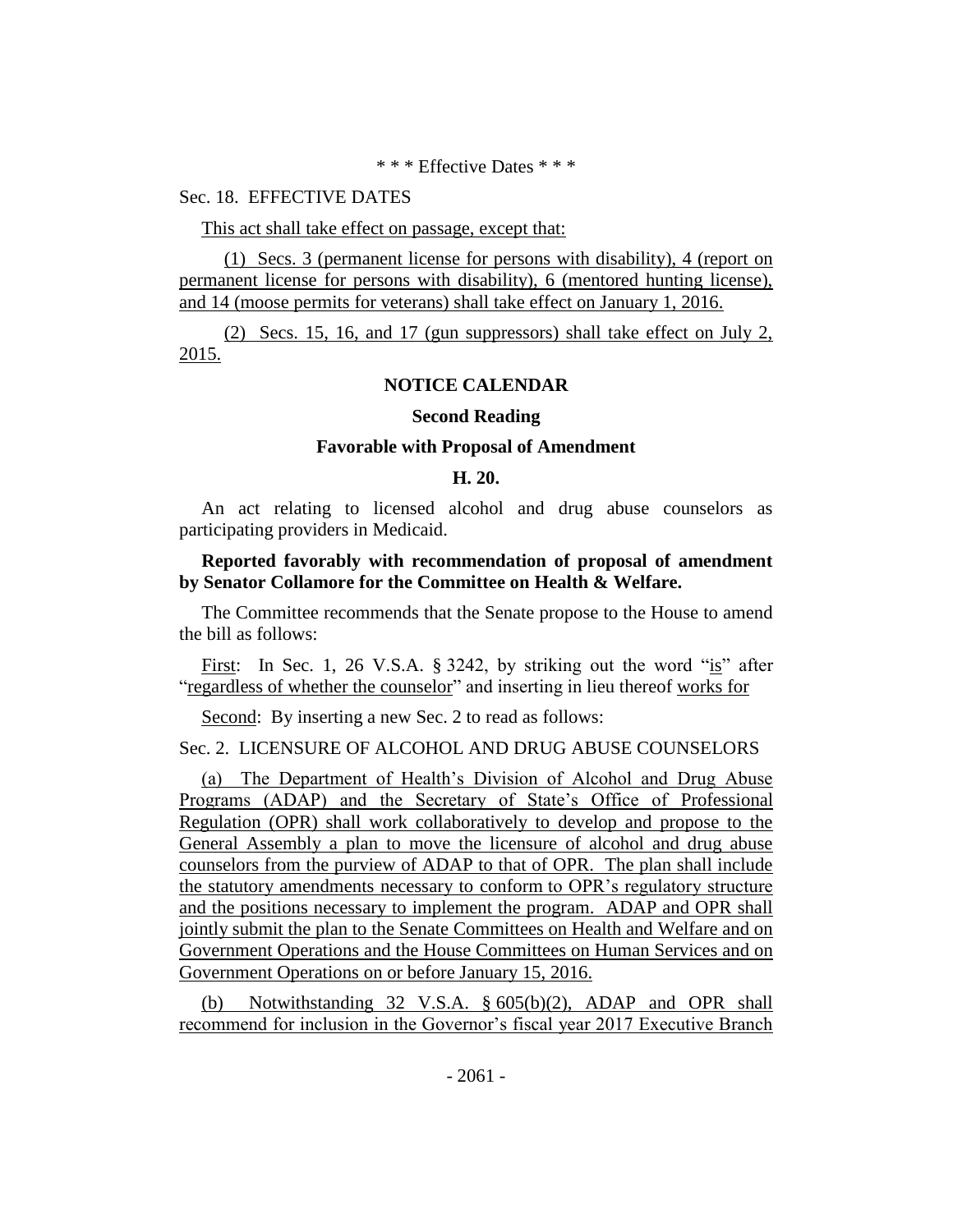fee report a licensure fee for alcohol and drug abuse counselors that offsets the cost to OPR of assuming oversight of this profession.

And by renumbering the remaining section to be numerically correct

(Committee vote: 5-0-0)

(For House amendments, see House Journal for March 17, 2015, page 412)

**Reported favorably by Senator Snelling for the Committee on Appropriations.**

(Committee vote: 5-0-2)

#### **H. 482.**

An act relating to principle-based valuation for life insurance reserves and a standard nonforfeiture law for life insurance policies.

# **Reported favorably with recommendation of proposal of amendment by Senator Lyons for the Committee on Finance.**

The Committee recommends that the Senate propose to the House to amend the bill in Sec. 1, 8 V.S.A. § 3791l, by striking out subsection (b) in its entirety.

(Committee vote: 6-0-1)

(No House amendments)

#### **Report of Committee of Conference**

#### **H. 361.**

An act relating to making amendments to education funding, education spending, and education governance.

To the Senate and House of Representatives:

The Committee of Conference to which were referred the disagreeing votes of the two Houses upon House Bill entitled:

H. 361. An act relating to making amendments to education funding, education spending, and education governance

Respectfully reports that it has met and considered the same and recommends that the Senate recede from its proposals of amendment, and that the bill be amended by striking out all after the enacting clause and inserting in lieu thereof the following:

\* \* \* Findings; Goals; Intent \* \* \*

Sec. 1. FINDINGS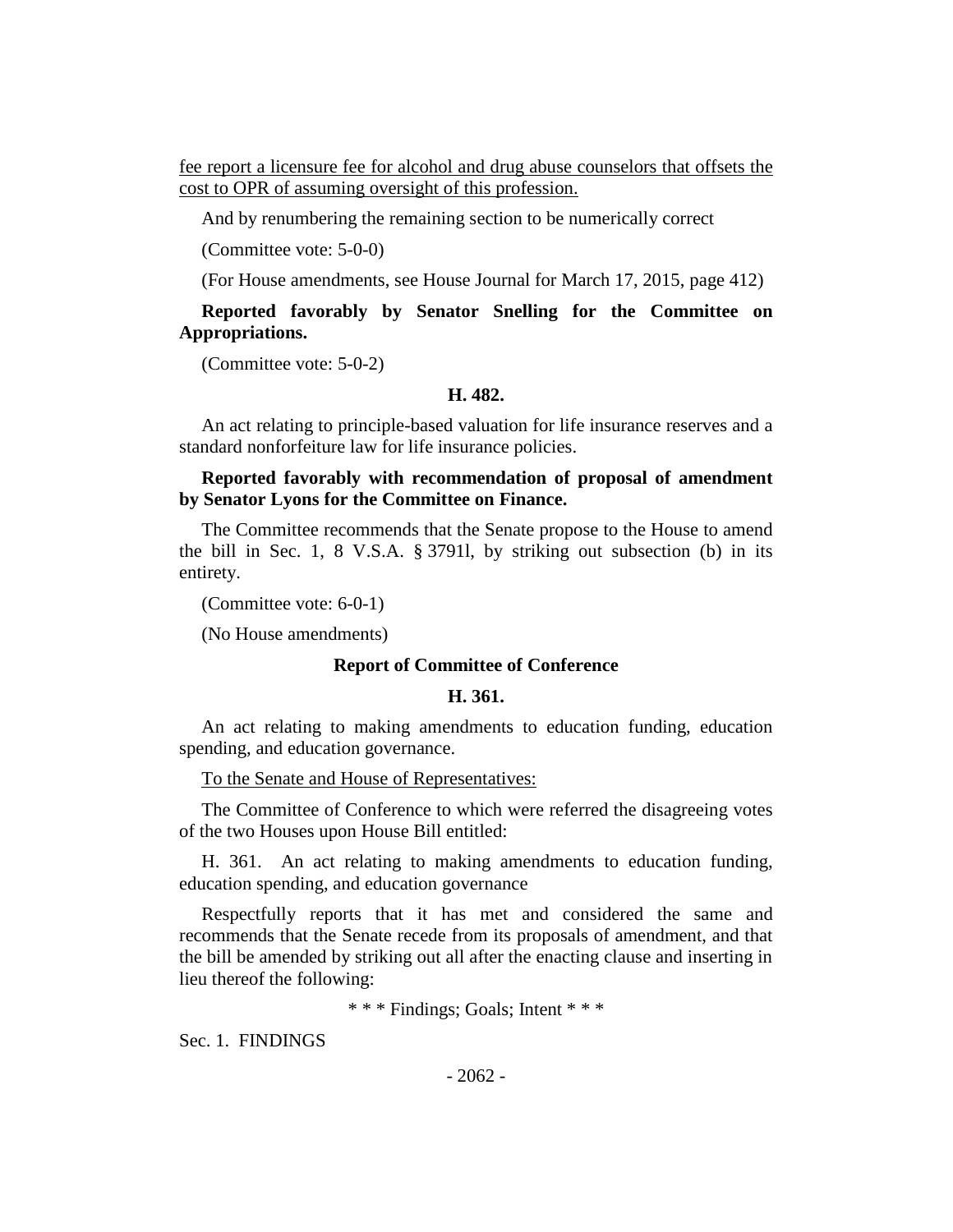(a) Vermont's kindergarten through grade 12 student population has declined from 103,000 in fiscal year 1997 to 78,300 in fiscal year 2015.

(b) The number of school-related personnel has not decreased in proportion to the decline in student population.

(c) The proportion of Vermont students with severe emotional needs has increased from 1.5 percent of the population in fiscal year 1997 to 2.3 percent in fiscal year 2015. In addition, the proportion of students from families in crisis due to loss of employment, opiate addiction, and other factors has also increased during this time period, requiring the State's public schools to fulfill an array of human services functions.

(d) From July 1997 through July 2014, the number of Vermont children ages 6 through 17 residing with families receiving nutrition benefits has increased by 47 percent, from 13,000 to 19,200. While other factors affect student academic performance, studies demonstrate that when the percentage of students in a school who are living in poverty increases, student performance and achievement have a tendency to decrease.

(e) With 13 different types of school district governance structures, elementary and secondary education in Vermont lacks cohesive governance and delivery systems. As a result, many school districts:

(1) are not well-suited to achieve economies of scale; and

(2) lack the flexibility to manage, share, and transfer resources, including personnel, with other school districts and to provide students with a variety of high-quality educational opportunities.

(f) 16 V.S.A. § 4010(f) was enacted in 1999 to protect school districts, particularly small school districts, from large, sudden tax increases due to declining student populations. The steady, continued decline in some districts, together with the compounding effect of the legislation as written, has inflated the equalized pupil count in some districts by as much as 77 percent, resulting in artificially low tax rates in those communities.

(g) National literature suggests that the optimal size for student learning is in elementary schools of 300 to 500 students and in high schools of 600 to 900 students. In Vermont, the smallest elementary school has a total enrollment of 15 students (kindergarten–grade 6) and the smallest high school has a total enrollment of 55 students (grades 9–12). Of the 300 public schools in Vermont, 205 have 300 or fewer enrolled students and 64 have 100 or fewer enrolled students. Of those 64 schools, 16 have 50 or fewer enrolled students.

(h) National literature suggests that the optimal size for a school district in terms of financial efficiencies is between 2,000 and 4,000 students. The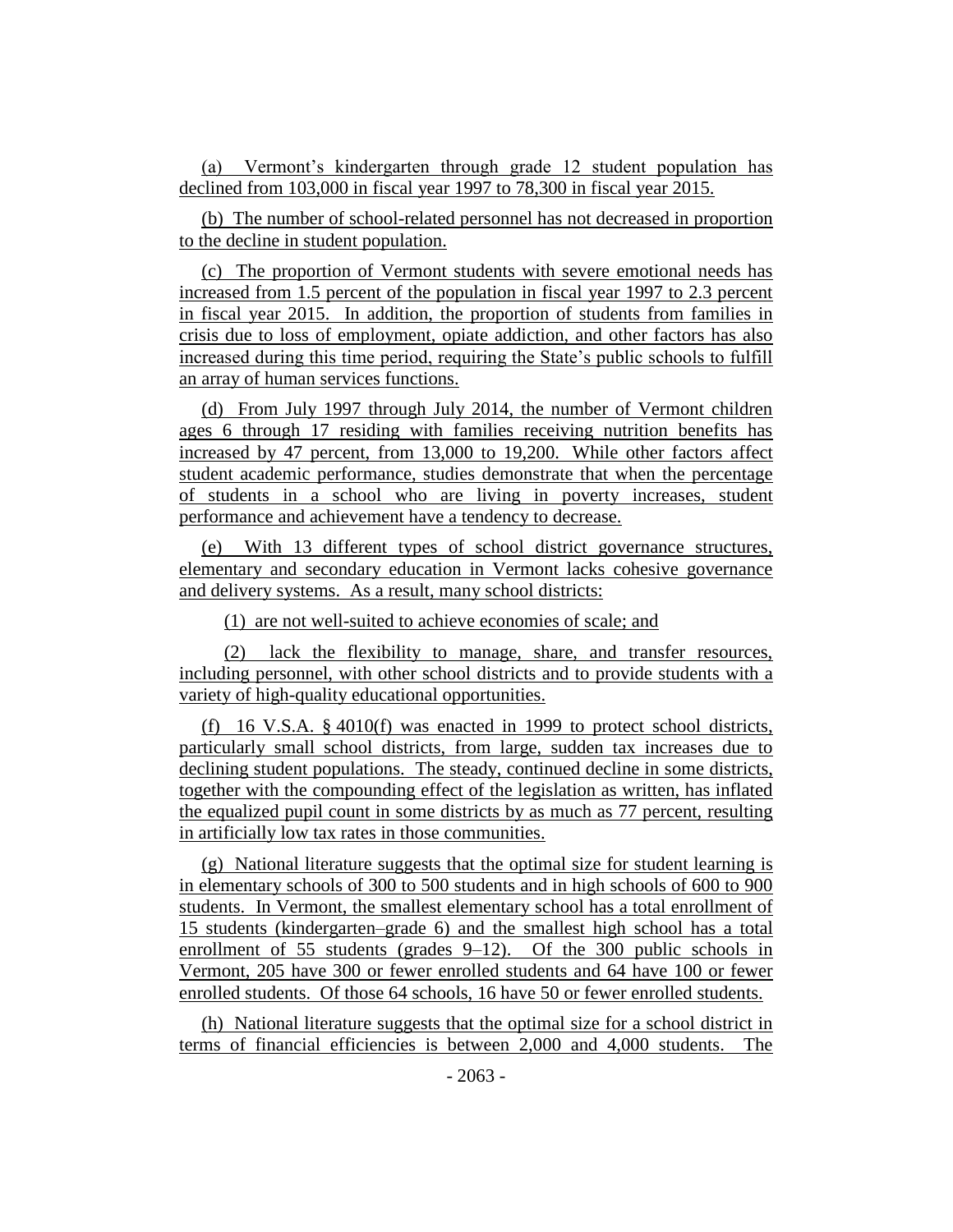smallest Vermont school district has an average daily membership (ADM) of six students, with 79 districts having an ADM of 100 or fewer students. Four Vermont school districts have an ADM that exceeds 2,000 students.

(i) Vermont recognizes the important role that a small school plays in the social and educational fabric of its community. It is not the State's intent to close its small schools, but rather to ensure that those schools have the opportunity to enjoy the expanded educational opportunities and economies of scale that are available to schools within larger, more flexible governance models.

(j) The presence of multiple public schools within a single district not only supports flexibility in the management and sharing of resources, but it promotes innovation. For example, individual schools within a district can more easily develop a specialized focus, which, in turn, increases opportunities for students to choose the school best suited to their needs and interests.

#### Sec. 2. GOALS

By enacting this legislation, the General Assembly intends to move the State toward sustainable models of education governance. The legislation is designed to encourage and support local decisions and actions that:

(1) provide substantial equity in the quality and variety of educational opportunities statewide;

(2) lead students to achieve or exceed the State's Education Quality Standards, adopted as rules by the State Board of Education at the direction of the General Assembly;

(3) maximize operational efficiencies through increased flexibility to manage, share, and transfer resources, with a goal of increasing the district-level ratio of students to full-time equivalent staff;

(4) promote transparency and accountability; and

(5) are delivered at a cost that parents, voters, and taxpayers value.

Sec. 3. SCHOOL CLOSURE; SMALL SCHOOLS; INTENT

(a) School closure; intent. It is not the State's intent to close schools and nothing in this act shall be construed to require, encourage, or contemplate the closure of schools in Vermont.

(b) Small schools; intent. As stated in subsection 1(i) of this act, it is not the State's intent to close its small schools, but rather to ensure that those schools have the opportunity to enjoy the expanded educational opportunities and economies of scale that are available to schools within larger, more flexible governance models.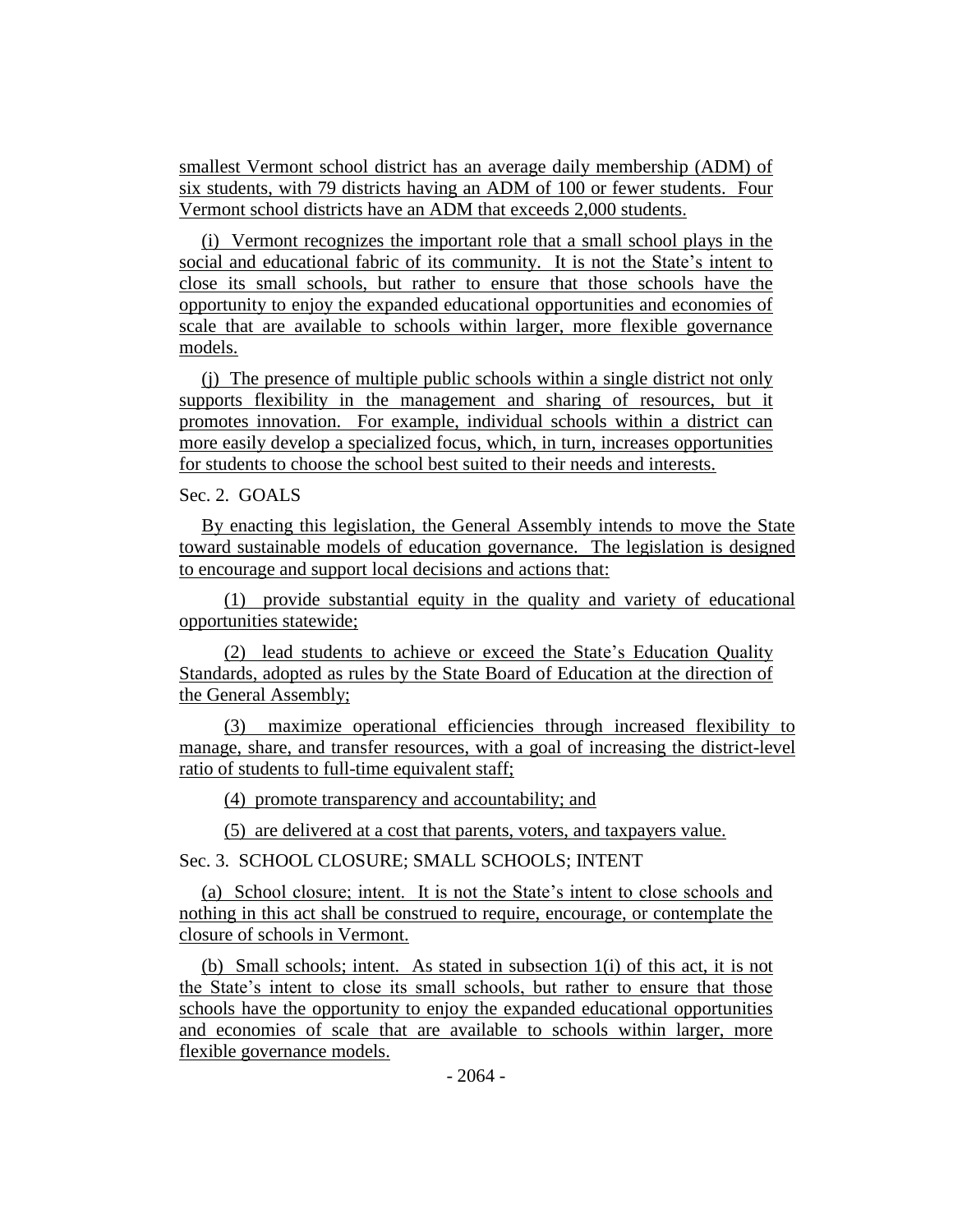Sec. 4. TUITION PAYMENT; SCHOOL OPERATION; PROTECTIONS; INTENT

(a) Tuition payment; protection. All governance transitions contemplated pursuant to this act shall preserve the ability of a district that, as of the effective date of this section, provides for the education of all resident students in one or more grades by paying tuition on the students' behalf, to continue to provide education by paying tuition on behalf of all students in the grade or grades if it chooses to do so and shall not require the district to limit the options available to students if it ceases to exist as a discrete entity and realigns into a supervisory district or union school district.

(b) School operation; protection. All governance transitions contemplated pursuant to this act shall preserve the ability of a district that, as of the effective date of this section, provides for the education of all resident students in one or more grades by operating a school offering the grade or grades, to continue to provide education by operating a school for all students in the grade or grades if it chooses to do so and shall not require the district to pay tuition for students if it ceases to exist as a discrete entity and realigns into a supervisory district or union school district.

(c) Tuition payment; school operation; intent. Nothing in this act shall be construed to restrict or repeal, or to authorize, encourage, or contemplate the restriction or repeal of, the ability of a school district that, as of the effective date of this section, provides for the education of all resident students in one or more grades:

(1) by paying tuition on the students' behalf, to continue to provide education by paying tuition on behalf of all students in the grade or grades; or

(2) by operating a school offering the grade or grades, to continue to provide education by operating a school for all students in the grade or grades.

\* \* \* Governance Structures to Achieve Education Policy Goals \* \* \*

Sec. 5. PREFERRED EDUCATION GOVERNANCE STRUCTURE; ALTERNATIVE STRUCTURE

(a) On or before July 1, 2019, the State shall provide educational opportunities through sustainable governance structures designed to meet the goals set forth in Sec. 2 of this act pursuant to one of the models described in this section.

(b) Preferred structure: prekindergarten–grade 12 supervisory district (Education District). The preferred education governance structure in Vermont is a school district that:

- 2065 - (1) is responsible for the education of all resident prekindergarten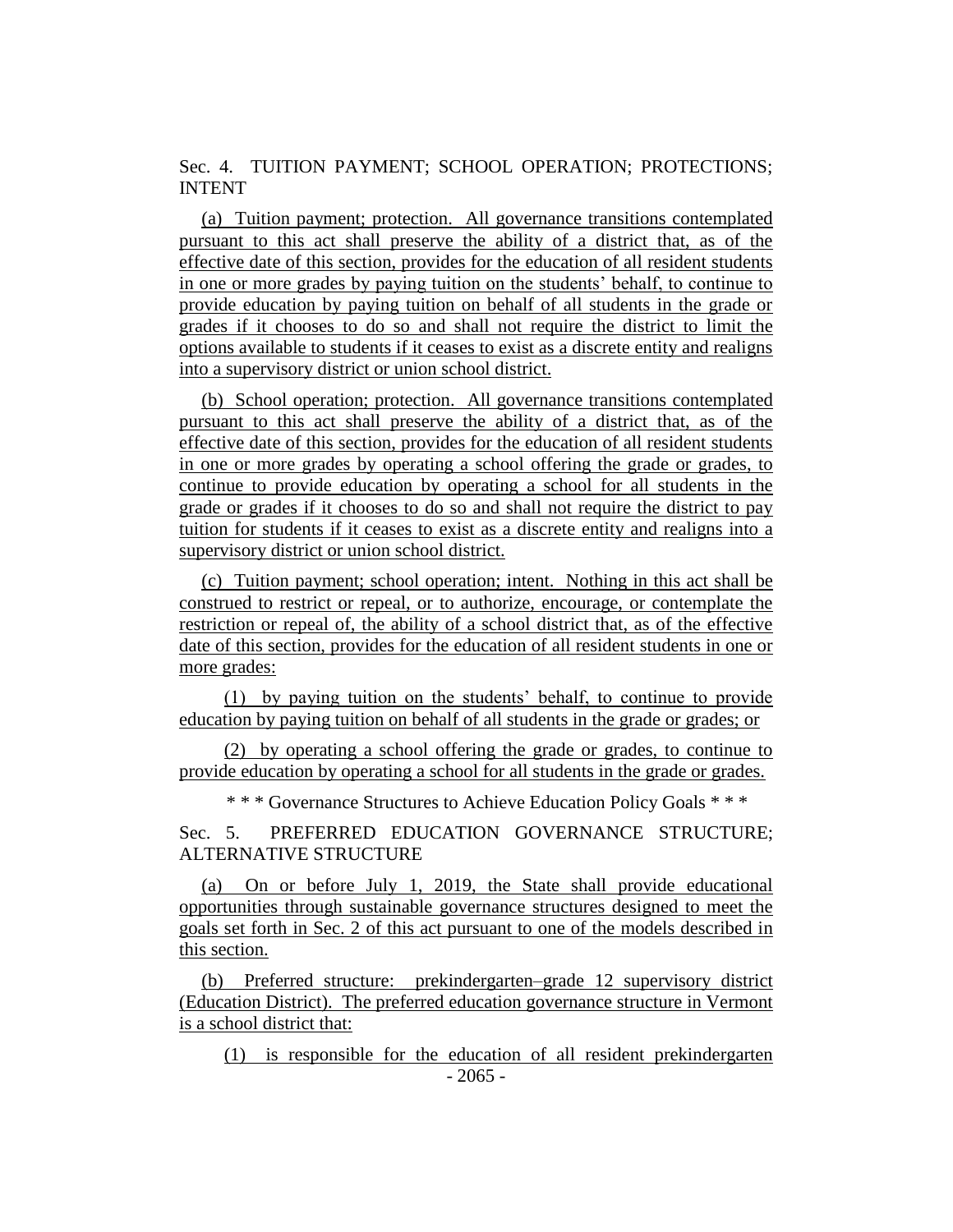through grade 12 students;

(2) is its own supervisory district;

(3) has a minimum average daily membership of 900; and

(4) is organized and operates according to one of the four most common governance structures:

(A) a district that operates a school or schools for all resident students in prekindergarten or kindergarten through grade 12;

(B) a district that operates a school or schools for all resident students in prekindergarten or kindergarten through grade 8 and pays tuition for all resident students in grade 9 through grade 12;

(C) a district that operates a school or schools for all resident students in prekindergarten or kindergarten through grade 6 and pays tuition for all resident students in grade 7 through grade 12; or

(D) a district that operates no schools and pays tuition for all resident students in prekindergarten through grade 12.

(c) Alternative structure: supervisory union with member districts. An Education District as envisioned in subsection (b) of this section may not be possible or the best model to achieve Vermont's education goals in all regions of the State. In such situations, a supervisory union composed of multiple member districts, each with its separate school board, can meet the State's goals, particularly if:

(1) the member districts consider themselves to be collectively responsible for the education of all prekindergarten through grade 12 students residing in the supervisory union;

(2) the supervisory union operates in a manner that maximizes efficiencies through economies of scale and the flexible management, transfer, and sharing of nonfinancial resources among the member districts;

(3) the supervisory union has the smallest number of member school districts practicable, achieved wherever possible by the merger of districts with similar operating and tuitioning patterns; and

(4) the combined average daily membership of all member districts is not less than 1,100.

Sec. 6. ACCELERATED ACTIVITY; SUPERVISORY UNION BECOMING A SUPERVISORY DISTRICT; ENHANCED TAX INCENTIVES; SMALL SCHOOL SUPPORT; DATA AND REPORT

(a) A newly formed school district shall receive the incentives set forth in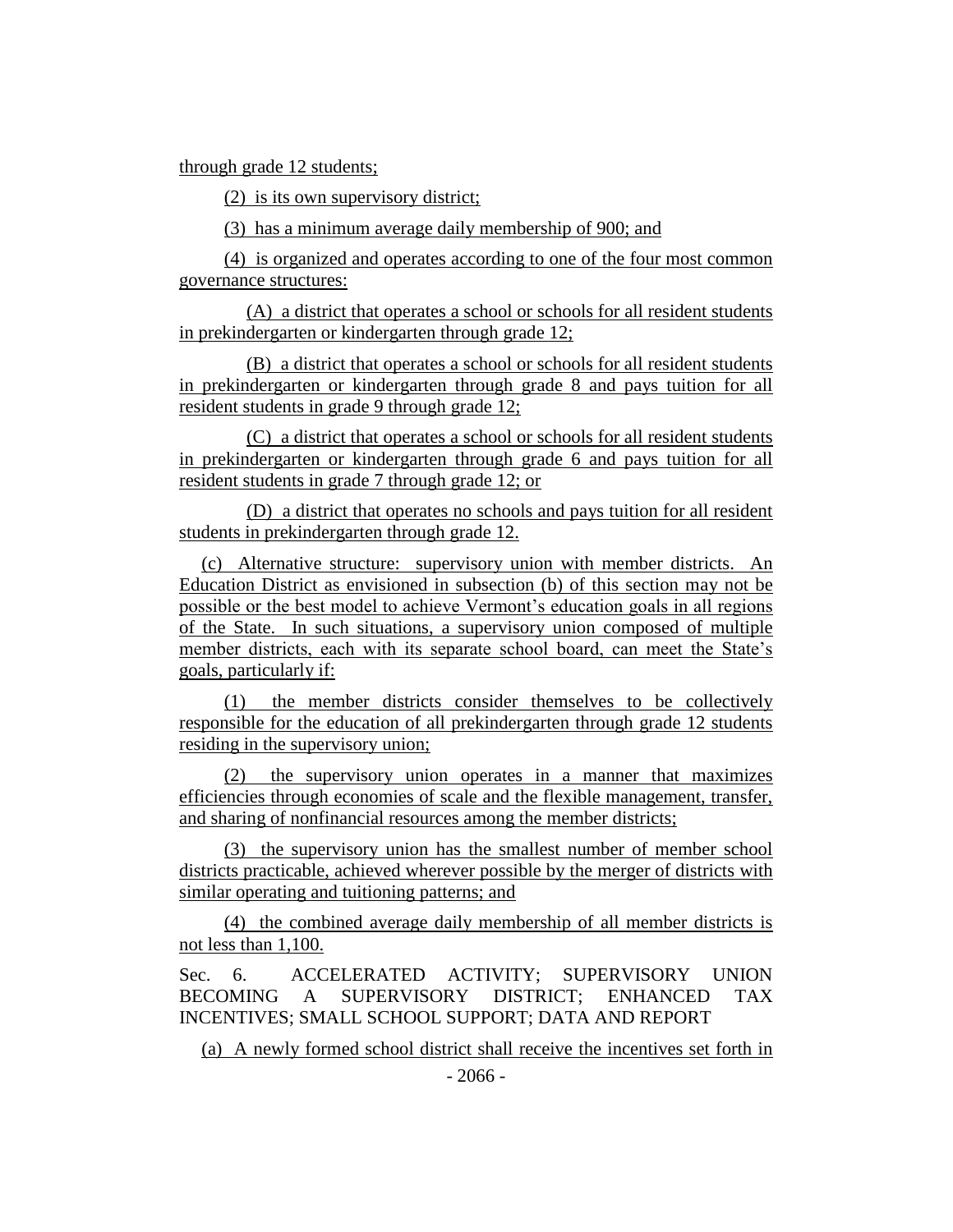# subsection (b) of this section if it:

(1) is formed by merging the governance structures of all member districts of a supervisory union into one unified union school district pursuant to the processes and requirements of 16 V.S.A. chapter 11, and also could include merger with a neighboring supervisory district;

(2) obtains an affirmative vote of all "necessary" districts on or after July 1, 2015, and prior to July 1, 2016;

(3) is responsible for the education of all resident prekindergarten through grade 12 students;

(4) is its own supervisory district;

(5) has a minimum average daily membership of 900 in its first year of operation; and

(6) is organized and operates according to one of the following common governance structures:

(A) a district that operates a school or schools for all resident students in prekindergarten or kindergarten through grade 12;

(B) a district that operates a school or schools for all resident students in prekindergarten or kindergarten through grade 8 and pays tuition for all resident students in grade 9 through grade 12; or

(C) a district that operates a school or schools for all resident students in prekindergarten or kindergarten through grade 6 and pays tuition for resident students in grade 7 through grade 12;

(7) demonstrates in the study committee report presented to the State Board and district voters pursuant to 16 V.S.A. chapter 11 that the proposed governance changes will meet the goals set forth in Sec. 2 of this act;

(8) becomes operational on or before July 1, 2017; and

(9) provides data as requested by the Agency of Education and otherwise assists the Agency to assess whether and to what extent the consolidation of governance results in an increased ability to meet the goals set forth in Sec. 2 of this act.

(b) A newly formed school district that meets the criteria set forth in subsection (a) of this section shall receive the following:

(1) Decreased equalized homestead property tax rate.

(A) Subject to the provisions of this subdivision (1) and notwithstanding any other provision of law, the new district's equalized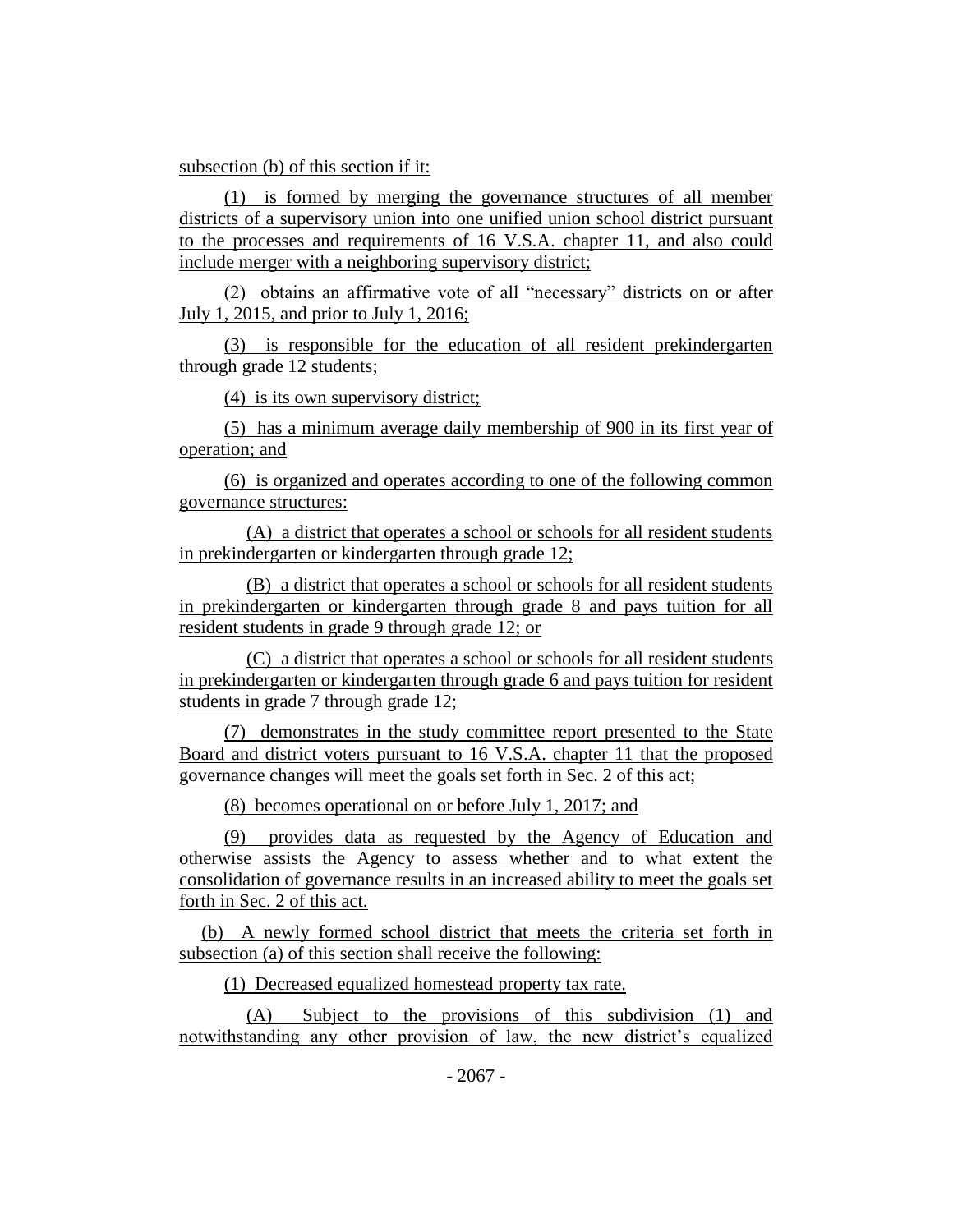homestead property tax rate shall be:

(i) decreased by \$0.10 in the first fiscal year of operation;

(ii) decreased by \$0.08 in the second fiscal year of operation;

(iii) decreased by \$0.06 in the third fiscal year of operation;

(iv) decreased by \$0.04 in the fourth fiscal year of operation; and

(v) decreased by \$0.02 in the fifth fiscal year of operation.

(B) The household income percentage shall be calculated accordingly.

(C) During the years in which a new district's equalized homestead property tax rate is decreased pursuant to this subdivision (1), the rate for each town within the new district shall not increase by more than five percent in a single year. The household income percentage shall be calculated accordingly.

(D) On and after the effective date of merger, the common level of appraisal shall be calculated independently for each town within the new district for purposes of determining the homestead property tax rate for each town.

(2) Merger Support Grant.

(A) Notwithstanding any provision of law to the contrary, if the districts forming the new district include at least one "eligible school district," as defined in 16 V.S.A. § 4015, that received a small school support grant under section 4015 in fiscal year 2016, then the new district shall receive an annual Merger Support Grant in an amount equal to the small school support grant received by the eligible school district in fiscal year 2016. If more than one merging district was an eligible school district, then the merger support grant shall be in an amount equal to the total combined small school support grants they received in fiscal year 2016.

(B) Payment of the grant under this subdivision (2) shall continue annually unless explicitly repealed by the General Assembly; provided, however, that the Secretary shall discontinue payment of the grant in the fiscal year following closure by the merged district of a school located in what had been an "eligible school district" prior to merger; and further provided that if a school building located in a formerly "eligible school district" is closed in order to consolidate with another school into a renovated or new school building, then the Secretary shall continue to pay the grant during the repayment term of any bonded indebtedness incurred in connection with the consolidation-related renovation or construction.

(3) Transition Facilitation Grant.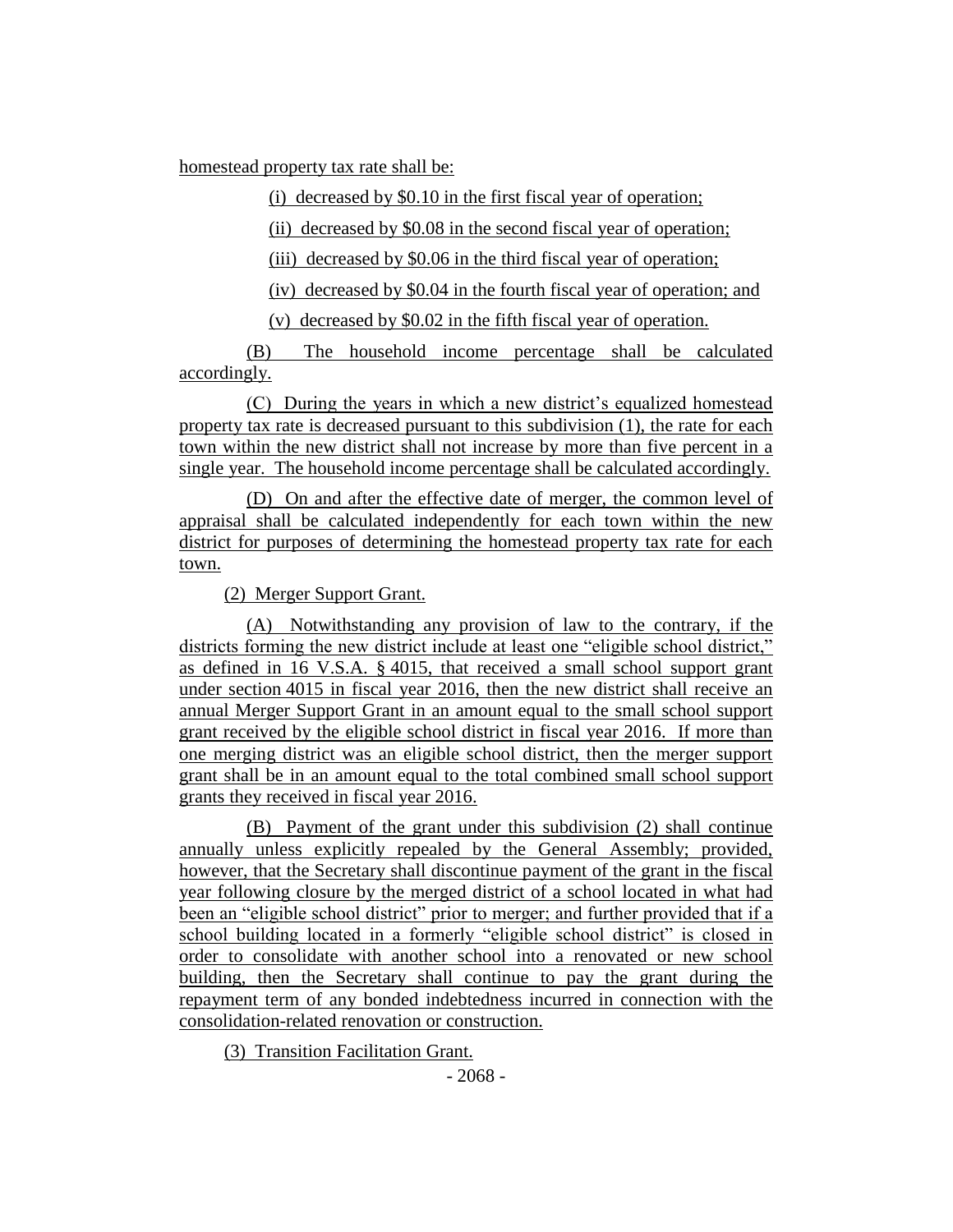(A) After voter approval of the plan of merger, the Secretary of Education shall pay the transitional board of the new district a transition facilitation grant from the Education Fund equal to the lesser of:

(i) five percent of the base education amount established in 16 V.S.A. § 4001(13) multiplied by the greater of either the combined enrollment or the average daily membership of the merging districts on October 1 of the year in which the successful vote is taken; or

# (ii) \$150,000.00.

(B) A Transition Facilitation Grant awarded under this subdivision (3) shall be reduced by the total amount of reimbursement paid for consulting services, analysis, and transition costs pursuant to 2012 Acts and Resolves No. 156, Secs. 2, 4, and 9.

(c) If a new district that receives incentives under this section also meets the eligibility criteria to receive incentives as a regional education district, then the new district shall not also receive the comparable incentives available pursuant to 2010 Acts and Resolves No. 153, section 4, as amended by 2012 Acts and Resolves No. 156, Sec. 13.

(d) The Secretary of Education, in collaboration with other entities such as the University of Vermont or the Regional Educational Laboratory–Northeast and Islands, shall collect and analyze data from the new districts created under this section regarding educational opportunities, operational efficiencies, transparency, accountability, and other issues following merger. Beginning on January 15, 2016, and annually through January 2021, the Secretary shall submit a report to the House and Senate Committees on Education and on Appropriations, the House Committee on Ways and Means, and the Senate Committee on Finance regarding the districts merging under this section, conclusions drawn from the data collected, and any recommendations for legislative action.

Sec. 7. SCHOOL DISTRICTS CREATED AFTER DEADLINE FOR ACCELERATED ACTIVITY; TAX INCENTIVES; SMALL SCHOOL SUPPORT; JOINT CONTRACT SCHOOLS

(a) A newly formed school district shall receive the incentives set forth in subsection (b) of this section if it:

(1) is formed pursuant to the processes and requirements of 16 V.S.A. chapter 11 (union school district formation);

(2) obtains a favorable vote of all "necessary" districts, which do not need to be contiguous or within the same supervisory union, on or after July 1, 2015;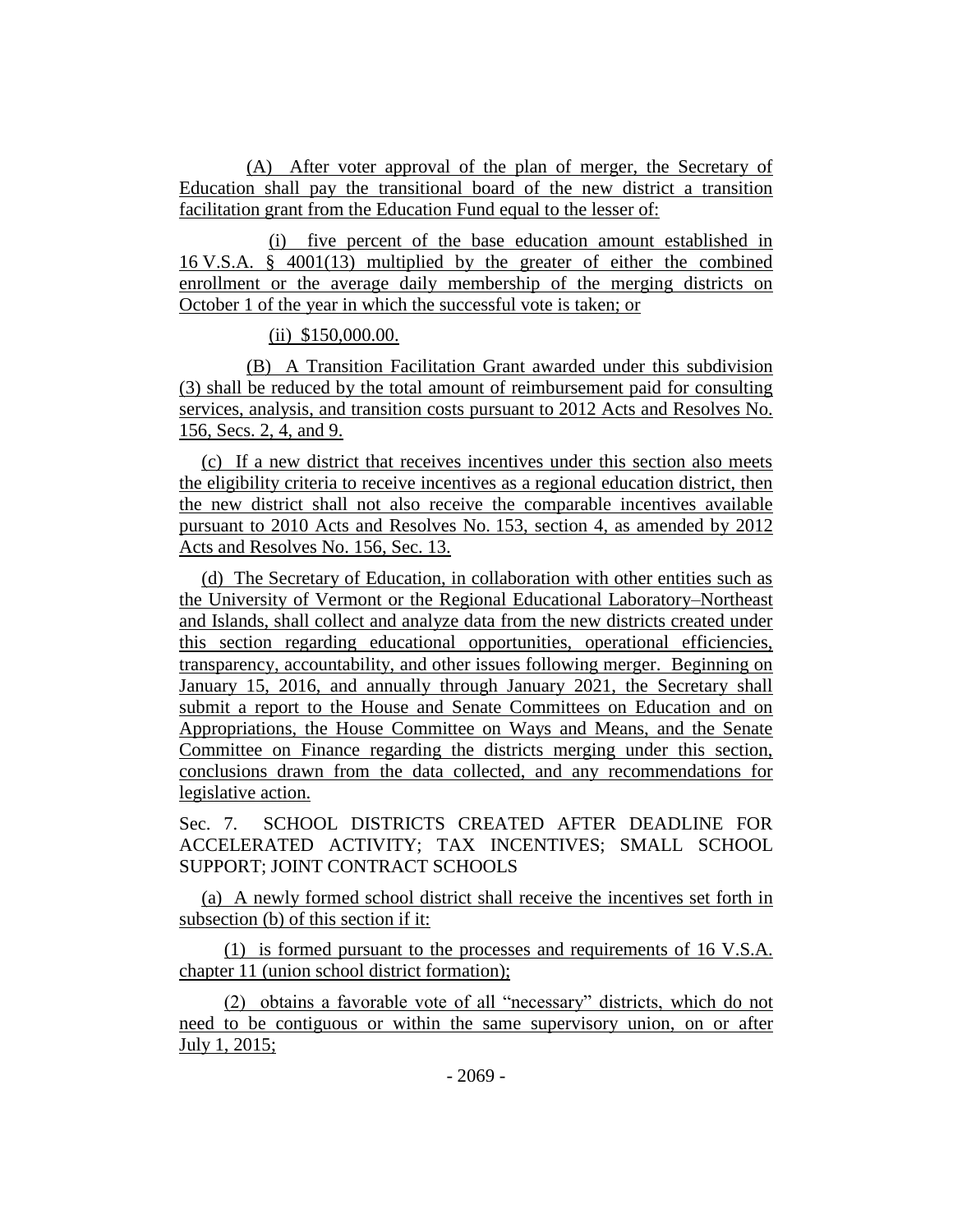(3) meets the criteria for an accelerated merger set forth in subdivisions  $6(a)(3)$  through (7) of this act; and

(4) becomes operational after July 1, 2017, and on or before July 1, 2019.

(b) A newly formed school district that meets the criteria set forth in subsection (a) of this section shall receive the following:

(1) Equalized homestead tax rates.

(A) Subject to the provisions of this subdivision (1) and notwithstanding any other provision of law, the new district's equalized homestead property tax rate shall be:

(i) decreased by \$0.08 the first fiscal year of operation;

(ii) decreased by \$0.06 the second fiscal year of operation;

(iii) decreased by \$0.04 the third fiscal year of operation; and

(iv) decreased by \$0.02 the fourth fiscal year of operation.

(B) The household income percentage shall be calculated accordingly.

(C) During the years in which a new district's equalized homestead property tax rate is decreased pursuant to this subdivision (1), the rate for each town within the new district shall not increase or decrease by more than five percent in a single year. The household income percentage shall be calculated accordingly.

(D) On and after the effective date of merger, the common level of appraisal shall be calculated independently for each town within the new district for purposes of determining the homestead property tax rate for each town.

(2) Merger Support Grant.

(A) Notwithstanding any provision of law to the contrary, if the districts forming the new district include at least one "eligible school district," as defined in 16 V.S.A. § 4015, that received a small school support grant under section 4015 in the fiscal year two years prior to the first fiscal year of merger, then the new district shall receive an annual Merger Support Grant in an amount equal to the small school support grant received by the eligible school district in the fiscal year two years prior to the first fiscal year of merger. If more than one merging district was an eligible school district, then the merger support grant shall be in an amount equal to the total combined small school support grants they received in the fiscal year two years prior to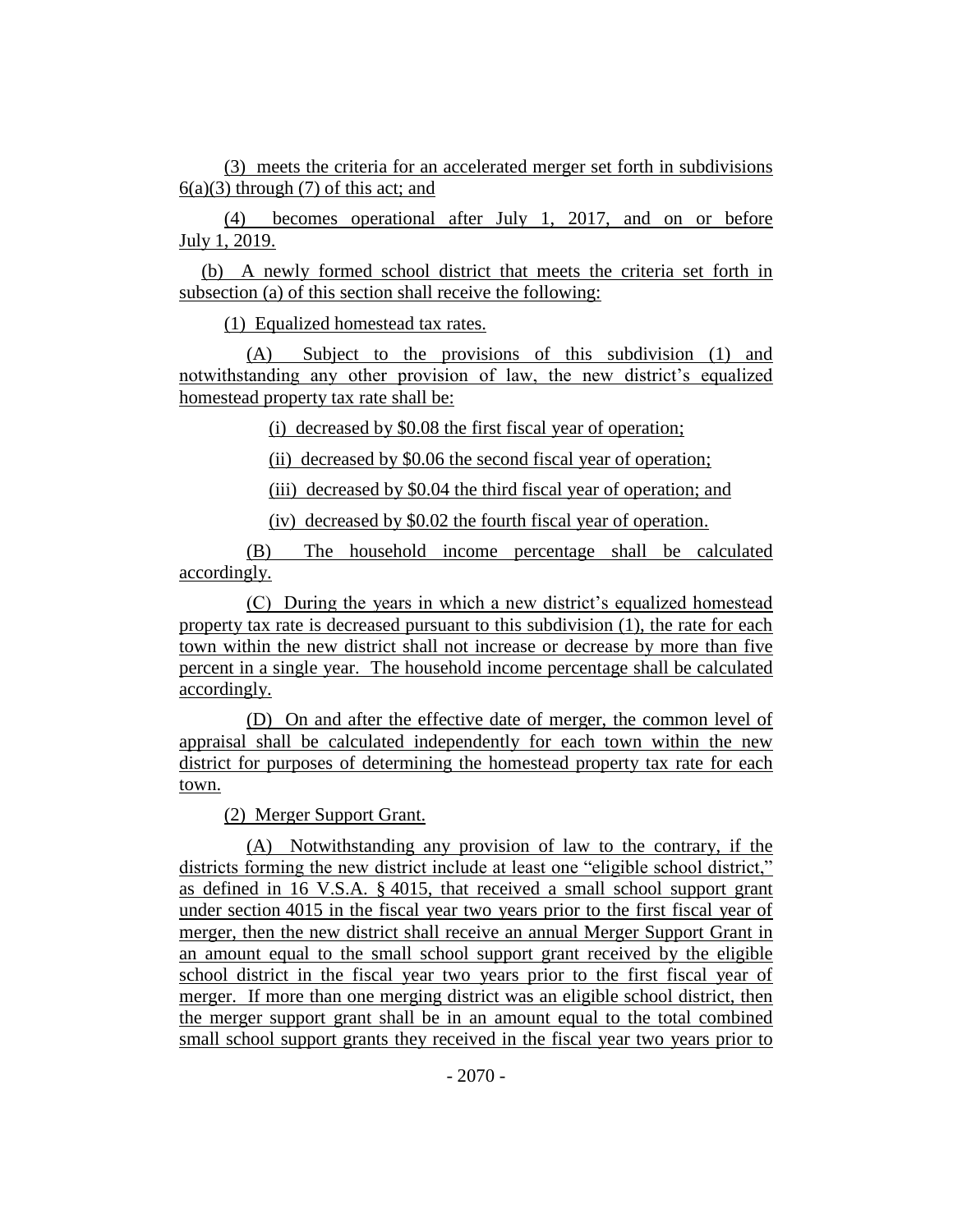#### the first fiscal year of merger.

(B) Payment of the grant under this subdivision (2) shall continue annually unless explicitly repealed by the General Assembly; provided, however, that the Secretary shall discontinue payment of the grant in the fiscal year following closure by the merged district of a school located in what had been an "eligible school district" prior to merger; and further provided that if a school building located in a formerly "eligible school district" is closed in order to consolidate with another school into a renovated or new school building, then the Secretary shall continue to pay the grant during the repayment term of any bonded indebtedness incurred in connection with the consolidation-related renovation or construction.

(c) If a new district that receives incentives under this section also meets the eligibility criteria to receive incentives as a regional education district, then the new district shall not also receive the comparable incentives available pursuant to 2010 Acts and Resolves No. 153, section 4, as amended by 2012 Acts and Resolves No. 156, Sec. 13.

(d) Notwithstanding other provisions of law to the contrary, if two or more districts enter into a contract pursuant to 16 V.S.A. chapter 11, subchapter 1 to operate a school jointly, and if at least one of the districts was an "eligible school district" that received a small school support grant in the fiscal year two years prior to the effective date of the contract, then the contracting school districts, as a single unit, shall receive annual merger support grants pursuant to the provisions of subdivision  $(b)(2)$  of this section; provided, however, that this section shall apply only to contracting districts that receive a favorable vote of all affected districts to enter into a finalized contract after the effective date of this section and on or before July 1, 2017.

# Sec. 8. EVALUATION BY THE STATE BOARD OF EDUCATION

(a) School districts. When evaluating a proposal to create a union school district pursuant to 16 V.S.A. chapter 11, including a proposal submitted pursuant to the provisions of Secs. 6 or 7 of this act, the State Board of Education shall:

(1) consider whether the proposal is designed to create a sustainable governance structure that can meet the goals set forth in Sec. 2 of this act; and

(2) be mindful of any other district in the region that may become geographically isolated, including the potential isolation of a district with low fiscal capacity or with a high percentage of students from economically deprived backgrounds as identified in 16 V.S.A. § 4010(d).

(A) At the request of the State Board, the Secretary of Education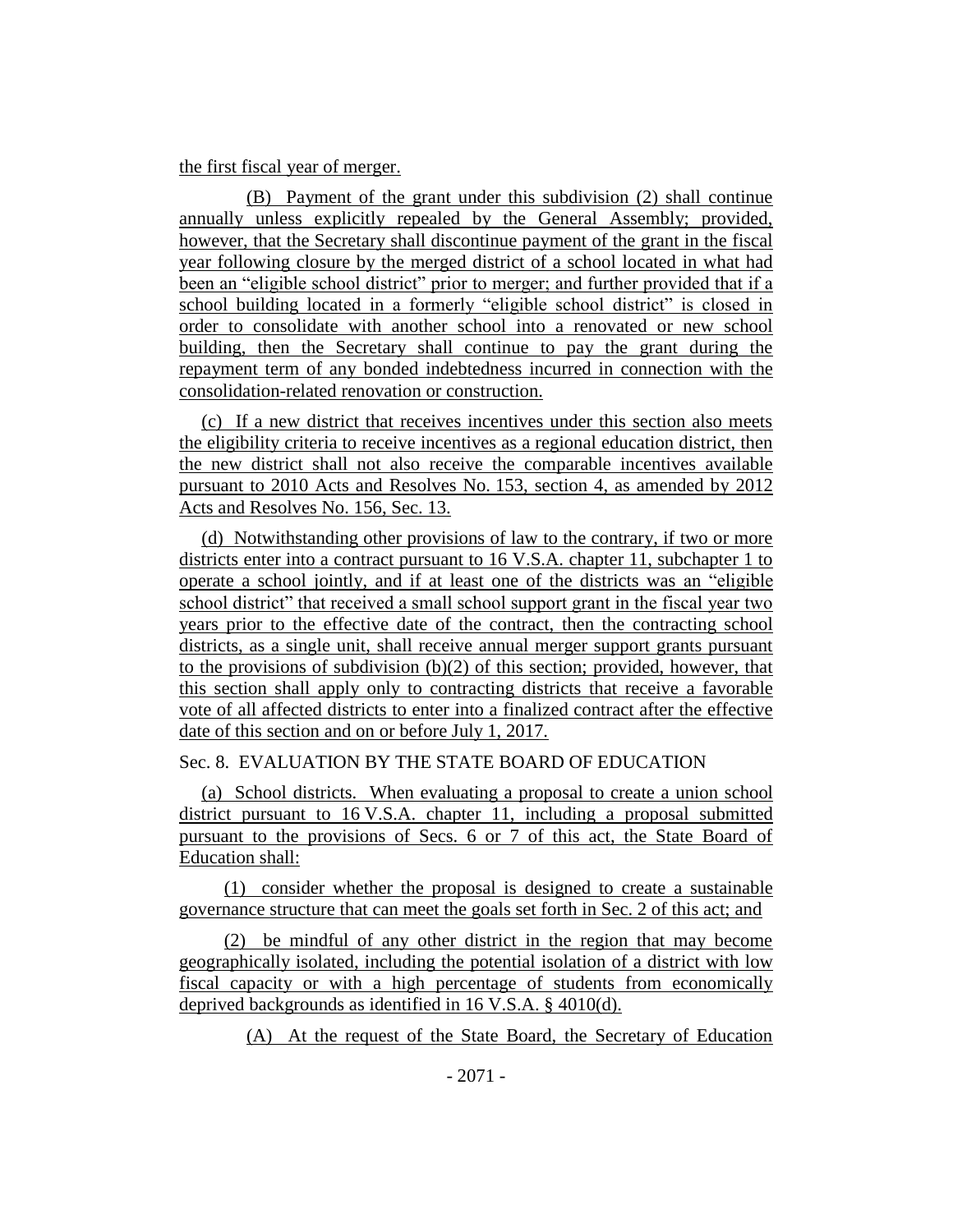shall work with the potentially isolated district and other districts in the region to move toward a sustainable governance structure that is designed to meet the goals set forth in Sec. 2 of this act.

(B) The State Board is authorized to deny approval to a proposal that would geographically isolate a district that would not be an appropriate member of another sustainable governance structure in the region.

(b) Supervisory unions. The State Board shall approve the creation, expansion, or continuation of a supervisory union only if the Board concludes that this alternative structure:

(1) is the best means of meeting the goals set forth in Sec. 2 of this act in a particular region; and

(2) ensures transparency and accountability for the member districts and the public at large, including transparency and accountability in relation to the supervisory union budget, which may include a process by which the electorate votes directly whether to approve the proposed supervisory union budget.

# Sec. 9. SELF-EVALUATION, MEETINGS, AND PROPOSAL

(a) On or before November 30, 2017, the board of each school district in the State that has a governance structure different from the preferred structure identified in Sec. 5(b) of this act (Education District), or that does not expect to become or will not become an Education District on or before July 1, 2019**,**  shall perform each of the following actions.

(1) Self-evaluation. The board shall evaluate its current ability to meet or exceed each of the goals set forth in Sec. 2 of this act.

(2) Meetings.

(A) The board shall meet with the boards of one or more other districts, including those representing districts that have similar patterns of school operation and tuition payment, to discuss ways to promote improvement throughout the region in connection with the goals set forth in Sec. 2 of this act.

(B) The districts do not need to be contiguous and do not need to be within the same supervisory union.

(3) Proposal. The board of the district, solely on behalf of its own district or jointly with the boards of other districts, shall submit a proposal to the Secretary of Education and the State Board of Education in which the district:

(A) proposes to retain its current governance structure, to work with other districts to form a different governance structure, or to enter into another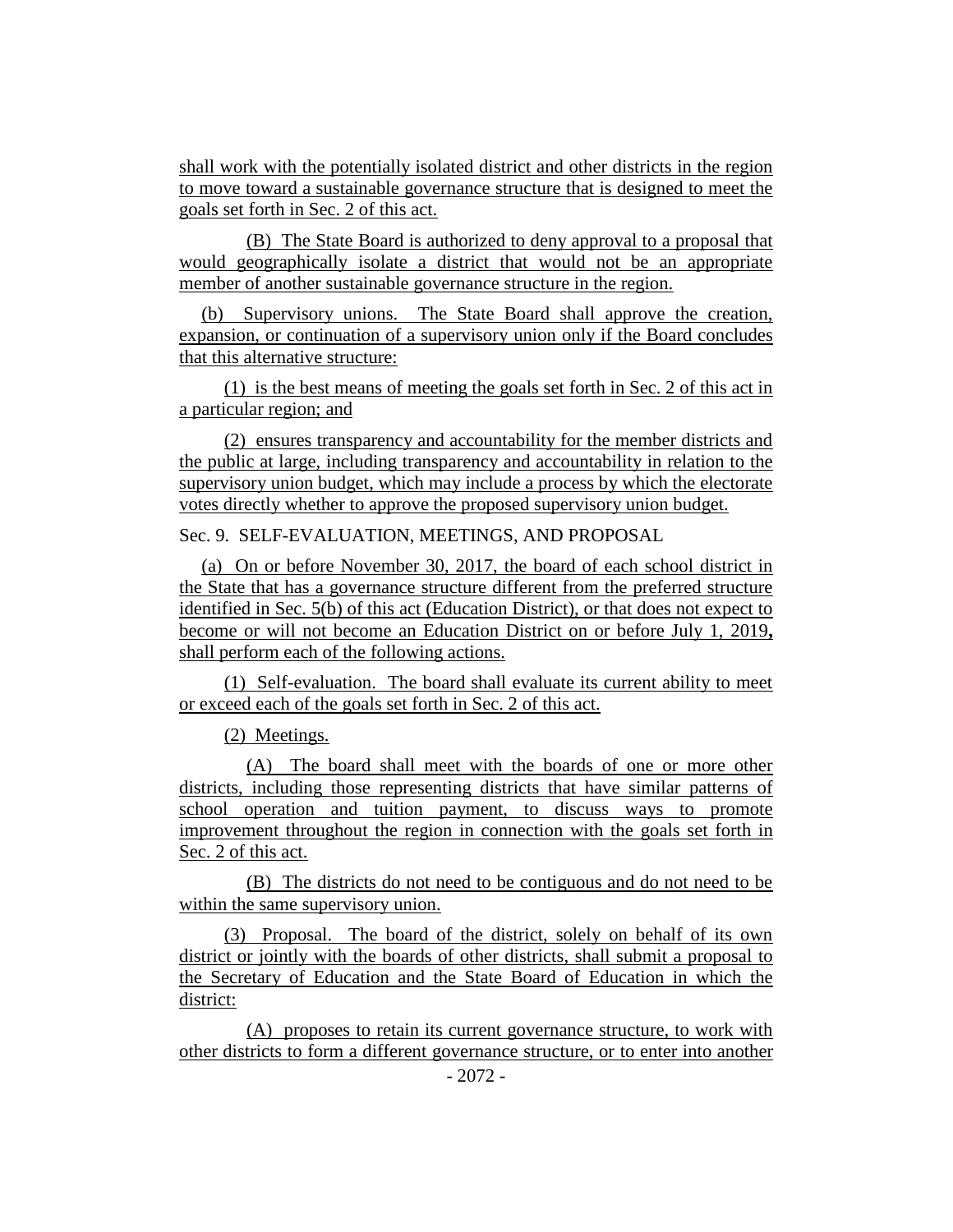#### model of joint activity;

(B) demonstrates, through reference to enrollment projections, student-to-staff ratios, the comprehensive data collected pursuant to 16 V.S.A. § 165, and otherwise, how the proposal in subdivision (A) of this subdivision (3) supports the district's or districts' ability to meet or exceed each of the goals set forth in Sec. 2 of this act; and

(C) identifies detailed actions it proposes to take to continue to improve its performance in connection with each of the goals set forth in Sec. 2 of this act.

Sec. 10. TRANSITION TO SUSTAINABLE GOVERNANCE STRUCTURES; PROPOSAL; FINAL PLAN

(a) Secretary of Education's proposal. In order to provide educational opportunities through sustainable governance structures designed to meet the goals set forth in Sec. 2 of this act pursuant to one of the models described in Sec. 5, the Secretary shall:

(1) Review the governance structures of the school districts and supervisory unions of the State as they will exist, or are anticipated to exist, on July 1, 2019. This review shall include consideration of any proposals submitted by districts or groups of districts pursuant to Sec. 9 of this act and conversations with those and other districts.

(2) On or before June 1, 2018, shall develop, publish on the Agency of Education's website, and present to the State Board of Education a proposed plan that, to the extent necessary to promote the purpose stated at the beginning of this subsection (a), would move districts into the more sustainable, preferred model of governance set forth in Sec. 5(b) of this act (Education District). If it is not possible or practicable to develop a proposal that realigns some districts, where necessary, into an Education District in a manner that adheres to the protections of Sec. 4 of this act (protection for tuition-paying and operating districts) or that otherwise meets all aspects of Sec. 5(b), then the proposal may also include alternative governance structures as necessary, such as a supervisory union with member districts or a unified union school district with a smaller average daily membership; provided, however, that any proposed alternative governance structure shall be designed to:

(A) ensure adherence to the protections of Sec. 4 of this act; and

(B) promote the purpose stated at the beginning of this subsection (a).

(b) State Board's plan. On or before November 30, 2018, the State Board shall review and analyze the Secretary's proposal under the provisions in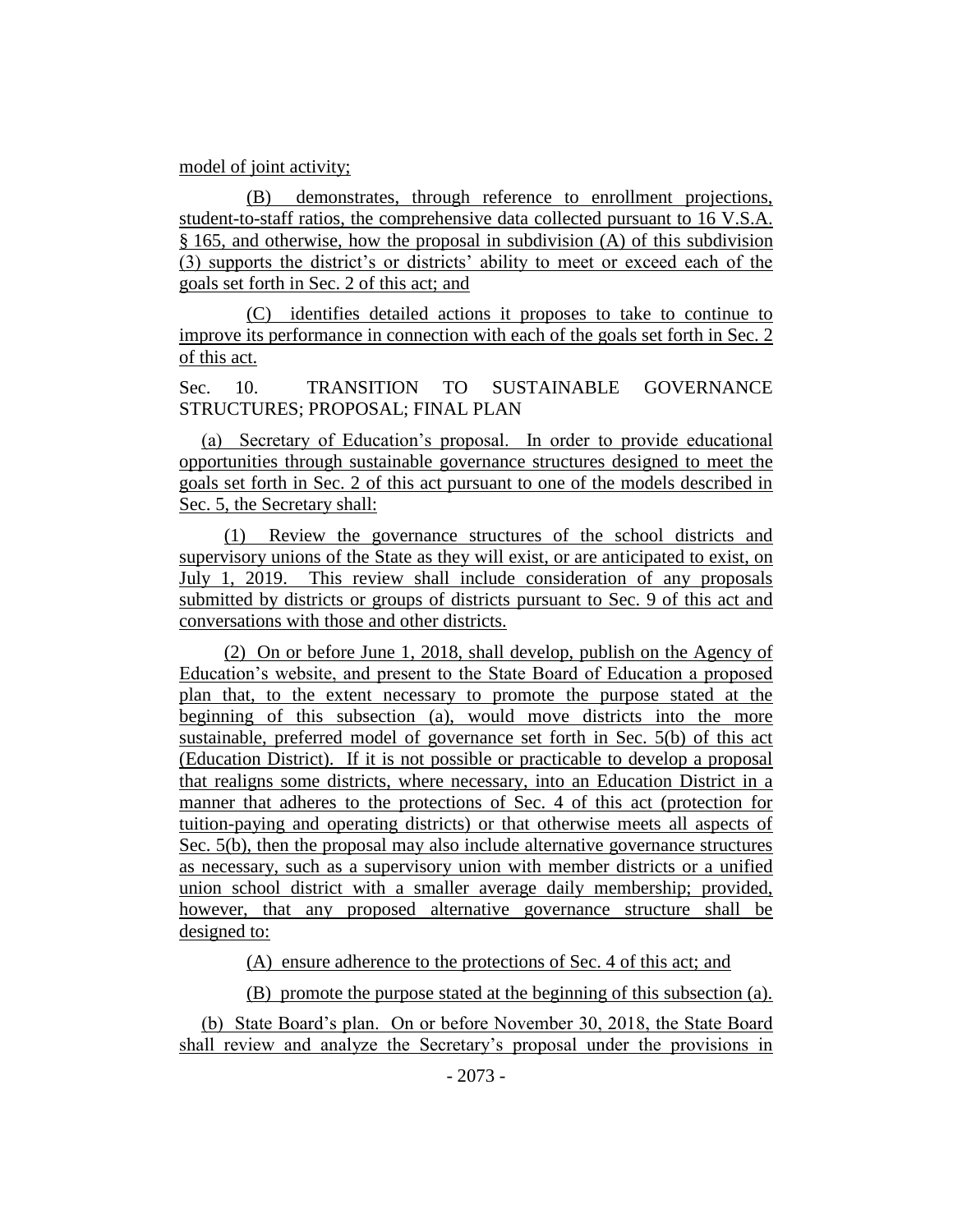subsection (a) of this section, may take testimony or ask for additional information from districts and supervisory unions, shall approve the proposal either in its original form or in an amended form that adheres to the provisions of subsection (a) of this section, and shall publish on the Agency's website its order merging and realigning districts and supervisory unions where necessary.

(c) Applicability. This section shall not apply to:

(1) an interstate school district;

(2) a regional career technical center school district formed under 16 V.S.A. chapter 37, subchapter 5A; or

(3) a district that, between June 30, 2013 and July 2, 2019, began to operate as a unified union school district and:

(A) voluntarily merged into the preferred education governance structure, an Education District, as set forth Sec. 5(b) of this act; or

(B) is a regional education district or any other district eligible to receive incentives pursuant to 2010 Acts and Resolves No. 153, as amended by 2012 Acts and Resolves No. 156.

Sec. 11. OUALITY ASSURANCE; ACCOUNTABILITY; DATA **COLLECTION** 

The Secretary of Education shall regularly review, evaluate, and keep the State Board of Education apprised of the following:

(1) the discussions, studies, and activity among districts to move voluntarily toward creating the preferred education governance structure, an Education District, as set forth Sec. 5(b) of this act;

(2) the data collected from districts that vote prior to July 1, 2016 to merge into a supervisory district pursuant to Sec. 6 (accelerated activity) of this act and from other districts that have merged or do merge into a regional education district or one of its variations or into an Education District as otherwise provided in this act; and

(3) the data and other information collected in connection with the Education Quality Standards, and related on-site education quality reviews, including data and information regarding the equity of educational opportunities, academic outcomes, personalization of learning, a safe school climate, high-quality staffing, and financial efficiency.

Sec. 12. EDUCATION TECHNICAL ASSISTANT

There is established one (1) new limited service exempt position  $-$ Education Technical Assistant – in the Agency of Education, authorized for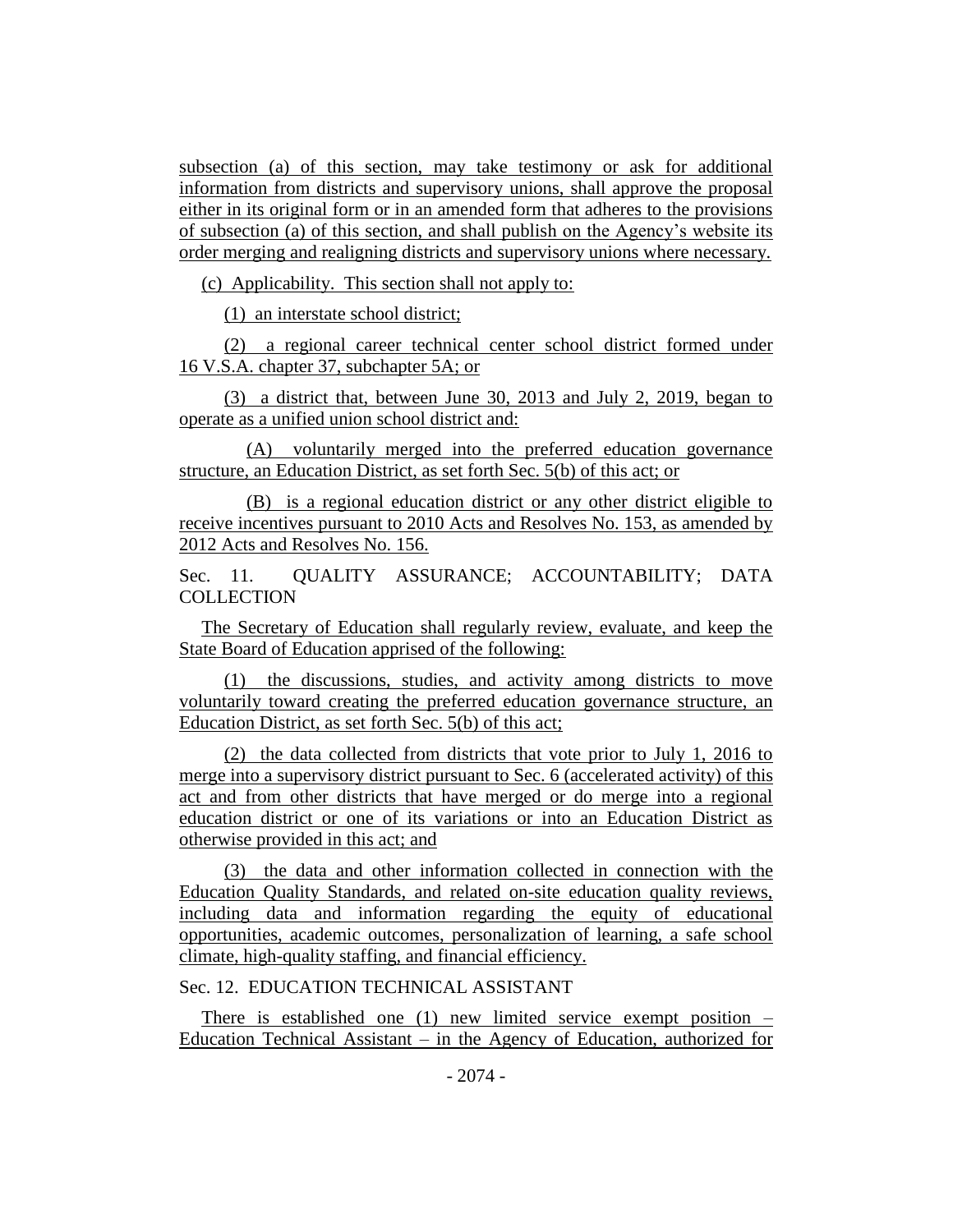fiscal years 2016 and 2017. The Education Technical Assistant shall work directly with school districts and supervisory unions to provide information and assistance regarding fiscal and demographic projections and the options available to address any necessary systems changes. The Agency's authority to hire an individual for this purpose is contingent on its ability to obtain funding for the position solely through nonstate sources.

\* \* \* Merger Support Grants; Current and Other Incentives \* \* \*

Sec. 13. REFUND UPON SALE OF SCHOOL BUILDINGS REQUIREMENT; NEW SCHOOL DISTRICTS; JOINT CONTRACT **SCHOOLS** 

(a) Notwithstanding 16 V.S.A. § 3448(b), the refund upon sale requirement shall not apply to:

(1) a union school district created under 16 V.S.A. chapter 11 that becomes operational on or after July 1, 2015; and

(2) two or more districts that, on or after July 1, 2015, enter into a contract pursuant to 16 V.S.A. chapter 11, subchapter 1 to operate a school jointly.

(b) As used in subsection (a) of this section, a union school district established under 16 V.S.A. chapter 11 includes a school district voluntarily created pursuant to the provisions of this act, or a regional education district or any other district eligible to receive incentives pursuant to 2010 Acts and Resolves No. 153, as amended by 2012 Acts and Resolves No. 156 and 2013 Acts and Resolves No. 56.

(c) This section is repealed on July 1, 2017.

Sec. 14. REVIEW OF THE REFUND UPON SALE REQUIREMENT

(a) The Secretary of Education shall review school districts subject to the provisions of 16 V.S.A. § 3448(b). The review shall include:

(1) each school district that has received State aid for school construction;

(2) the total amount of State aid for school construction that has been refunded to the State;

(3) the percentage of the sale price that each school district would be required to refund to the State upon the sale of a school building; and

(4) a list of all school buildings that are not in use for any purpose.

(b) In addition, the Secretary shall consider: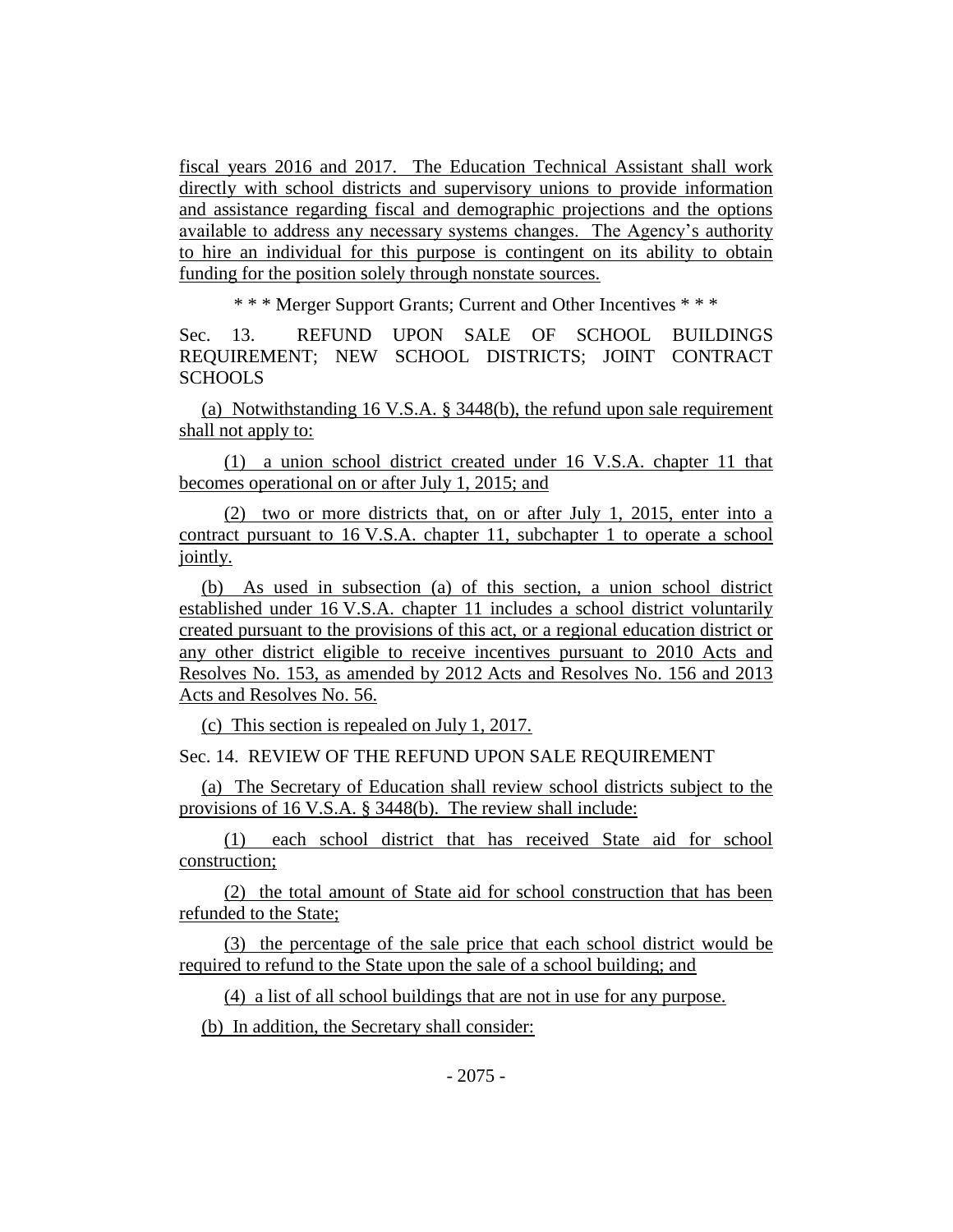(1) whether and to what extent the State should exempt school districts from the provisions of 16 V.S.A. § 3448(b), including when a former school building is purchased by a nonprofit entity or is used for a community purpose; and

(2) the potential cost of providing State aid to school districts for the renovation or construction of school buildings conducted in connection with the merger of school district governance structures, and possible funding sources.

(c) On or before December 1, 2015, the Secretary shall report to the House Committees on Education and on Corrections and Institutions and the Senate Committees on Education and on Institutions on the work required by this section.

Sec. 15. 2010 Acts and Resolves No. 153, Sec. 4(d) is amended to read:

(d) Merger support grant.

(1) If the merging districts of a RED included at least one "eligible school district," as defined in 16 V.S.A. § 4015, that had received a small school support grant under section 4015 in the fiscal year two years prior to the first fiscal year of merger, then the RED shall be eligible to receive a merger support grant in each of its first five fiscal years annually in an amount equal to the small school support grant received by the eligible school district in the fiscal year two years prior to the first fiscal year of merger. If more than one merging district was an eligible school district, then the merger support grant shall be in an amount equal to the total combined small school support grants they received in the fiscal year two years prior to the first fiscal year of merger.

(2) Payment of the merger support grant under this subsection (d) shall continue annually unless explicitly repealed by the General Assembly; provided, however, that the Secretary shall discontinue payment of the grant in the fiscal year following closure by the merged district of a school located in what had been an "eligible school district" prior to merger; and further provided that if a school building located in a formerly "eligible school district" is closed in order to consolidate with another school into a renovated or new school building, then the Secretary shall continue to pay the grant during the repayment term of any bonded indebtedness incurred in connection with the consolidation-related renovation or construction.

Sec. 16. 2010 Acts and Resolves No. 153, Sec. 2(a), as amended by 2012 Acts and Resolves No. 156, Sec. 1, is further amended to read:

(a) Program created. There is created a school district merger incentive program under which the incentives outlined in Sec. 4 of this act shall be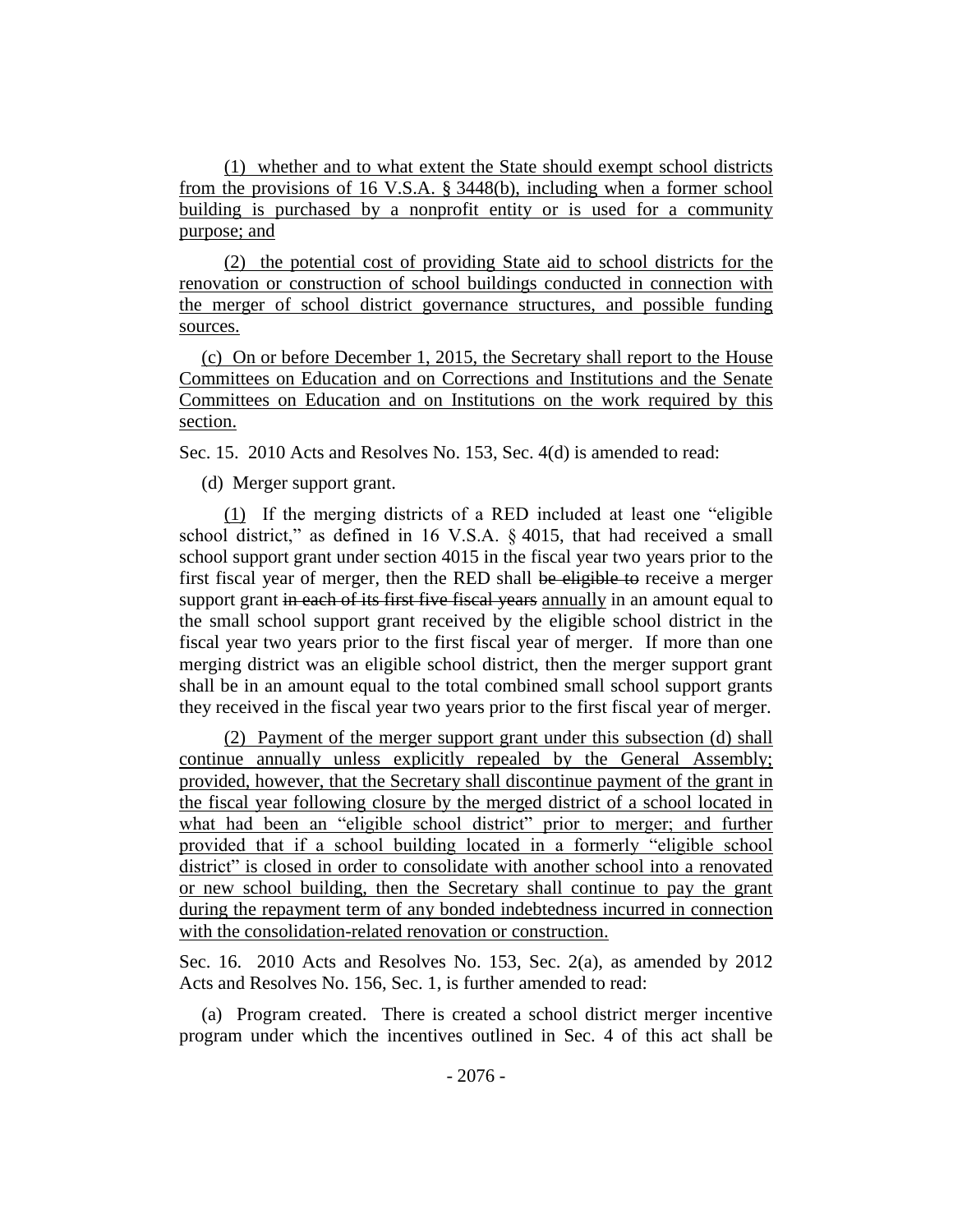available to each new unified union school district created pursuant to Sec. 3 of this act and to each new district created under Sec. 3 of this act by the merger of districts that provide education by paying tuition; and to the Vermont members of any new interstate school district if the Vermont members jointly satisfy the size criterion of Sec.  $3(a)(1)$  of this act and the new, merged district meets all other requirements of Sec. 3 of this act. Incentives shall be available, however, only if the effective date of merger is on or before merger receives final approval of the electorate prior to July 1, 2017.

Sec. 17. 2010 Acts and Resolves No. 153, Sec. 4, as amended by 2012 Acts and Resolves No. 156, Sec. 13, is further amended to read:

Sec. 4. VOLUNTARY SCHOOL DISTRICT MERGER; INCENTIVES

\* \* \*

(h) This section is repealed on July 1, 2017. [Repealed.]

Sec. 18. CURRENT INCENTIVES FOR JOINT ACTIVITY; LIMITATIONS ON APPLICABILITY

(a) Notwithstanding the provisions of the following sections of law, the grants and reimbursements authorized by those sections shall be available only as provided in subsection (b) of this section:

(1) 2012 Acts and Resolves No. 156, Sec. 6 (transition facilitation grant of \$150,000.00 for the successful merger of two or more supervisory unions).

(2) 2012 Acts and Resolves No. 156, Sec. 11 (transition facilitation grant of the lesser of \$150,000.00 or five percent of the base education amount multiplied by the combined enrollment for the successful merger of two or more districts other than a RED).

(b) A group of districts or supervisory unions shall receive one or more of the incentives listed in subsection (a) of this section only if it:

(1) meets the specific eligibility criteria for the incentive; and

(2) completes the specific requirements for eligibility on or before December 31, 2015.

# Sec. 19. AUTHORIZATION; FINANCIAL INCENTIVES

Prior to any reversions, of the amount appropriated in fiscal year 2015 pursuant to 2014 Acts and Resolves No. 179, Sec. B.505, the sum of \$620,000.00 may be expended by the Agency of Education in fiscal year 2016 for the reimbursement of costs and payment of other financial incentives available pursuant to 2012 Acts and Resolves No. 156 to two or more school districts or two or more supervisory unions that are exploring or implementing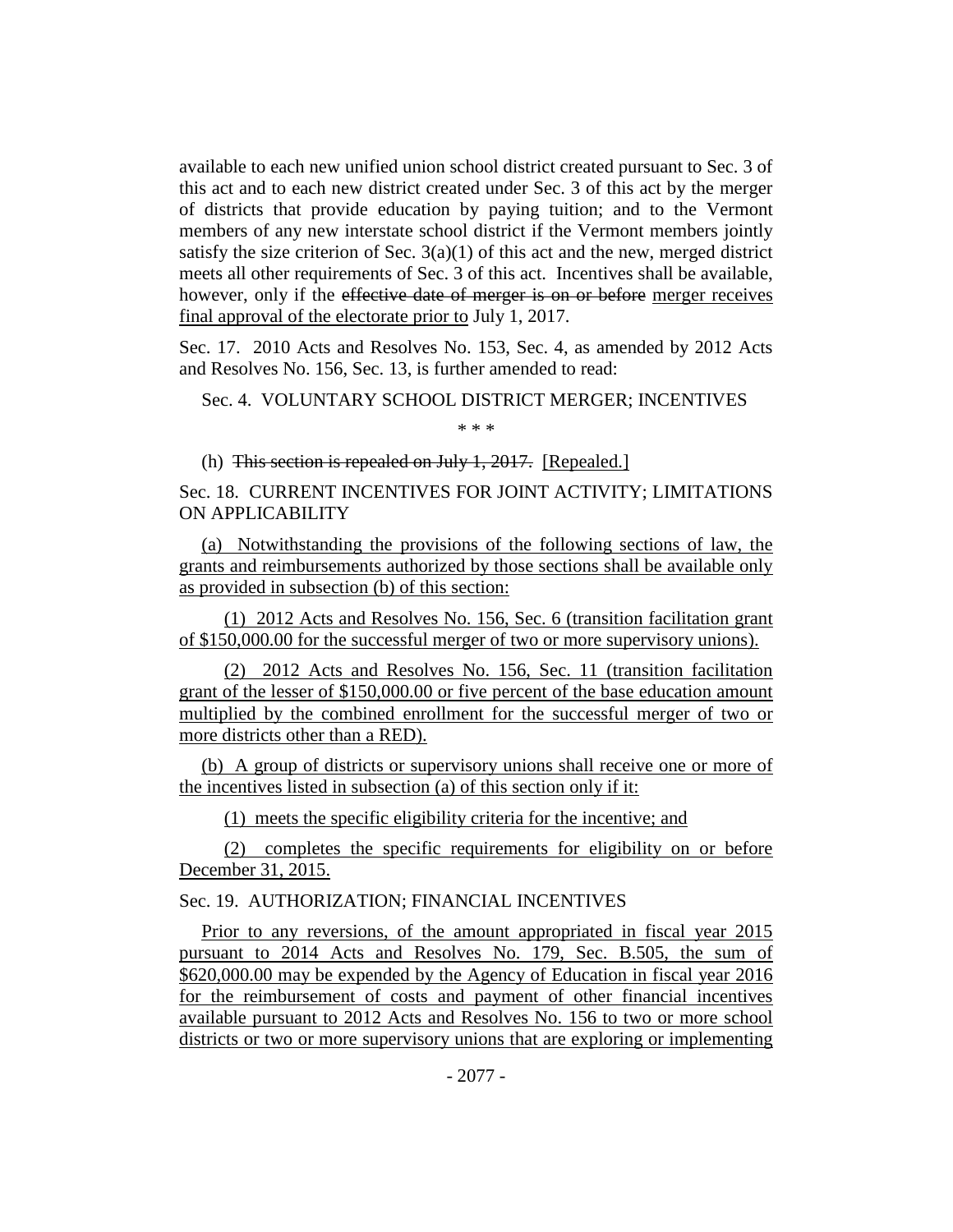joint activity, including merger into a regional education district or one of its variations.

\* \* \* Small School Support; Effective Fiscal Year 2020 \* \* \*

Sec. 20. 16 V.S.A. § 4015 is amended to read:

# § 4015. SMALL SCHOOL SUPPORT

(a) In this section:

(1) "Eligible school district" means a school district that:

operates at least one school; and

(A) has a two-year average combined enrollment of fewer than 100 students in all the schools operated by the district; or has

 $(B)(A)$  operates at least one school with an average grade size of 20 or fewer; and

(B) has been determined by the State Board, on an annual basis, to be eligible due to either:

(i) the lengthy driving times or inhospitable travel routes between the school and the nearest school in which there is excess capacity; or

(ii) the academic excellence and operational efficiency of the school, which shall be based upon consideration of:

(I) the school's measurable success in providing a variety of high-quality educational opportunities that meet or exceed the educational quality standards adopted by the State Board pursuant to section 165 of this title;

(II) the percentage of students from economically deprived backgrounds, as identified pursuant to subsection 4010(d) of this title, and those students' measurable success in achieving positive outcomes;

(III) the school's high student-to-staff ratios; and

(IV) the district's participation in a merger study and submission of a merger report to the State Board pursuant to chapter 11 of this title or otherwise.

\* \* \*

(6) "School district" means a town, city, incorporated, interstate, or union school district or a joint contract school established under subchapter 1 of chapter 11 of this title.

\* \* \*

# - 2078 -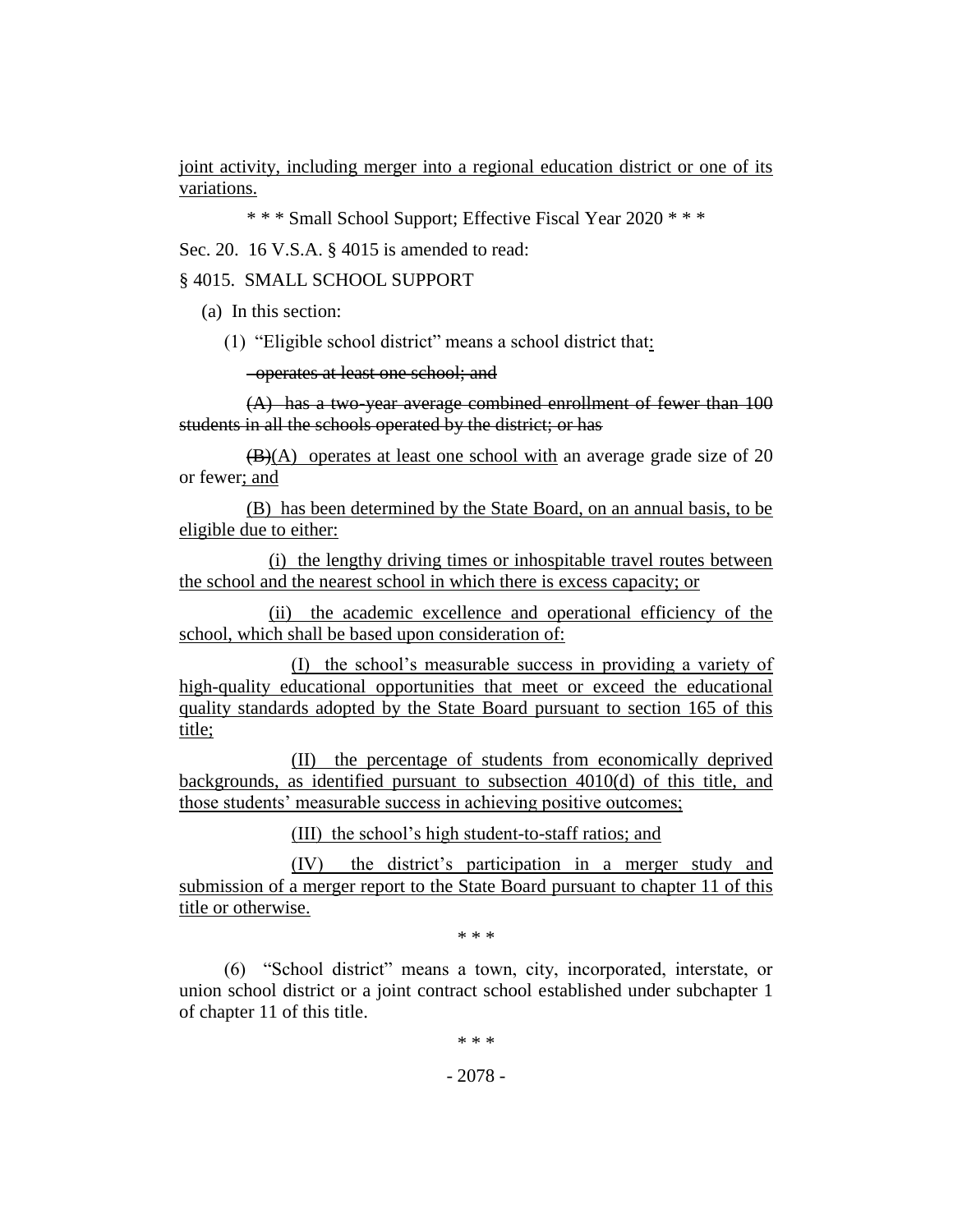(c) Small schools financial stability grant: In addition to a small schools support grant, an eligible school district whose two-year average enrollment decreases by more than 10 percent in any one year shall receive a small schools financial stability grant. However, a decrease due to a reduction in the number of grades offered in a school or to a change in policy regarding paying tuition for students shall not be considered an enrollment decrease. The amount of the grant shall be determined by multiplying 87 percent of the base education amount for the current fiscal year, by the number of enrollment, to the nearest one-hundredth of a percent, necessary to make the two-year average enrollment decrease only 10 percent. [Repealed.]

(d) Funds for both grants shall be appropriated from the Education Fund and shall be added to payments for the base education amount or deducted from the amount owed to the Education Fund in the case of those districts that must pay into the Fund under section 4027 of this title. [Repealed.]

\* \* \*

## Sec. 21. SMALL SCHOOL SUPPORT; METRICS

On or before July 1, 2018, the State Board of Education shall adopt and publish metrics by which it will make determinations whether to award small school support grants pursuant to 16 V.S.A. § 4015 on and after July 1, 2019, as amended by Sec. 20 of this act.

\* \* \* Declining Enrollment; Equalized Pupils; 3.5 Percent Limit \* \* \*

Sec. 22. 16 V.S.A. § 4010(f) is amended to read:

(f) For purposes of the calculation under this section, a district's equalized pupils shall in no case be less than 96 and one-half percent of the district's actual number of equalized pupils in the district in the previous year, prior to making any adjustment under this subsection.

#### Sec. 23. DECLINING ENROLLMENT; TRANSITION

(a) If a district's equalized pupils in fiscal year 2016 do not reflect any adjustment pursuant to 16 V.S.A. § 4010(f), then Sec. 22 of this act shall apply to the district in fiscal year 2017 and after.

(b) If a district's equalized pupils in fiscal year 2016 reflect adjustment pursuant to 16 V.S.A. § 4010(f), then, notwithstanding the provisions of § 4010(f) as amended by this act:

(1) in fiscal year 2017, the district's equalized pupils shall in no case be less than 90 percent of the district's equalized pupils in the previous year; and

(2) in fiscal year 2018, the district's equalized pupils shall in no case be less than 80 percent of the district's equalized pupils in the previous year.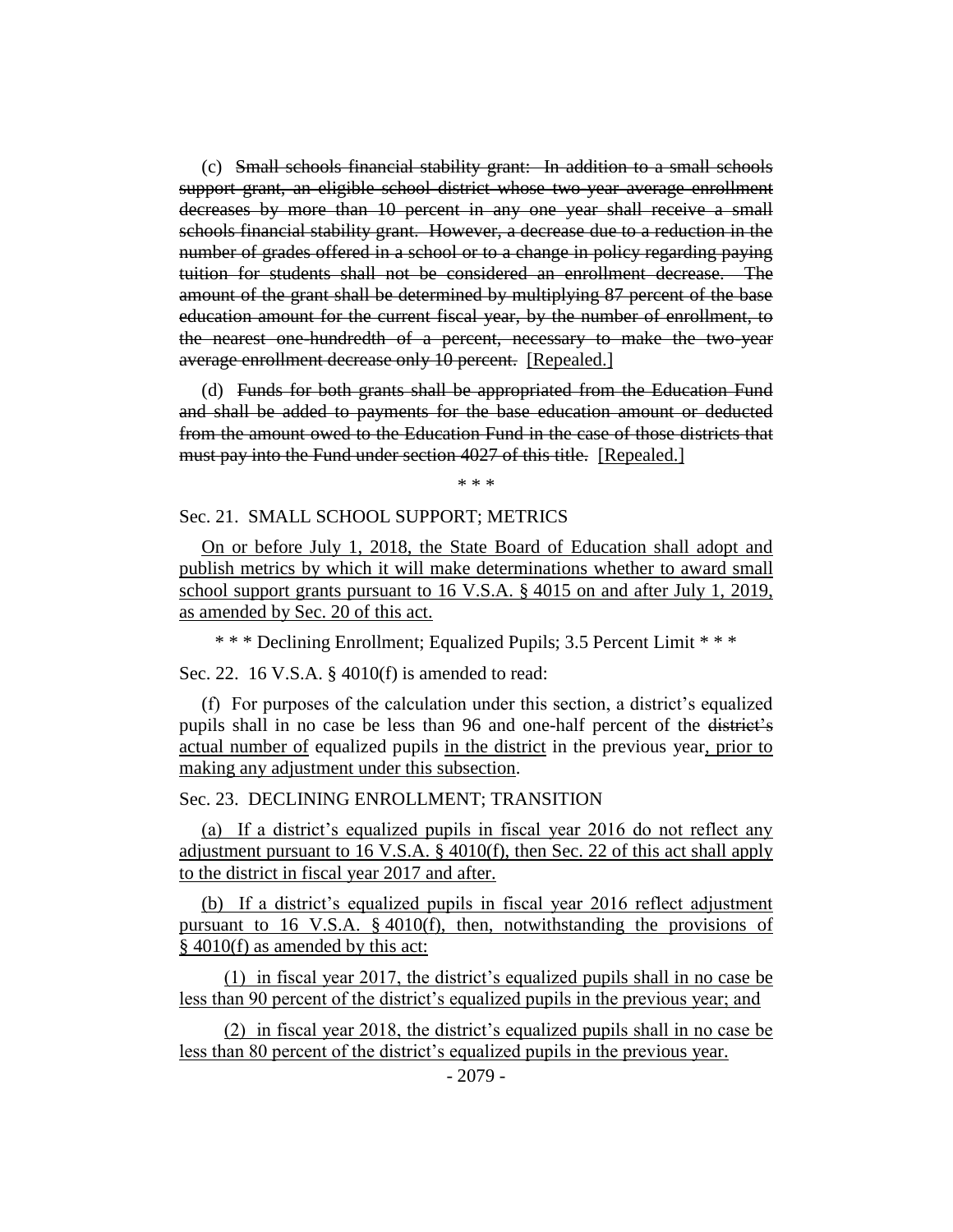(c) Notwithstanding the provisions of subsections (a) and (b) of this section, if a district is actively engaged in merger discussions with one or more other districts regarding the formation of a regional education district (RED) or other form of unified union school district pursuant to 16 V.S.A. chapter 11, then Sec. 22 of this act shall apply to the district in fiscal year 2018 and after, and each of the dates in subsection (b) of this section shall be adjusted accordingly. A district shall be "actively engaged in merger discussions" pursuant to this subsection (c) if on or before July 1, 2016, it has formed a study committee pursuant to 16 V.S.A. chapter 11.

Sec. 24. REPEAL

16 V.S.A. § 4010(f) (declining enrollment; hold-harmless provision) is repealed on July 1, 2020.

Sec. 25. DECLINING ENROLLMENT; 3.5 PERCENT HOLD-HARMLESS; GRANDFATHERED DISTRICTS

Beginning in fiscal year 2021, for purposes of determining weighted membership under 16 V.S.A. § 4010, a district's equalized pupils shall in no case be less than 96 and one-half percent of the actual number of equalized pupils in the district in the previous year, prior to making any adjustment under this section, if the district, on or before July 1, 2019:

(1) became eligible to receive incentives pursuant to Sec. 6 or 7 of this act or otherwise voluntarily merged into an Education District as defined in Sec. 5(b) of this act; or

(2) became eligible to receive incentives pursuant to 2010 Acts and Resolves No. 153, Sec. 4, as amended by 2012 Acts and Resolves No. 156, Sec. 13, and further amended by this act (regional education districts and eligible variations).

\* \* \* Yield; Dollar Equivalent \* \* \*

Sec. 26. 16 V.S.A. § 4001(13) is amended to read:

(13) "Base education amount" means a number used to calculate tax rates. The base education amount is categorical grants awarded under this title that is equal to \$6,800.00 per equalized pupil, adjusted as required under section 4011 of this title.

Sec. 27. 32 V.S.A. § 5401 is amended to read:

§ 5401. DEFINITIONS

\* \* \*

 $(13)(A)$  "District Education property tax spending adjustment" means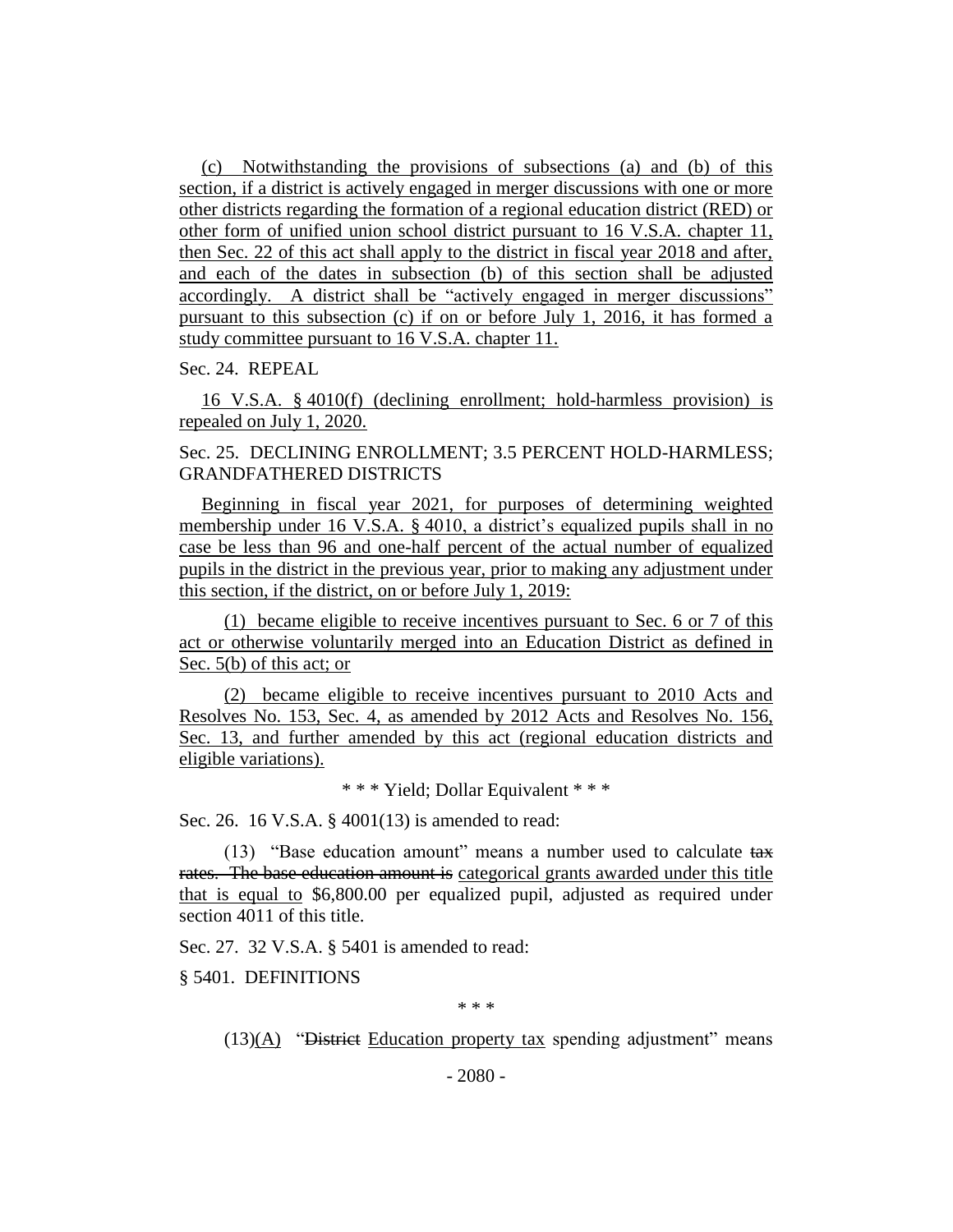the greater of: one or a fraction in which the numerator is the district's education spending plus excess spending, per equalized pupil, for the school year; and the denominator is the base education amount property dollar equivalent yield for the school year, as defined in  $16 \text{ V.S.A.}$  § 4001 subdivision  $(15)$  of this section. For a district that pays tuition to a public school or an approved independent school, or both, for all of its resident students in any year and which has decided by a majority vote of its school board to opt into this provision, the district spending adjustment shall be the average of the district spending adjustment calculated under this subdivision for the previous year and for the current year. Any district opting for a two-year average under this subdivision may not opt out of such treatment, and the averaging shall continue until the district no longer qualifies for such treatment.

(B) "Education income tax spending adjustment" means the greater of: one or a fraction in which the numerator is the district's education spending plus excess spending, per equalized pupil, for the school year; and the denominator is the income dollar equivalent yield for the school year, as defined in subdivision (16) of this section.

\* \* \*

(15) "Property dollar equivalent yield" means the amount of spending per equalized pupil that would result if the homestead tax rate were \$1.00 per \$100.00 of equalized education property value, and the statutory reserves under 16 V.S.A. § 4026 and section 5402b of this title were maintained.

(16) "Income dollar equivalent yield" means the amount of spending per equalized pupil that would result if the applicable percentage in subdivision  $6066(a)(2)$  of this title were 2.0 percent, and the statutory reserves under 16 V.S.A. § 4026 and section 5402b of this title were maintained.

Sec. 28. 32 V.S.A. § 5402 is amended to read:

### § 5402. EDUCATION PROPERTY TAX LIABILITY

(a) A Statewide statewide education tax is imposed on all nonresidential and homestead property at the following rates:

(1) The tax rate for nonresidential property shall be \$1.59 per \$100.00.

(2) The tax rate for homestead property shall be \$1.10 \$1.00 multiplied by the district education property tax spending adjustment for the municipality, per \$100.00, of equalized education property value as most recently determined under section 5405 of this title. The homestead property tax rate for each municipality which is a member of a union or unified union school district shall be calculated as required under subsection (e) of this section.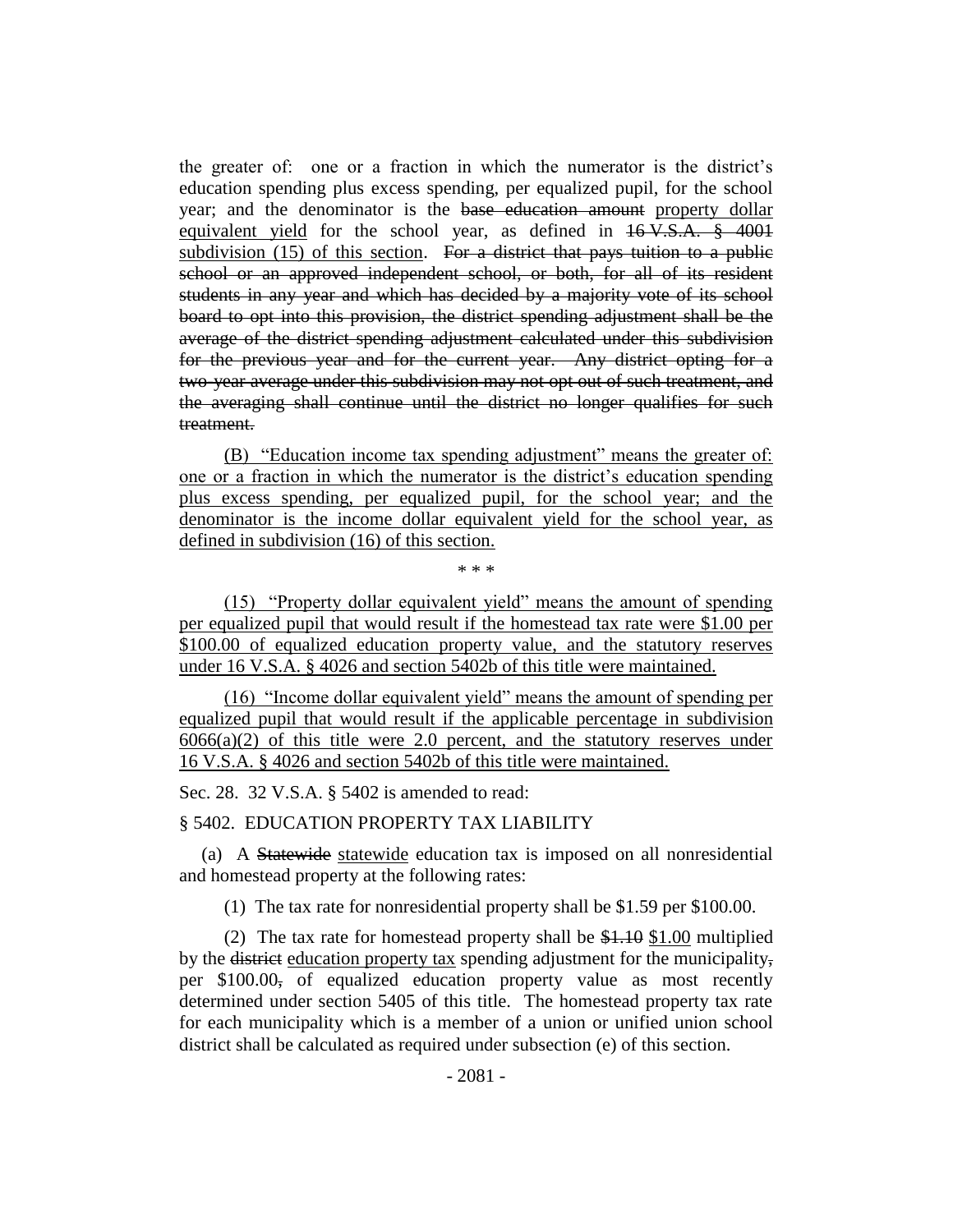(b) The Statewide statewide education tax shall be calculated as follows:

(1) The Commissioner of Taxes shall determine for each municipality the education tax rates under subsection (a) of this section, divided by the municipality's most recent common level of appraisal. The legislative body in each municipality shall then bill each property taxpayer at the homestead or nonresidential rate determined by the Commissioner under this subdivision, multiplied by the education property tax grand list value of the property, properly classified as homestead or nonresidential property and without regard to any other tax classification of the property. Tax bills shall show the tax due and the calculation of the rate determined under subsection (a) of this section, divided by the municipality's most recent common level of appraisal, multiplied by the current grand list value of the property to be taxed.

(2) Taxes assessed under this section shall be assessed and collected in the same manner as taxes assessed under chapter 133 of this title with no tax classification other than as homestead or nonresidential property.

(3) If a district has not voted a budget by June 30, an interim homestead education tax shall be imposed at the base rate determined under subdivision (a)(2) of this section, divided by the municipality's most recent common level of appraisal, but without regard to any district spending adjustment under subdivision 5401(13) of this title. Within 30 days after a budget is adopted and the deadline for reconsideration has passed, the Commissioner shall determine the municipality's homestead tax rate as required under subdivision (1) of this subsection.

\* \* \*

(d) A municipality which has upon its grand list an operating electric generating plant subject to the tax under chapter 213 of this title shall be subject to the nonresidential education property tax at three-quarters of the rate provided in subdivision (a)(1) of this section, as adjusted under section 5402b of this chapter; and shall be subject to the homestead education property tax at three-quarters of the base rate provided in subdivision  $(a)(2)$  of this section, as adjusted under section 5402b of this chapter, and multiplied by its district spending adjustment under subdivision 5401(13) of this title.

(e) The Commissioner of Taxes shall determine a homestead education tax rate for each municipality which is a member of a union or unified union school district as follows:

(1) For a municipality which is a member of a unified union school district, use the base rate determined under subdivision (a)(2) of this section and a district spending adjustment under subdivision 5401(13) of this title based upon the education spending per equalized pupil of the unified union.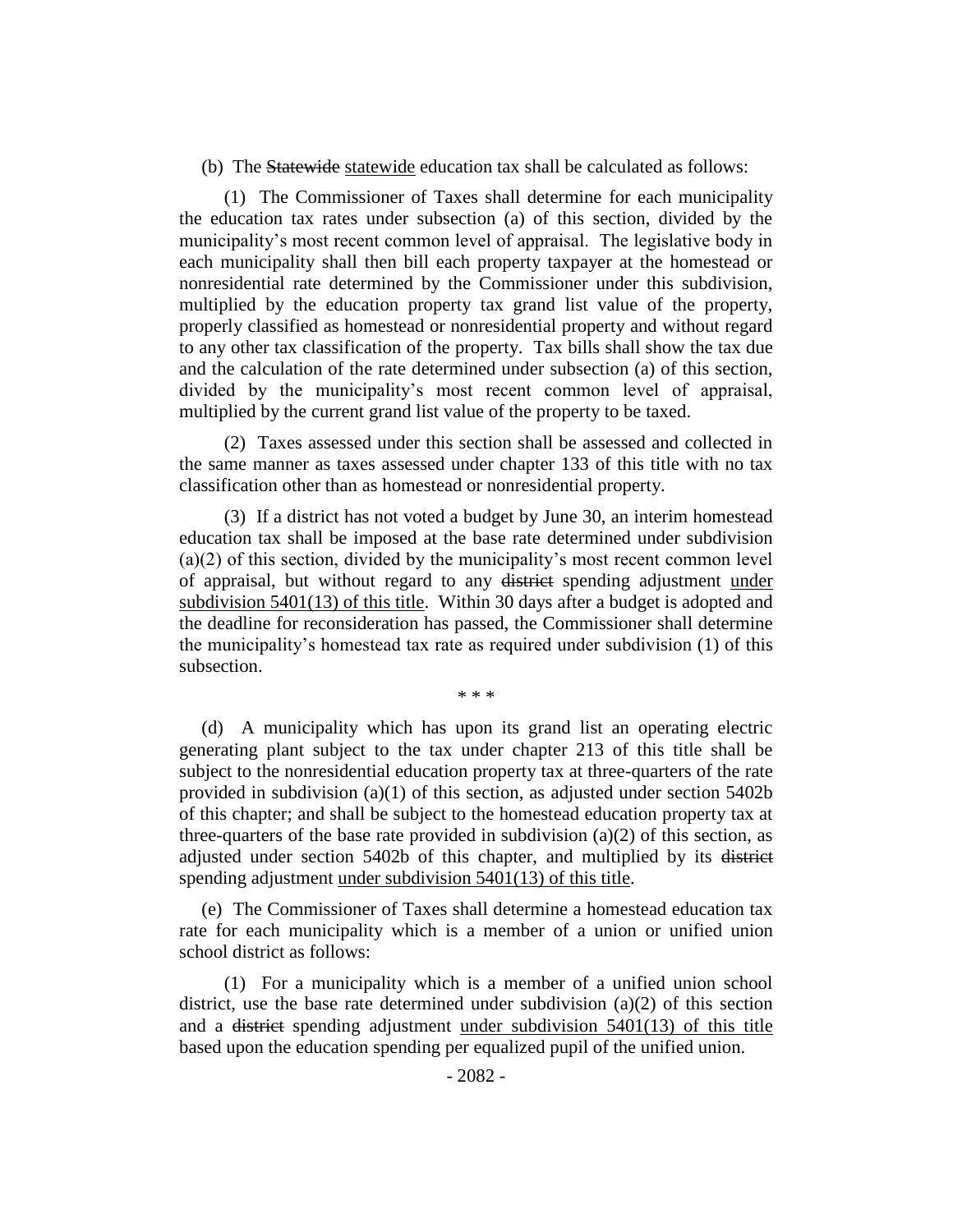(2) For a municipality which is a member of a union school district:

(A) Determine the municipal district homestead tax rate using the base rate determined under subdivision  $(a)(2)$  of this section and a district spending adjustment under subdivision 5401(13) of this title based on the education spending per total equalized pupil in the municipality who attends a school other than the union school.

(B) Determine the union district homestead tax rate using the base rate determined under subdivision (a)(2) of this section and a district spending adjustment under subdivision 5401(13) of this title based on the education spending per equalized pupil of the union school district.

\* \* \*

Sec. 29. 32 V.S.A. § 6066(a)(2) is amended to read:

(2) "Applicable percentage" in this section means two percent, multiplied by the district education income tax spending adjustment under subdivision 5401(13)(B) of this title for the property tax year which begins in the claim year for the municipality in which the homestead residence is located; but in no event shall the applicable percentage be less than two percent.

Sec. 30. REVISION AUTHORITY

Notwithstanding 4 V.S.A. § 424, the Office of Legislative Council is authorized to change all instances in statute of the term "applicable percentage" to "income percentage" in 32 V.S.A. chapters 135 and 154.

Sec. 31. 16 V.S.A. § 4031 is amended to read:

§ 4031. UNORGANIZED TOWNS AND GORES

(a) For a municipality that, as of January 1, 2004, is an unorganized town or gore, its district education property tax spending adjustment under 32 V.S.A. § 5401(13) shall be one for purposes of determining the tax rate under 32 V.S.A. § 5402(a)(2).

(b) For purposes of a claim for property tax adjustment under 32 V.S.A. chapter 154 by a taxpayer in a municipality affected under this section, the applicable percentage shall not be multiplied by a spending adjustment under 32 V.S.A. § 5401(13).

Sec. 32. 32 V.S.A. § 5402b is amended to read:

# § 5402b. STATEWIDE EDUCATION TAX RATE ADJUSTMENTS YIELDS; RECOMMENDATION OF THE COMMISSIONER

(a) Annually, by December 1, the Commissioner of Taxes shall recommend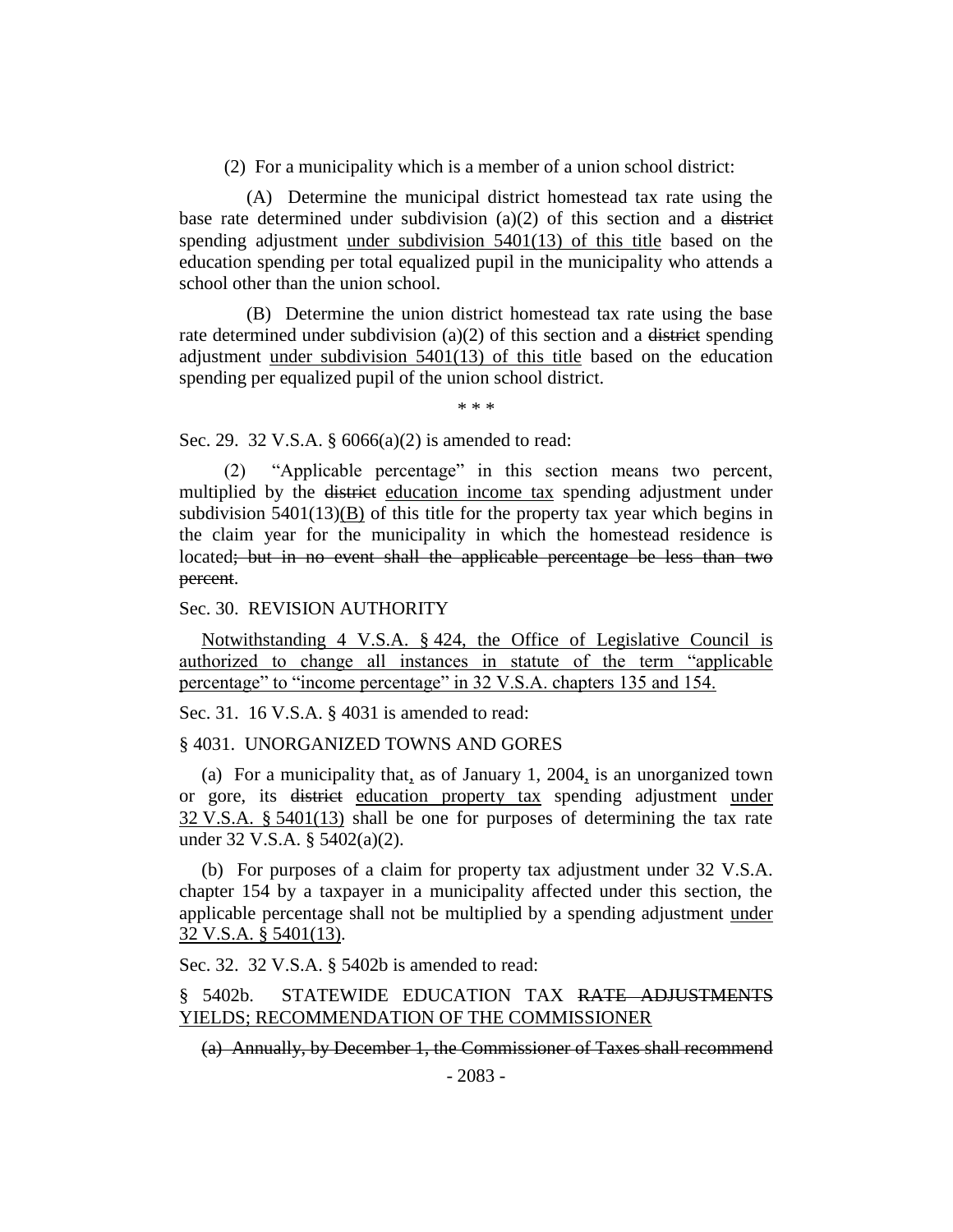to the General Assembly, after consultation with the Agency of Education, the Secretary of Administration, and the Joint Fiscal Office, the following adjustments in the statewide education tax rates under subdivisions  $5402(a)(1)$ and (2) of this title:

(1) If there is a projected balance in the Education Fund Budget Stabilization Reserve in excess of the five percent level authorized under 16 V.S.A. § 4026, the Commissioner shall recommend a reduction, for the following fiscal year only, in the statewide education tax rates which will retain the projected Education Fund Budget Stabilization Reserve at the five percent maximum level authorized and raise at least 34 percent of projected education spending from the tax on nonresidential property; and

(2) If there is a projected balance in the Education Fund Budget Stabilization Reserve of less than the three and one-half percent level required under 16 V.S.A. § 4026, the Commissioner shall recommend an increase, for the following fiscal year only, in the statewide education tax rates which will retain the projected Education Fund Budget Stabilization Reserve at no less than the three and one-half percent minimum level authorized under 16 V.S.A. § 4026, and raise at least 34 percent of projected education spending from the tax rate on nonresidential property.

(3) In any year following a year in which the nonresidential rate produced an amount of revenues insufficient to support 34 percent of education fund spending in the previous fiscal year, the Commissioner shall determine and recommend an adjustment in the nonresidential rate sufficient to raise at least 34 percent of projected education spending from the tax rate on nonresidential property.

(4) If in any year in which the nonresidential rate is less than the statewide average homestead rate, the Commissioner of Taxes shall determine the factors contributing to the deviation in the proportionality of the nonresidential and homestead rates and make a recommendation for adjusting statewide education tax rates accordingly.

(b) If the Commissioner makes a recommendation to the General Assembly to adjust the education tax rates under section 5402 of this title, the Commissioner shall also recommend a proportional adjustment to the applicable percentage base for homestead income based adjustments under section 6066 of this title, but the applicable percentage base shall not be adjusted below 1.94 percent.

(a) Annually, no later than December 1, the Commissioner of Taxes, after consultation with the Secretary of Education, the Secretary of Administration, and the Joint Fiscal Office, shall calculate and recommend a property dollar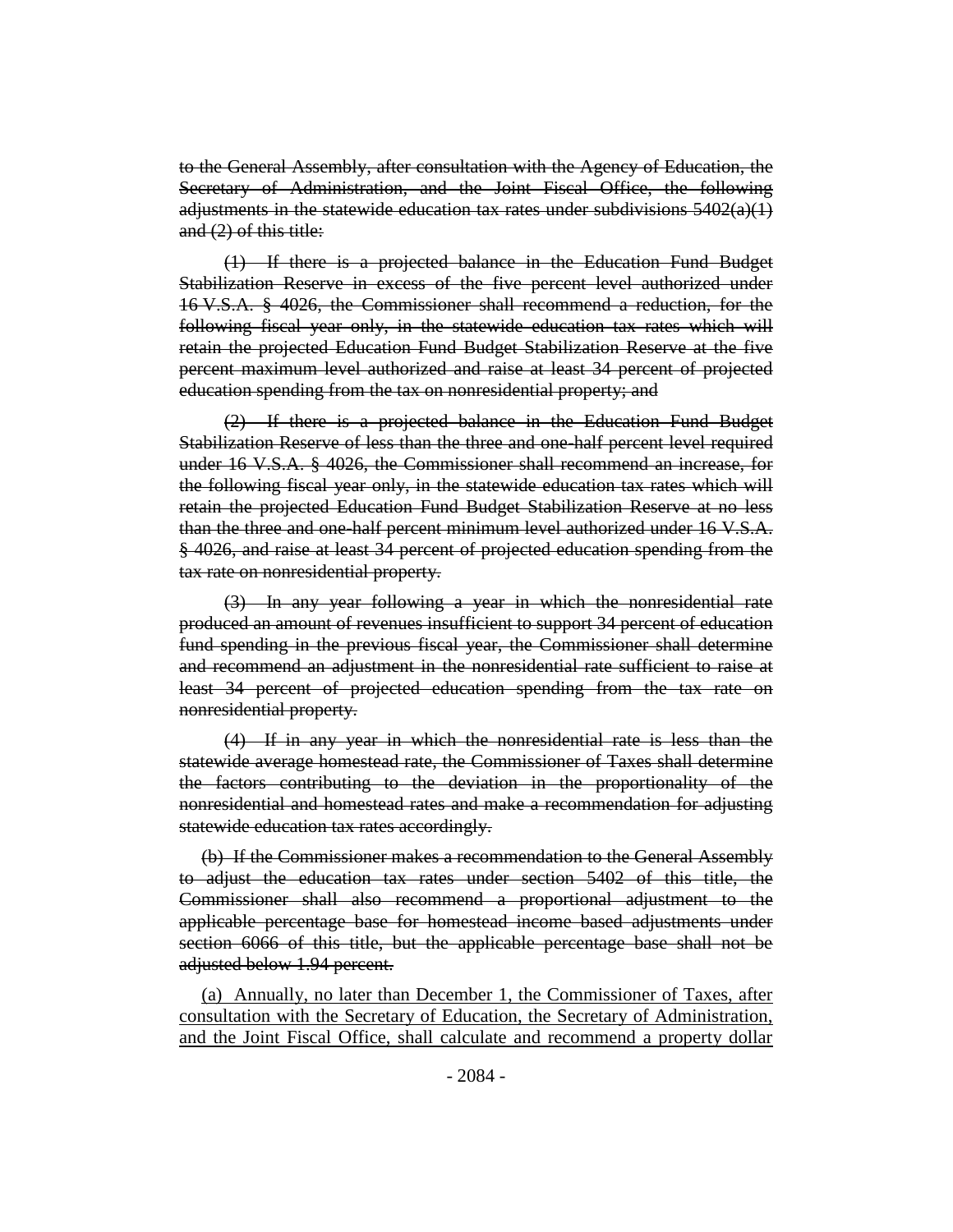equivalent yield, an income dollar equivalent yield, and a nonresidential property tax rate for the following fiscal year. In making these calculations, the Commissioner shall assume:

(1) the homestead base tax rate in subdivision  $5402(a)(2)$  of this title is \$1.00 per \$100.00 of equalized education property value;

(2) the applicable percentage in subdivision  $6066(a)(2)$  of this title is 2.0;

(3) the statutory reserves under 16 V.S.A. § 4026 and this section were maintained at five percent; and

(4) the percentage change in the median education tax bill applied to nonresidential property, the percentage change in the median education tax bill of homestead property, and the percentage change in the median education tax bill for taxpayers who claim an adjustment under subsection 6066(a) of this title are equal.

(b) For each fiscal year, the General Assembly shall set a property dollar equivalent yield and an income dollar equivalent yield, consistent with the definitions in this chapter.

\* \* \* Ballot Language; Per Equalized Pupil Spending \* \* \*

Sec. 33. 16 V.S.A. § 563 is amended to read:

# § 563. POWERS OF SCHOOL BOARDS; FORM OF VOTE IF BUDGET EXCEEDS BENCHMARK AND DISTRICT SPENDING IS ABOVE AVERAGE

The school board of a school district, in addition to other duties and authority specifically assigned by law:

\* \* \*

(11)(A) Shall prepare and distribute annually a proposed budget for the next school year according to such major categories as may from time to time be prescribed by the Secretary.

(B) If the proposed budget contains education spending in excess of the Maximum Inflation Amount, and the district's education spending per equalized pupil in the fiscal year preceding the year for which the budget is proposed was in excess of the statewide average district education spending per equalized pupil in that same fiscal year, as determined by the Secretary, then in lieu of any other statutory or charter form of budget adoption or budget vote, the board shall present the budget to the voters by means of a divided question, in the form of vote provided in subdivision (ii) of this subdivision  $(11)(B)$ .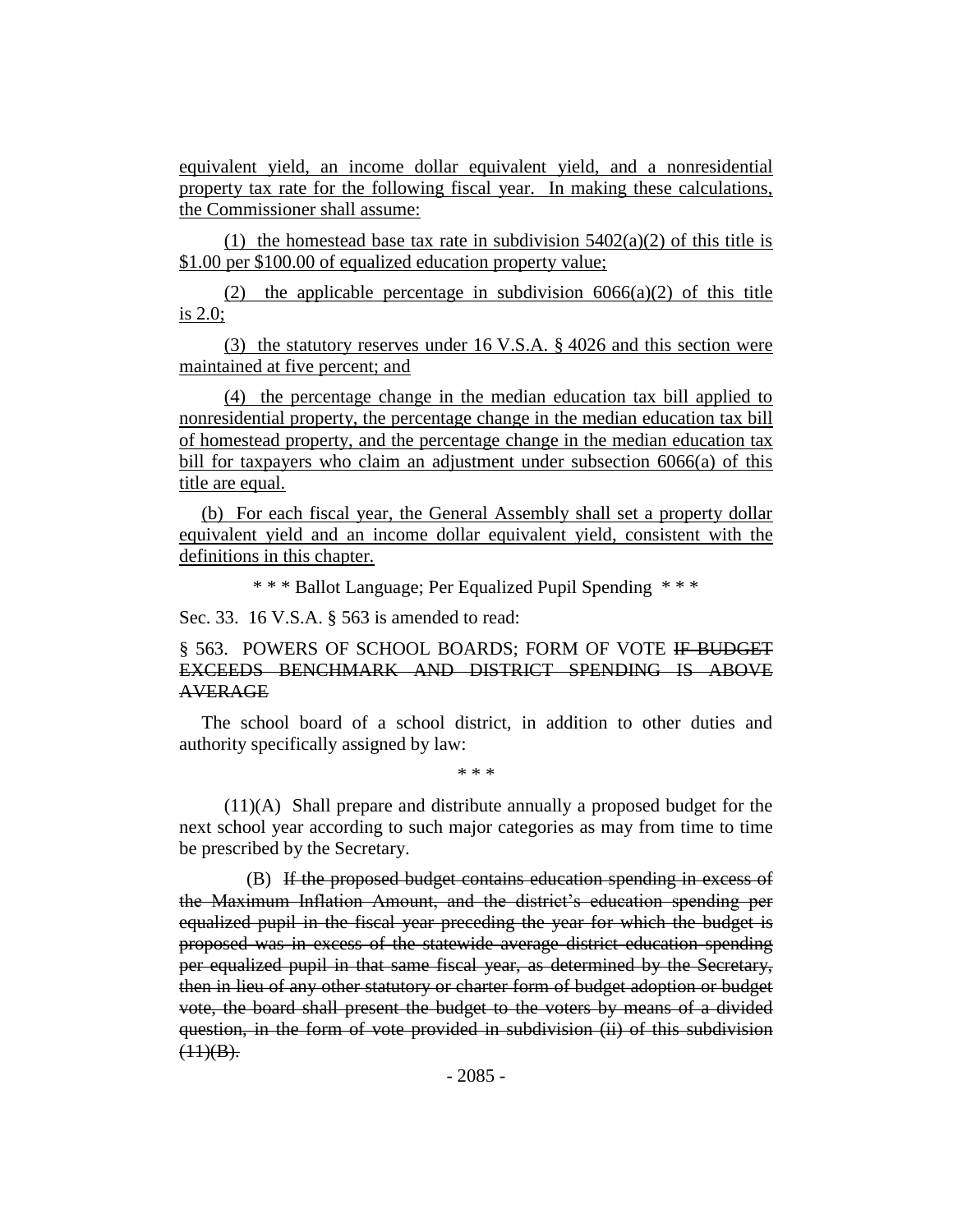#### (i) "Maximum Inflation Amount" in this section means:

(I) the statewide average district education spending per equalized pupil, as defined in subdivision 4001(6) of this title, in the fiscal year preceding the year for which the budget is proposed, as determined by the Secretary, multiplied by the New England Economic Project Cumulative Price Index percentage change, as of November 15 preceding distribution of the proposed budget, for state and local government purchases of goods and services for the fiscal year for which the budget is proposed, plus one percentage point; plus the district's education spending per equalized pupil in the fiscal year preceding the year for which the budget is proposed, as determined by the Secretary;

(II) multiplied by the higher of the following amounts as determined by the Secretary: (aa) the district's equalized pupil count in the fiscal year preceding the year for which the budget is proposed; or (bb) the district's equalized pupil count in the fiscal year for which the budget is proposed.

(ii) The ballot shall be in the following form:

"The total proposed budget of \$\_\_\_\_\_\_ is the amount determined by the school board to be necessary to support the school district's educational program. State law requires the vote on this budget to be divided because (i) the school district's spending per pupil last year was more than the statewide average and (ii) this year's proposed budget is greater than last year's budget adjusted for inflation.

"Article #1 (School Budget):

Part A. Shall the voters of the school district authorize the school board to expend  $\frac{1}{2}$   $\frac{1}{2}$  /t, which is a portion of the amount the school board has determined to be necessary?

Part B. If Part A is approved by the voters, shall the voters of the school district also authorize the school board to expend \$\_\_\_\_\_\_/t, which is the remainder of the amount the school board has determined to be necessary?" [Repealed.]

\* \* \*

(D) The board shall present the budget to the voters by means of a ballot in the following form:

"Article #1 (School Budget):

Shall the voters of the school district approve the school board to expend \$ \_\_\_\_\_, which is the amount the school board has determined to be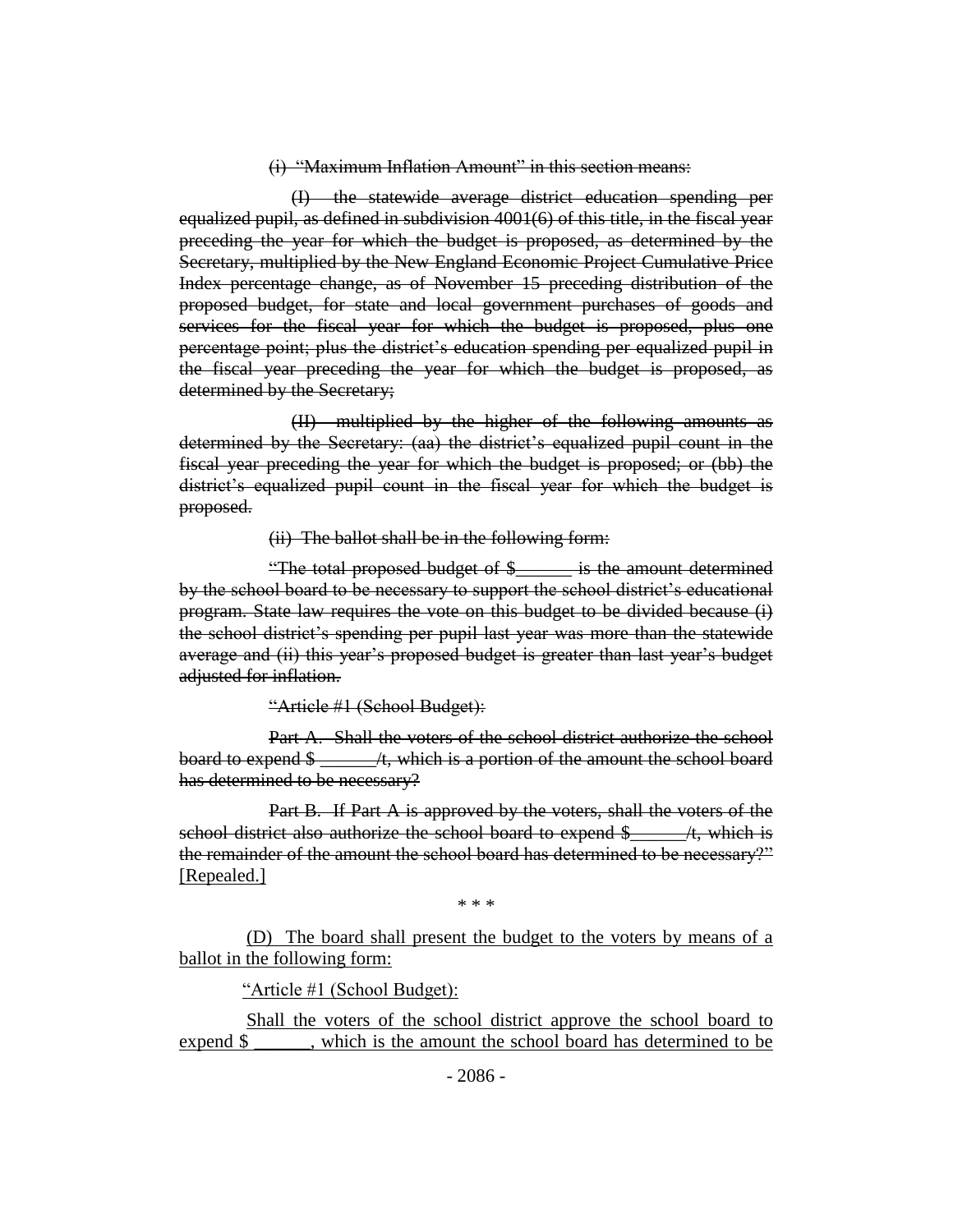necessary for the ensuing fiscal year? It is estimated that this proposed budget, if approved, will result in education spending of \$\_\_\_\_ per equalized pupil. This projected spending per equalized pupil is  $\%$  higher/lower than spending for the current year**.**

Sec. 34. REPEAL

16 V.S.A. § 4001(6)(A) (divided vote; exceptions to education spending) is repealed on July 1, 2015.

\* \* \* Fiscal Year 2016 Education Property Tax Rates, Applicable Percentage, and Base Education Amount \* \* \*

Sec. 35. FISCAL YEAR 2016 EDUCATION PROPERTY TAX RATES AND APPLICABLE PERCENTAGE

(a) For fiscal year 2016 only, the education property tax imposed under 32 V.S.A. § 5402(a) shall be reduced from the rates of \$1.59 and \$1.10 and shall instead be at the following rates:

(1) the tax rate for nonresidential property shall be \$1.535 per \$100.00; and

(2) the tax rate for homestead property shall be \$0.99 multiplied by the district spending adjustment for the municipality per \$100.00 of equalized property value as most recently determined under 32 V.S.A. § 5405.

(b) For claims filed in 2015 only, "applicable percentage" in 32 V.S.A.  $§ 6066(a)(2)$  shall be reduced from 2.0 percent and instead shall be 1.80 percent multiplied by the fiscal year 2015 district spending adjustment for the municipality in which the homestead residence is located; but in no event shall the applicable percentage be less than 1.80 percent.

Sec. 36. FISCAL YEAR 2016 BASE EDUCATION AMOUNT

As provided in 16 V.S.A. § 4011(b), the base education amount for fiscal year 2016 shall be \$9,459.00.

\* \* \* Cost Containment; Allowable Growth in Education Spending for Fiscal Years 2017 and 2018 \* \* \*

Sec. 37. ALLOWABLE GROWTH IN EDUCATION SPENDING FOR FISCAL YEARS 2017 AND 2018

(a) Notwithstanding any other provision of law, for fiscal years 2017 and 2018 only, "excess spending" under 32 V.S.A. § 5401(12) means the per-equalized-pupil amount of the district's education spending, as defined in 16 V.S.A. § 4001(6), plus any amount required to be added from a Capital Construction Reserve Fund under 24 V.S.A. § 2804(b), that is in excess of the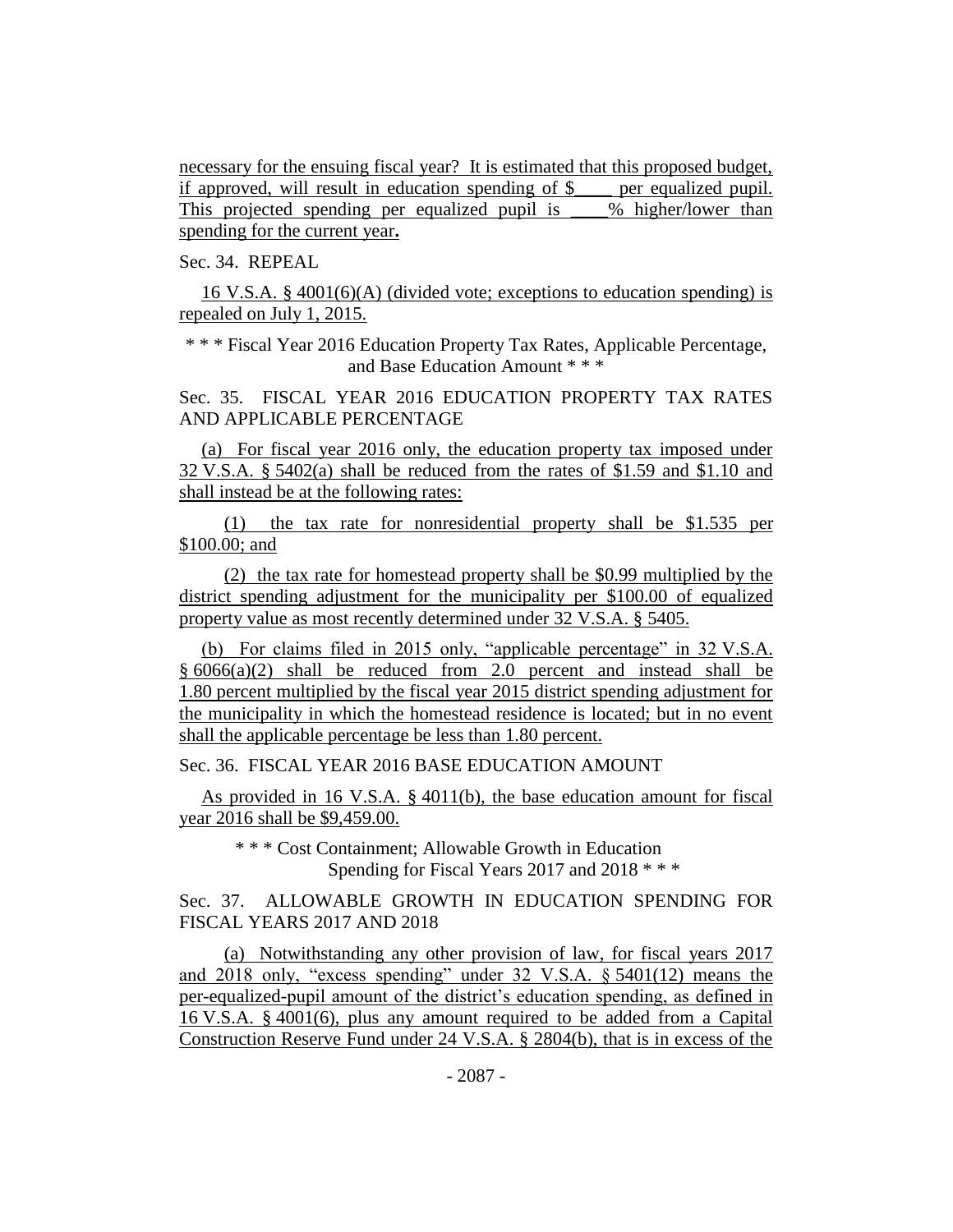district's per-equalized-pupil amount of education spending in the prior fiscal year, plus the district's allowable growth.

(b) For fiscal years 2017 and 2018, the "allowable growth" for any individual school district is an amount equal to the actual amount of per-equalized-pupil education spending in the district in the prior fiscal year, multiplied by the district's "allowable growth percentage." A district's "allowable growth percentage" means a percentage that results from the following equation: the highest per-equalized-pupil amount of the education spending in any district in the State in the prior fiscal year, divided by the actual amount of per-equalized-pupil education spending in the district in the prior fiscal year, minus one, multiplied by five and one-half percent. For the purpose of the calculations made under this subsection, the term "education spending" refers to education spending as used to calculate excess spending under 16 V.S.A. § 4001(6), including all the adjustments under 16 V.S.A.  $§$  4001(6)(B).

# Sec. 38. TRANSITION

For fiscal years 2017 and 2018 only, if a district's equalized pupils in fiscal year 2016 reflect an adjustment pursuant to 16 V.S.A. § 4010(f) that results in an equalized pupil count that is 110 percent or greater than the actual equalized pupil count for that year, then notwithstanding any other provision of law, the district's spending adjustment under 32 V.S.A. § 5401(13) shall be calculated without any addition for excess spending.

\* \* \* Duties of Supervisory Unions; Failure to Comply; Tax Rates \* \* \*

Sec. 39. 16 V.S.A. § 261a(c) is added to read:

 $(c)(1)$  After notice to the boards of a supervisory union and its member districts, the opportunity for a period of remediation, and the opportunity for a hearing, if the Secretary determines that a supervisory union or any one of its member districts is failing to comply with the any provision of subsection (a) of this section, then the Secretary shall notify the board of the supervisory union and the board of each of its member districts that the education property tax rates for nonresidential and homestead property shall be increased by five percent in each district within the supervisory union and the household income percentage shall be adjusted accordingly in the next fiscal year for which tax rates will be calculated. The districts' actual tax rates shall be increased by five percent, and the household income percentage adjusted, in each subsequent fiscal year until the fiscal year following the one in which the Secretary determines that the supervisory union and its districts are in compliance. If the Secretary determines that the failure to comply with the provisions of subsection (a) of this section is solely the result of the actions of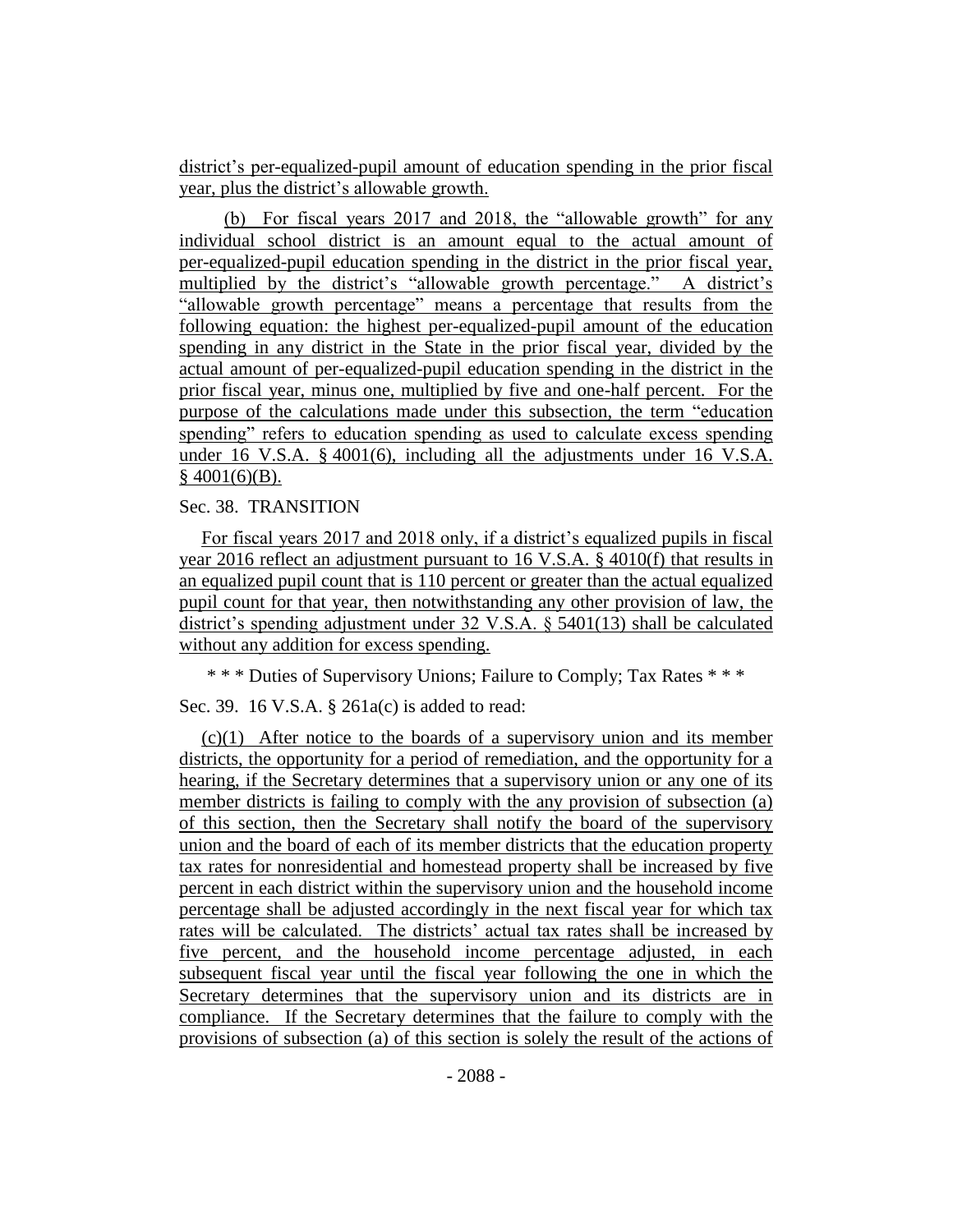the board of one member district, then the tax increase in this subsection (c) shall apply only to the tax rates for that district. Subject to Vermont Rule of Civil Procedure 75, the Secretary's determination shall be final.

\* \* \* Quality Assurance; Accountability; Fiscal Year 2020 \* \* \*

Sec. 40. 16 V.S.A. §  $165(b)(1)–(4)$  are amended and subdivision (5) is added to read:

(1) the Agency continue to provide technical assistance for one more cycle of review;

(2) the State Board adjust supervisory union boundaries or responsibilities of the superintendency pursuant to section 261 of this title;

(3) the Secretary assume administrative control of an individual school, school district, or supervisory union, including budgetary control to ensure sound financial practices, only to the extent necessary to correct deficiencies; or

(4) the State Board close the an individual school or schools and require that the school district pay tuition to another public school or an approved independent school pursuant to chapter 21 of this title; or

(5) the State Board require two or more school districts to consolidate their governance structures.

\* \* \* Facilitating Voluntary Governance Transitions; Supervisory Union Boundaries \* \* \*

Sec. 41. 16 V.S.A. § 261 is amended to read:

§ 261. ORGANIZATION AND ADJUSTMENT OF SUPERVISORY UNIONS

(a) The State Board shall review on its own initiative or when requested as per subsection (b) of this section and may regroup the supervisory unions of the State or create new supervisory unions in such manner as to afford increased efficiency or greater convenience and economy and to facilitate  $K-12$ prekindergarten through grade 12 curriculum planning and coordination as changed conditions may seem to require.

(b)(1) Any school district that has so voted at its annual school district meeting, if said meeting has been properly warned regarding such a vote, may apply to request that the State Board of education for adjustment of adjust the existing boundaries of the supervisory union of which it is a component member district.

(2) Any group of school districts that have so voted at their respective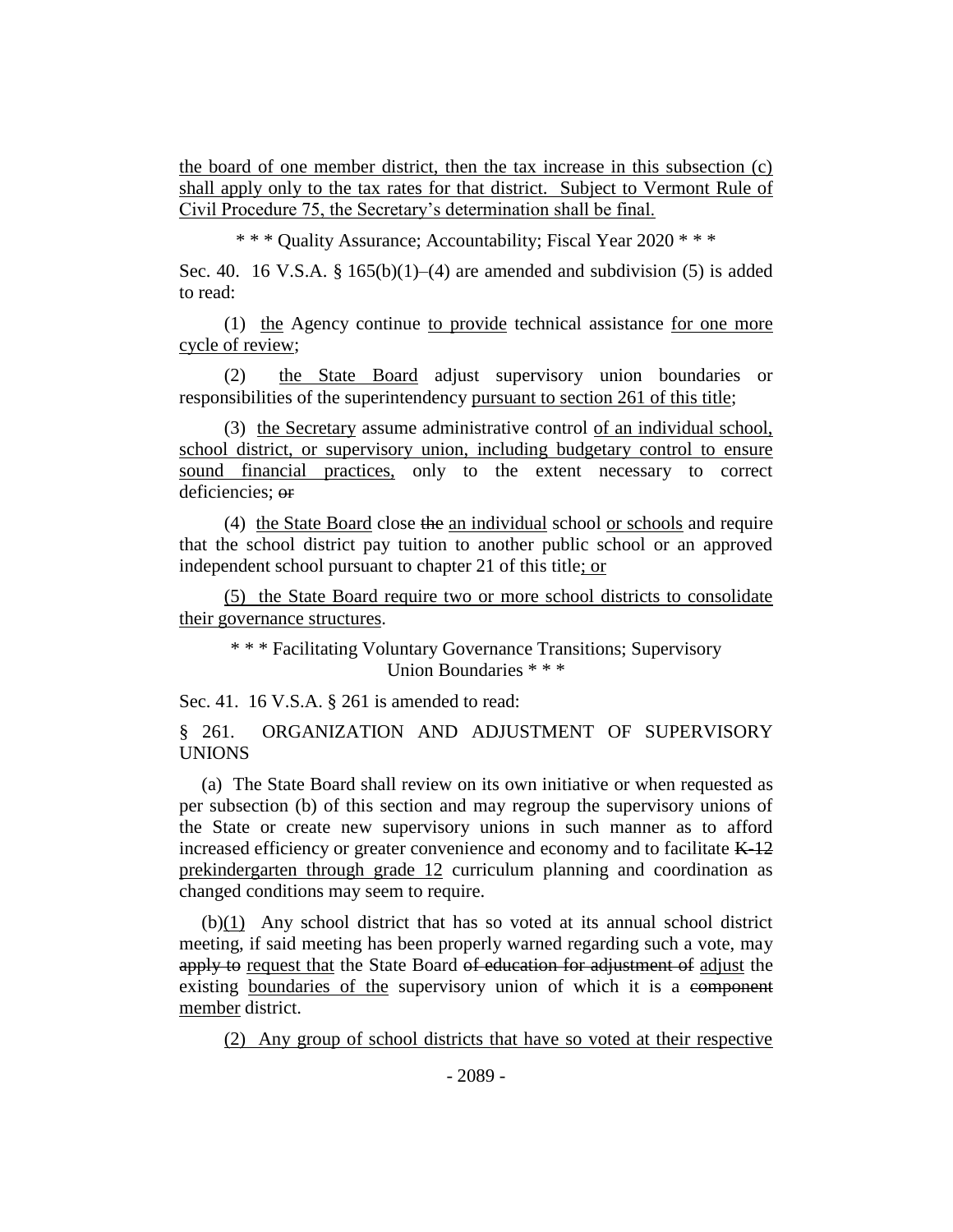annual school district meeting, regardless of whether the districts are members of the same supervisory union, may request that the State Board adjust existing supervisory union boundaries and move one or more nonrequesting districts to a different supervisory union if such adjustment would assist the requesting districts to realign their governance structures into a unified union school district pursuant to chapter 11 of this title.

(3) The State Board shall give timely consideration to such requests made pursuant to this subsection and may regroup the school districts of the area so as to ensure reasonable supervision of all public schools therein.

(c) The State Board may designate any school district, including a unified union district, as a supervisory district if it will offer schools in grades K-12 provide for the education of all resident students in prekindergarten through grade 12 and is large enough to support the planning and administrative functions of a supervisory union.

(d) Upon application by a supervisory union board, the State Board may waive any requirements of chapter 5 or 7 of this title with respect to the supervisory union board structure, board composition, or board meetings, or the staffing pattern of the supervisory union, if it can be demonstrated that such a waiver will result in efficient and effective operations of the supervisory union; will not result in any disproportionate representation; and is otherwise in the public interest.

\* \* \* Supervisory Unions; Local Education Agency \* \* \*

Sec. 42. 16 V.S.A. § 43(c) is amended to read:

(c) For purposes of determining pupil performance and application of consequences for failure to meet standards and for provision of compensatory and remedial services pursuant to 20 U.S.C. §§ 6311-6318, a school district supervisory union shall be a local education agency.

\* \* \* Transition of Employees \* \* \*

Sec. 43. 16 V.S.A. chapter 53, subchapter 3 is added to read:

Subchapter 3. Transition of Employees

#### § 1801. DEFINITIONS

As used in this subchapter:

(1) "New District" means a district created by the realignment or merger of two or more current districts into a new supervisory district, union school district, or any other form of merged or realigned district authorized by law, including by chapter 11, subchapter 1, of this title, regardless of whether one or more of the districts creating the New District (a Realigning District) is a town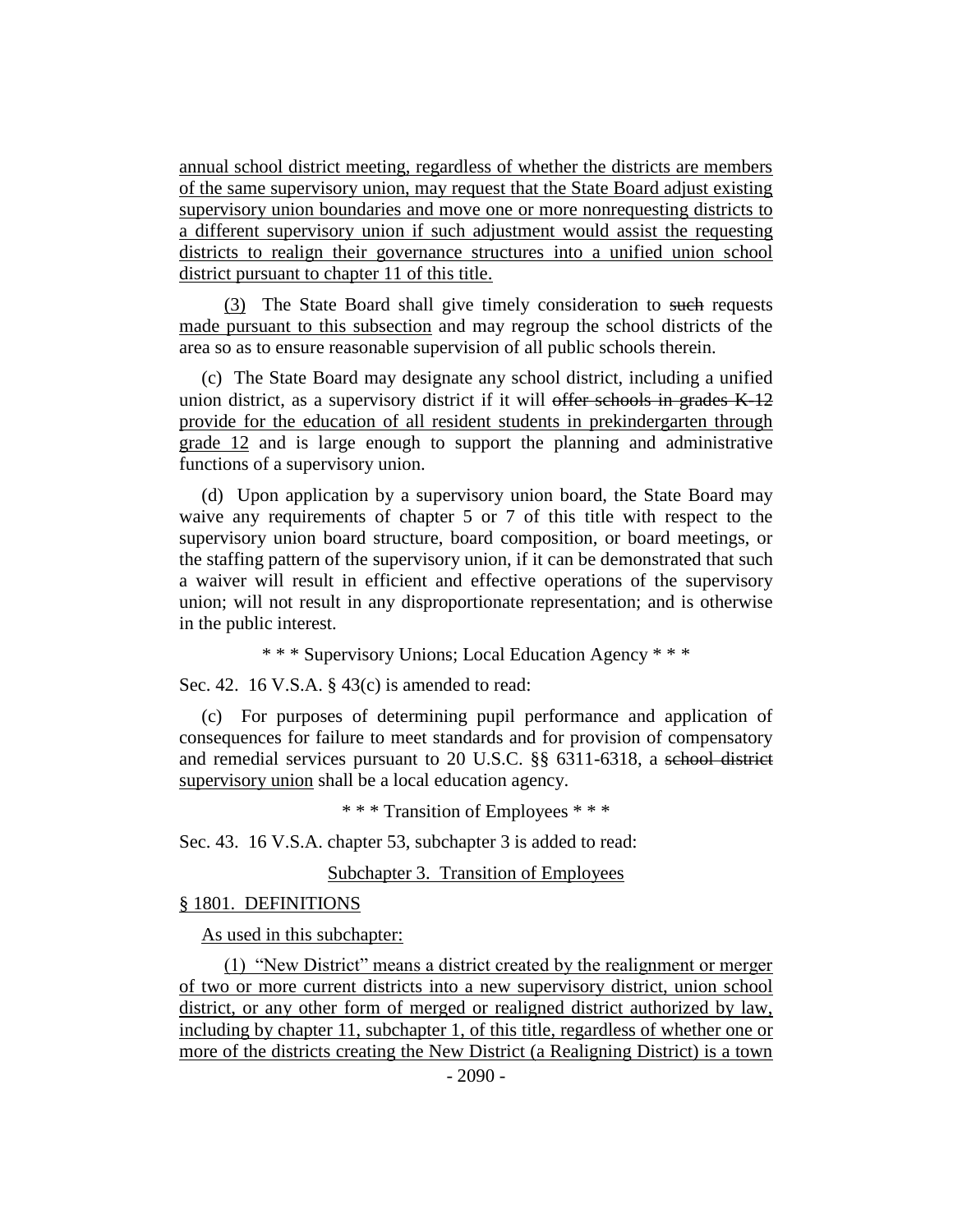school district, a city school district, an incorporated school district, a union school district, a unified union school district, or a supervisory district.

(2) "New SU" means a supervisory union created from the merger or realignment of two or more current supervisory unions or of all or some of the districts in one or more current supervisory unions (a Realigning SU). "New SU" also means a supervisory union created by the State Board's adjustment of the borders of one or more current supervisory unions or parts of supervisory unions pursuant to section 261 of this title or otherwise, regardless of whether the New SU is known by the name of one of the current supervisory unions or the adjustment is otherwise structured or considered to be one in which one current supervisory union (the Absorbing SU) is absorbing one or more other supervisory unions or parts of supervisory unions into the Absorbing SU.

(3) "Employees of a Realigning Entity" means the licensed and nonlicensed employees of a Realigning District or Realigning SU, or both, that create the New District or New SU, and includes employees of an Absorbing SU and employees of a Realigning SU whose functions will be performed by employees of a New District that is a supervisory district.

(4) "System" shall mean the Vermont Municipal Employees' Retirement System created pursuant to 24 V.S.A. chapter 125.

(5) "Transitional Board" means the board created prior to the first day of a New District's or a New SU's existence in order to transition to the new structure by negotiating and entering into contracts, preparing an initial proposed budget, adopting policies, and otherwise planning for implementation of the New District or New SU, and includes the board of an Absorbing District to which members from the other Realigning SU or SUs have been added in order to perform transitional responsibilities.

§ 1802. TRANSITION OF EMPLOYEES TO NEWLY CREATED EMPLOYER

(a) Prior to the first day of a New District's or a new SU's existence, upon creation of the Transitional Board, the Board shall:

(1) appoint a negotiations council for the New District or New SU for the purpose of negotiating with future employees' representatives; and

(2) recognize the representatives of the Employees of the Realigning Districts or Realigning SUs as the recognized representatives of the employees of the New District or New SU.

(b) Negotiations shall commence within 90 days after formation of the Transitional Board and shall be conducted pursuant to the provisions of chapter 57 of this title for teachers and administrators and pursuant to 21 V.S.A.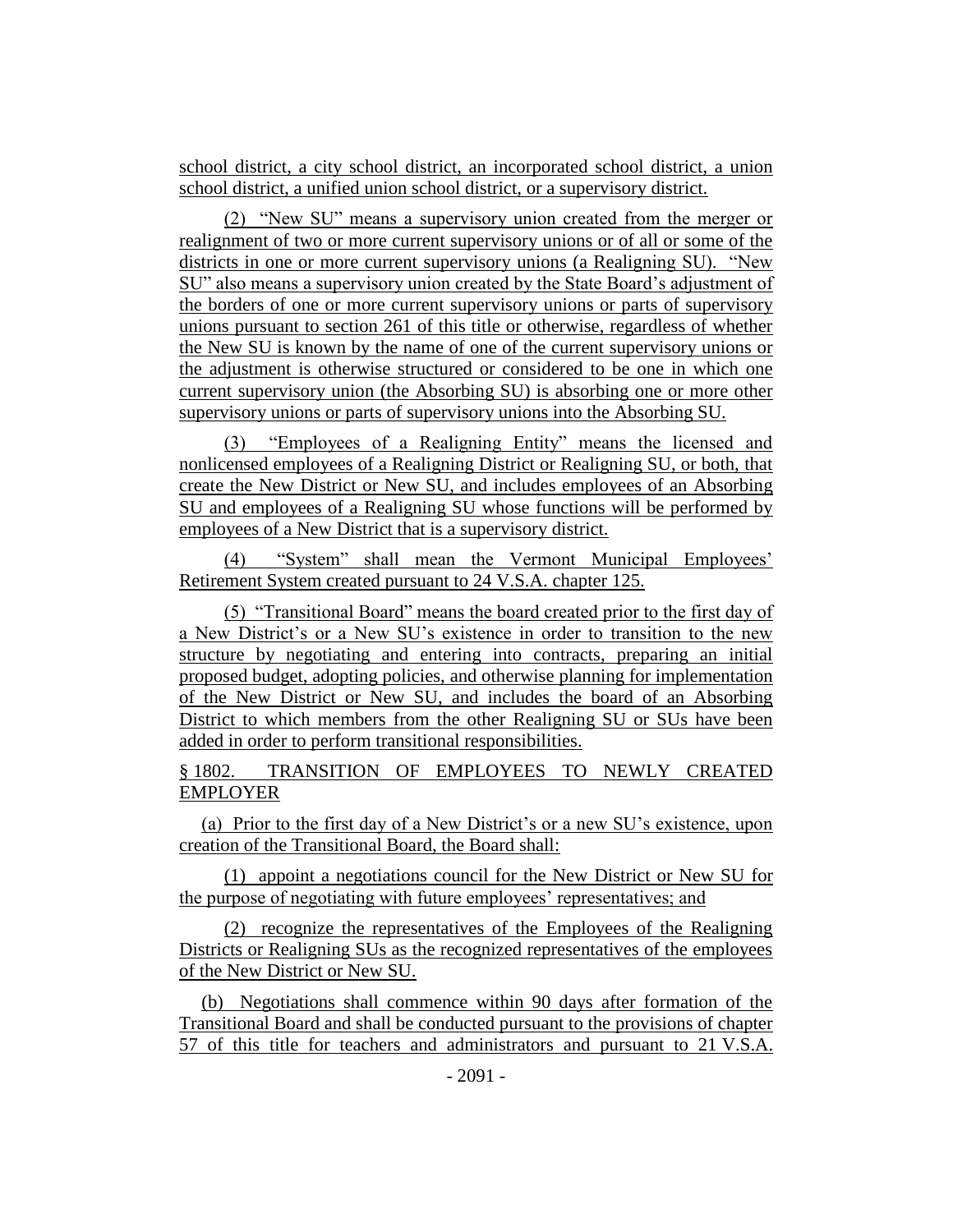#### chapter 22 for other employees.

(c) An Employee of a Realigning District or Realigning SU who was not a probationary employee shall not be considered a probationary employee of the New District or New SU.

(d) If a new agreement is not ratified by both parties prior to the first day of the New District's or New SU's existence, then:

(1) the parties shall comply with the existing agreements in place for Employees of the Realigning Districts or the Realigning SUs until a new agreement is reached;

(2) the parties shall adhere to the provisions of an agreement among the Employees of the Realigning Districts or the Realigning SUs, as represented by their respective recognized representatives, regarding how provisions under the existing contracts regarding issues of seniority, reduction in force, layoff, and recall will be reconciled during the period prior to ratification of a new agreement; and

(3) a new employee beginning employment after the first day of the New District's or New SU's existence shall be covered by the agreement in effect that applies to the largest bargaining unit for Employees of the Realigning Districts in the New District or for Employees of the Realigning SU in the New SU.

(e) On the first day of its existence, the New District or New SU shall assume the obligations of existing individual employment contracts, including accrued leaves and associated benefits, with the Employees of the Realigning Districts.

#### § 1803. VERMONT MUNICIPAL EMPLOYEES' RETIREMENT SYSTEM

(a) A New District or New SU, on the first day of its existence, shall assume the responsibilities of any one or more of the Realigning Districts or Realigning SUs that have been participants in the system; provided, however, that this subsection shall not be construed to extend benefits to an employee who would not otherwise be a member of the system under any other provision of law.

(b) The existing membership and benefits of an Employee of a Realigning District or a Realigning SU shall not be impaired or reduced either by negotiations with the New District or New SU under 21 V.S.A. chapter 22 or otherwise.

(c) In addition to general responsibility for the operation of the System pursuant to 24 V.S.A.  $\S$  5062(a), the responsibility for implementation of all sections of this subchapter relating to the System is vested in the Retirement Board.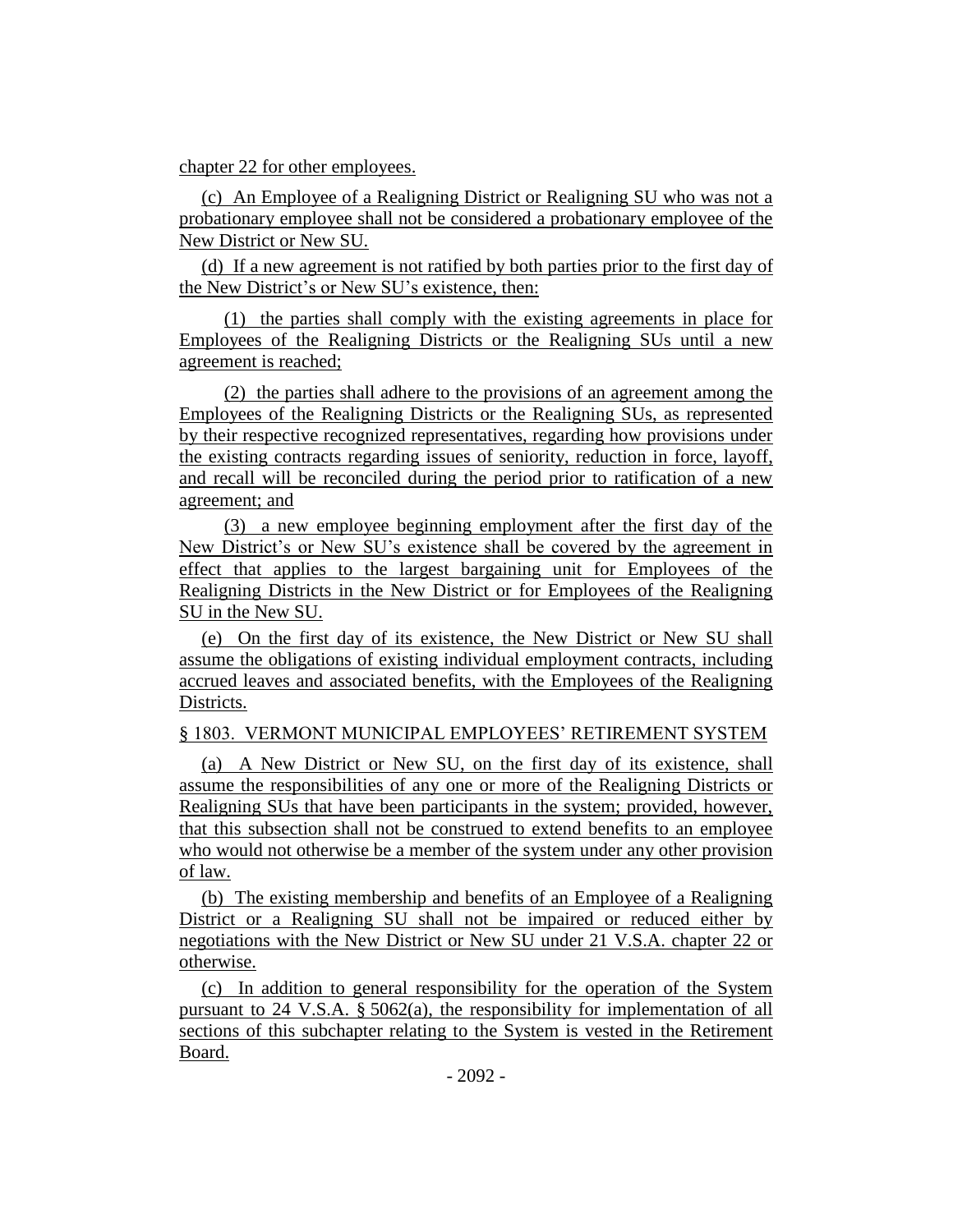\* \* \* Unified Union School District; Definition \* \* \*

Sec. 44. 16 V.S.A. § 722 is amended to read:

#### § 722. UNIFIED UNION DISTRICTS

If a union school district is organized to operate grades kindergarten through 12, it (a) A union school district shall be known as a unified union district if it provides for the education of resident prekindergarten–grade 12 students, whether by:

(1) operating a school or schools for all grades;

(2) operating a school or schools for all students in one or more grades and paying tuition for all students in the remaining grade or grades; or

(3) paying tuition for all grades.

(b) On the date the unified union district becomes operative, unless another date is specified in the study committee report, it shall supplant all other school districts within its borders, and they shall cease to exist.

(c) If provided for in the committee report, the unified union school district school board may be elected and may conduct business for the limited purpose of preparing for the transition to unified union district administration while the proposed member school districts continue to operate schools.

(d) The functions of the legislative branch of each preexisting school district in warning meetings and conducting elections of unified union school district board members shall be performed by the corresponding board of alderpersons of a city or city council, the selectboard of a town, or the trustees of an incorporated school district as appropriate.

\* \* \* Designation of Secondary Schools \* \* \*

Sec. 45. 16 V.S.A. § 827 is amended to read:

§ 827. DESIGNATION OF A PUBLIC HIGH SCHOOL OR AN APPROVED INDEPENDENT HIGH SCHOOL AS THE SOLE PUBLIC HIGH SCHOOL OF A SCHOOL DISTRICT

(a) A school district not maintaining an approved public high school may vote on such terms or conditions as it deems appropriate, to designate an three or fewer approved independent school or a or public school high schools as the public high school or schools of the district.

(b) Except as otherwise provided in this section, if the board of trustees or the school board of the a designated school votes to accept this designation, the school shall be regarded as a public school for tuition purposes under subsection 824(b) of this title, and the sending school district shall pay tuition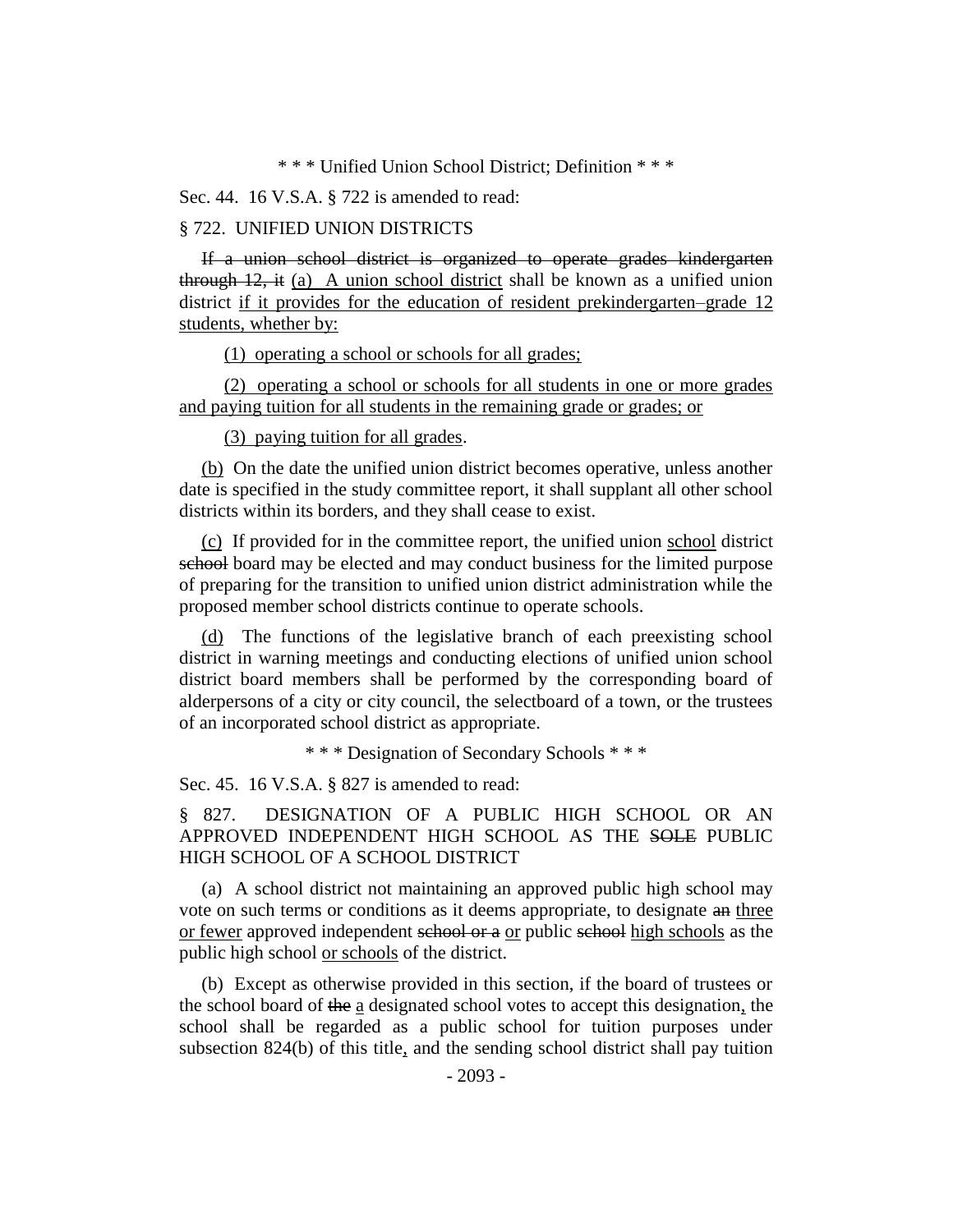only to that school  $\theta$ nly, and to any other school designated under this section, until such time as the sending school district or the designated school votes to rescind the designation.

(c) A parent or legal guardian who is dissatisfied with the instruction provided at the a designated school or who cannot obtain for his or her child the kind of course or instruction desired there, or whose child can be better accommodated in an approved independent or public high school nearer his or her home during the next academic year, may request on or before April 15 that the school board pay tuition to another approved independent or public high school selected by the parent or guardian.

(d) The school board may pay tuition to another approved high school as requested by the parent or legal guardian if in its judgment that will best serve the interests of the student. Its decision shall be final in regard to the institution the student may attend. If the board approves the parent's request, the board shall pay tuition for the student in an amount not to exceed the least of:

(1) The statewide average announced tuition of Vermont union high schools.

(2) The per-pupil tuition the district pays to the designated school in the year in which the student is enrolled in the nondesignated school. If the district has designated more than one school pursuant to this section, then it shall be the lowest per-pupil tuition paid to a designated school.

(3) The tuition charged by the approved nondesignated school in the year in which the student is enrolled.

\* \* \*

#### \* \* \* Reports \* \* \*

Sec. 46. SPECIAL EDUCATION; FUNDING; AVERAGE DAILY MEMBERSHIP; STUDY AND PROPOSAL

On or before January 15, 2016, the Secretary of Education shall develop and present to the House and Senate Committees on Education a proposal for an alternative funding model for the provision of special education services in Vermont. In developing the proposal, the Secretary shall

(1) consult with experts in the provision or funding of special education services;

(2) consider the report regarding the use of paraprofessionals to provide special education services required by the General Assembly pursuant to 2014 Acts and Resolves No. 95, Sec. 79a;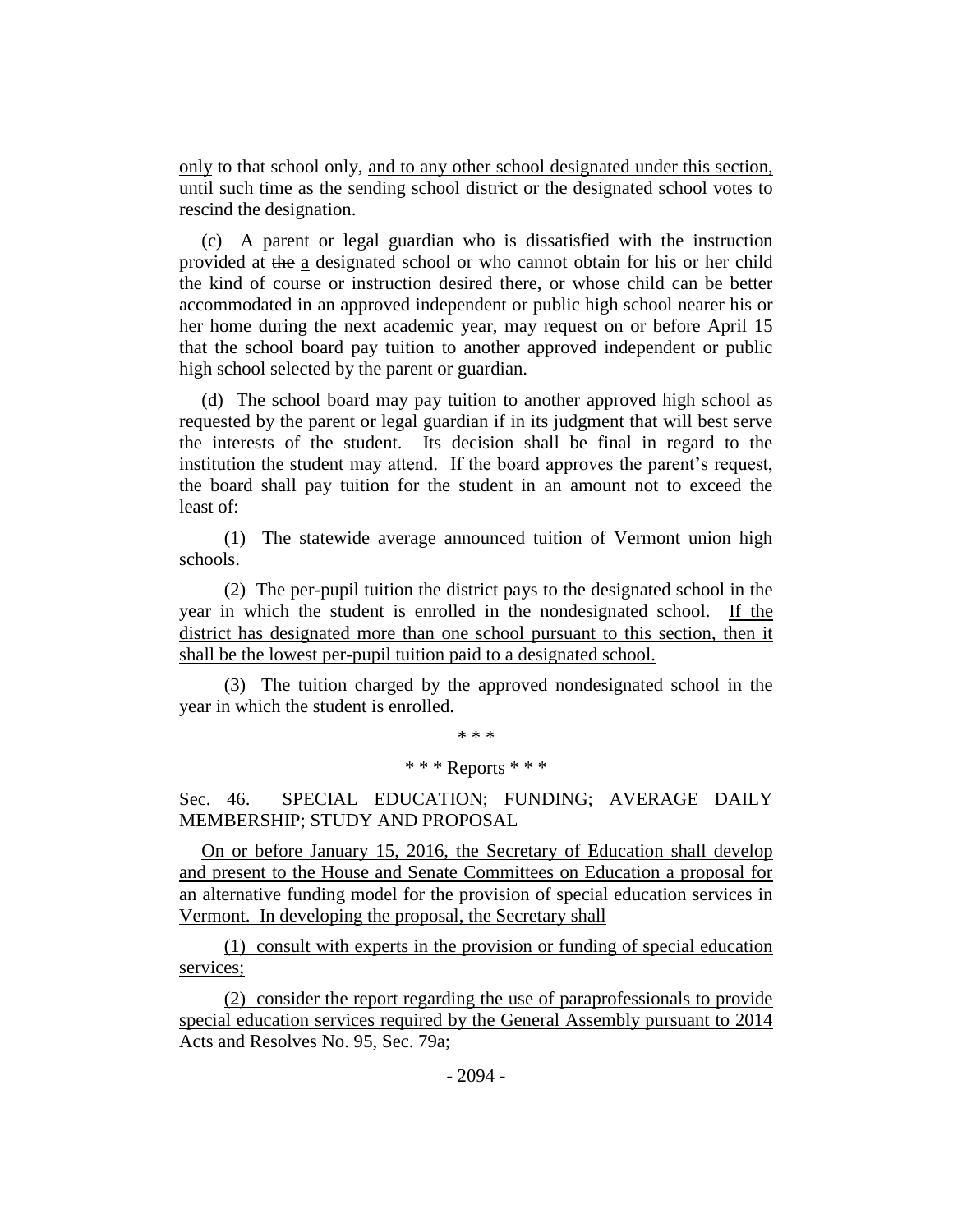(3) consider ways in which some portion of State funds for special education services could be provided to school districts or supervisory unions based on average daily membership; and

(4) consider ways in which the proposal could also help to reduce administrative responsibilities at the local level and increase flexibility in the provision of services.

Sec. 47. PRINCIPALS AND SUPERINTENDENTS; STUDY AND PROPOSAL

On or before January 15, 2016, the Secretary of Education, in consultation with the Vermont Superintendents Association, the Vermont School Boards Association, and the Vermont Principals' Association, shall develop and present to the House and Senate Committees on Education a proposal to clarify the roles of superintendents as systems managers and principals as instructional leaders. The proposal shall also address superintendents' and principals' relative responsibilities of supervision and evaluation.

Sec. 48. YEAR USED TO CALCULATE PROPERTY TAX ADJUSTMENTS

On or before January 15, 2016, the Commissioner of Taxes shall report to the General Assembly on the steps that would be required to transition to calculation of the property tax adjustments under 32 V.S.A. chapter 154 on a current year basis. As used in this section, "a current year basis" means using the current year's homestead adjusted tax rates, the current year's assessed property values, and the taxable income from the prior calendar year to calculate a property tax adjustment filed in the current claim year. In preparing the report, the Commissioner shall consult with the Vermont Association of Listers and Assessors, the Vermont League of Cities and Towns, and any other interested stakeholders identified by the Commissioner.

Sec. 49. COORDINATION OF EDUCATIONAL AND SOCIAL SERVICES; REPORT

(a) The Secretaries of Education and of Human Services, in consultation with school districts, supervisory unions, social service providers, and other interested parties, shall develop a plan for maximizing collaboration and coordination between the Agencies in delivering social services to Vermont public school students and their families. The plan shall:

(1) propose ways to improve access to and quality of social services provided to Vermont public school students and their families through systems-level planning and integration;

(2) propose sustainable ways to increase efficiencies in delivering social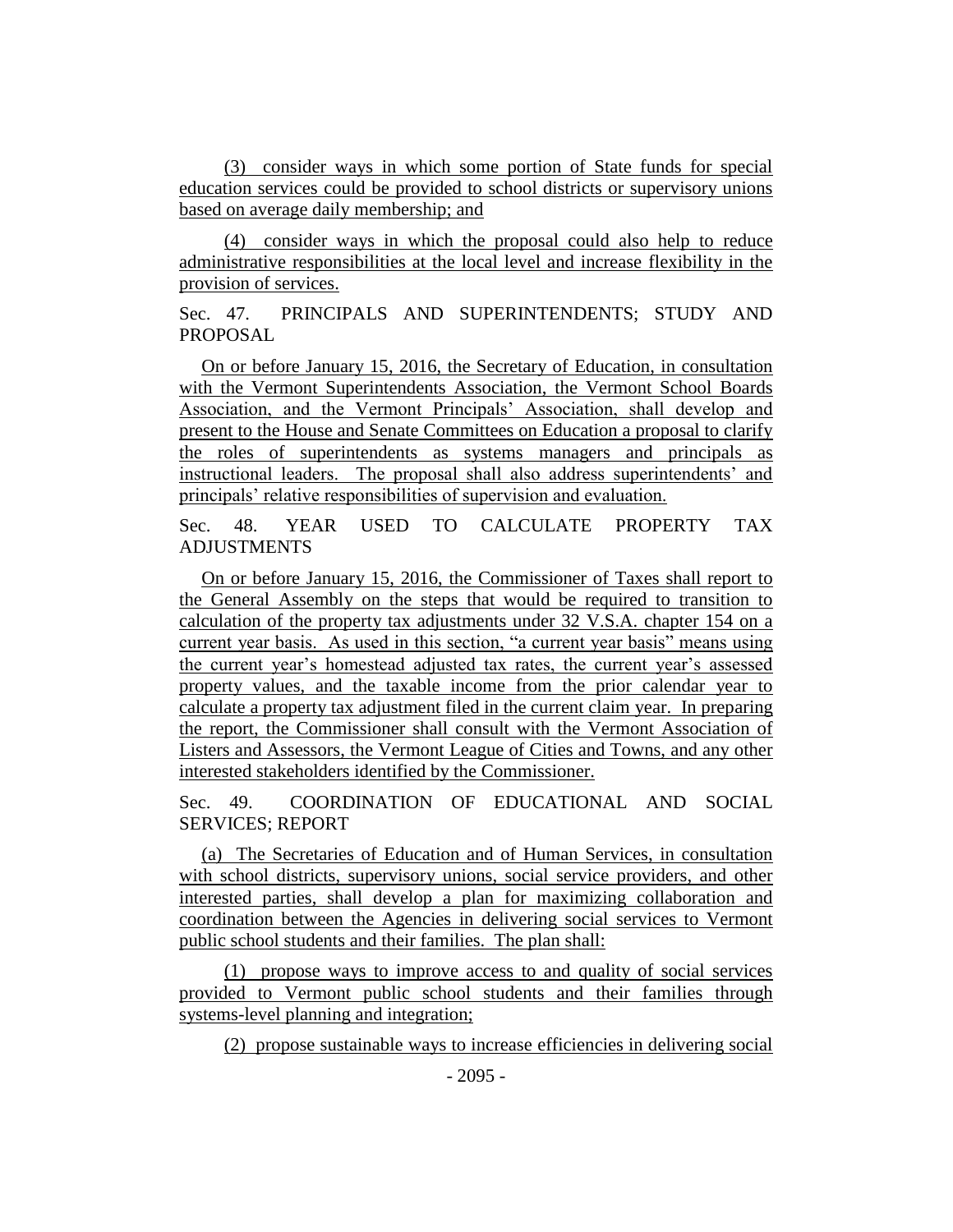services to Vermont public school students and their families while maintaining access and quality, including ways to promote effective communication between the Agencies at the State and local levels;

(3) consider ways in which schools and social service providers can share services, personnel, and other resources, including the use of available space in school buildings by Agency of Human Services personnel;

(4) identify the amounts and sources of spending by the Agency of Human Services and the education system to provide social services to families with school-age children; and

(5) identify any barriers to increased efficiency, statutory or otherwise and including federal and State privacy protections, and propose ways to address these barriers, including any recommendations for legislative action.

(b) On or before January 15, 2016, the Secretaries shall present their plan and recommendations to the Senate Committees on Education and on Health and Welfare and the House Committees on Education and on Human Services.

# Sec. 50. ADEQUACY FUNDING; STUDY

(a) Adequacy funding study. On or before July 15, 2015, the Joint Fiscal Office, in consultation with the President Pro Tempore of the Senate, the Speaker of the House, and the Chairs of the House and Senate Committees on Education, shall develop a request for proposals to conduct a study of the implementation of an adequacy-based education funding system in the State, including a recommendation on the determination of adequacy. The Joint Fiscal Office shall select and enter into a contract with a consultant from among those submitting proposals.

(1) The recommendation for the adequacy determination shall be based on the educational standards adopted under Vermont law, including adherence to Brigham v. Vermont, 166 Vt. 246 (1997), and the promotion of substantial equality of educational opportunity for all Vermont students. The determination shall consider all sources of spending related to education, including spending that is currently characterized as categorical grants, but not including capital expenditures. The determination shall be reached using one of the following four methods: the evidence-based model, the professional judgment model, the successful schools model, or the cost function model.

(2) The consultant shall incorporate the following into the study:

(A) a review of the existing studies of Vermont's education finance system since the enactment of 1998 Acts and Resolves No. 60 and 2004 Acts and Resolves No. 68;

> - 2096 - (B) a review of the existing data collected by the Agency of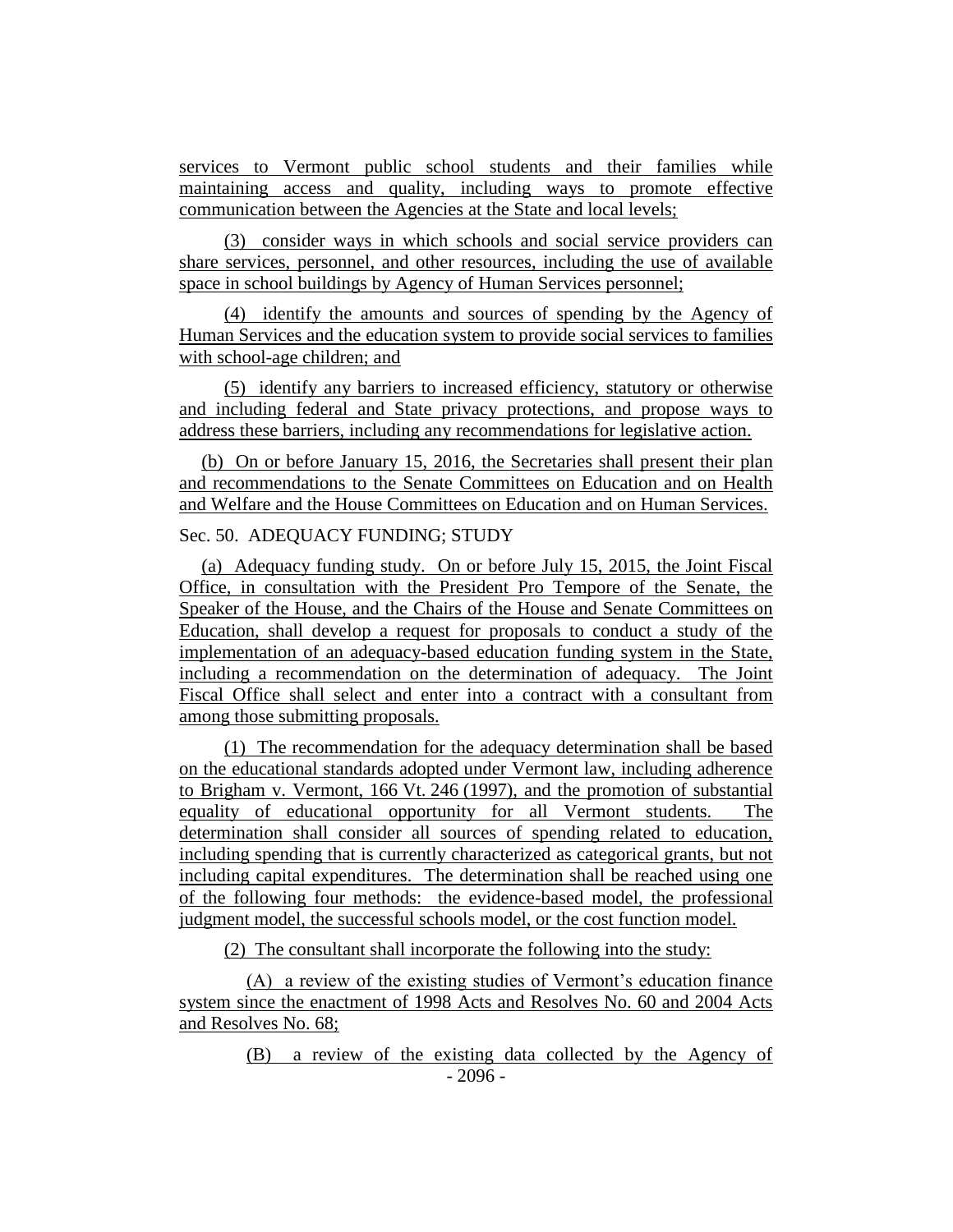Education and the Department of Taxes related to the Vermont education finance system under Act 60 and Act 68; and

(C) a review of adequacy funding systems in comparable states with an emphasis on states in New England and states committed to equity.

(b) Interested stakeholders. The consultant selected shall carry out public participation activities with interested stakeholders as part of its study.

(c) Report. On or before January 15, 2016, the consultant shall submit a report to the General Assembly on the study required by this section.

(d) Technical assistance. The Agency of Education, the Department of Taxes, the Joint Fiscal Office, and the Office of Legislative Council shall assist the consultant with gathering data required for the study.

(e) Funding. Notwithstanding any provision of 16 V.S.A. § 4025(d) to the contrary and prior to any reversions, of the amount appropriated in fiscal year 2015 pursuant to 2014 Acts and Resolves No. 179, Sec. B.505, the sum of up to \$300,000.00 shall be transferred to the Joint Fiscal Office for use in fiscal year 2016 for the purposes of this section.

Sec. 51. EDUCATION SPENDING: HEALTH CARE COSTS

(a) The General Assembly finds:

(1) Health care expenses are a major cause of increases in school budgets and education property taxes.

(2) Until the State solves the problems associated with the cost of health care, it will be increasingly difficult for school districts to contain education spending and education property taxes.

(b) On or before November 1, 2015, as part of the study to identify options and considerations for providing health care coverage to all public employees, the Director of Health Care Reform in the Agency of Administration shall report to the Health Reform Oversight Committee, the House and Senate Committees on Education, the House Committee on Health Care, and the Senate Committee on Health and Welfare with options for:

(1) the design of health benefits for school employees that will not trigger the excise tax on high-cost, employer-sponsored insurance plans pursuant to 26 U.S.C. § 4980I; and

(2) ways to administer the school employees' health benefits, including possibly through the Vermont Education Health Initiative (VEHI), Vermont Health Connect (VHC), or through another applicable mechanism.

(c) When identifying and analyzing the options required by subsection (b)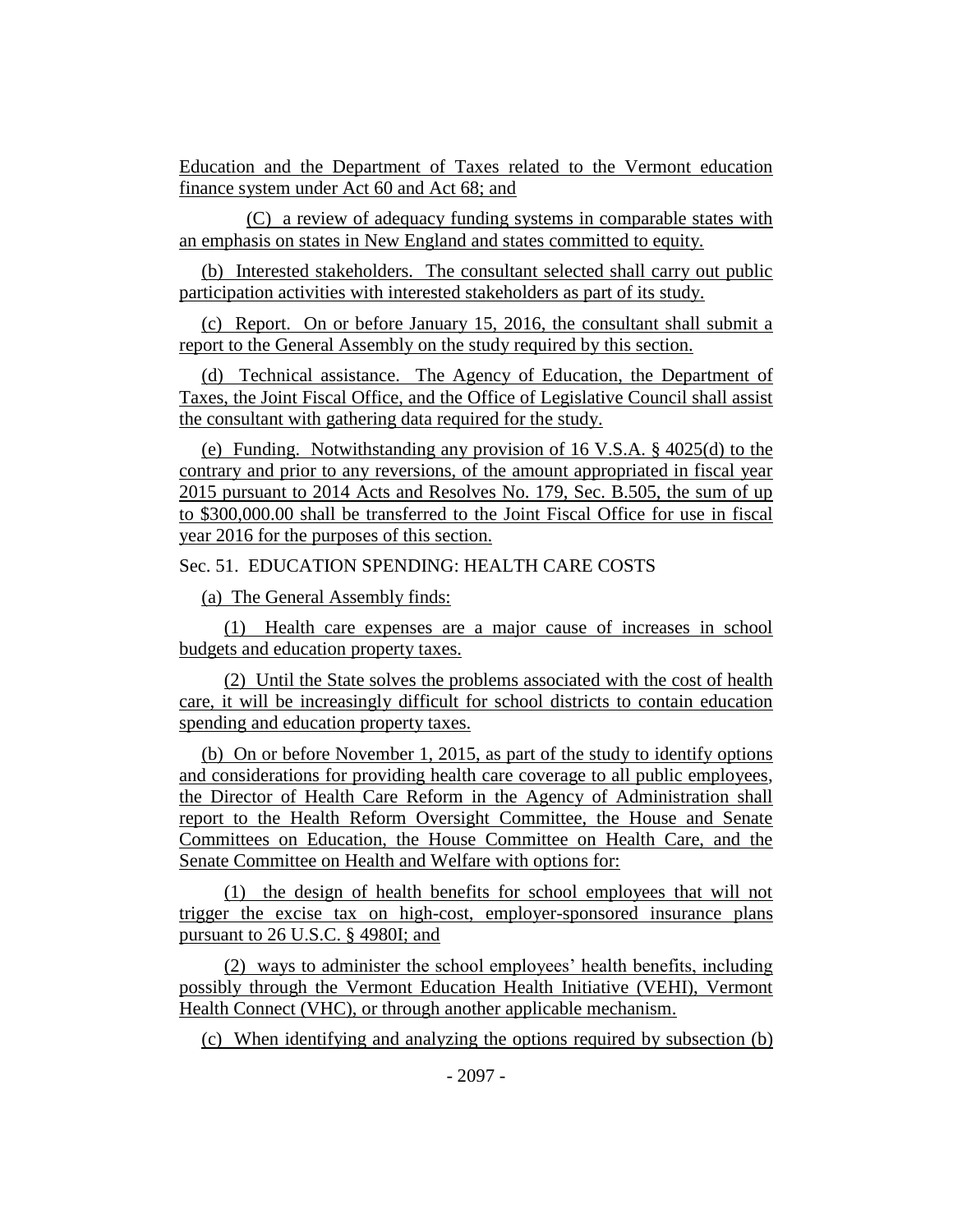of this section, the Director shall consult with representatives of the Vermont – National Education Association, the Vermont School Boards' Association, VEHI, VHC, the Office of the Treasurer, and the Joint Fiscal Office.

\* \* \* Effective Dates \* \* \*

Sec. 52. EFFECTIVE DATES

(a) This section (effective dates) and Secs. 1 through 11 shall take effect on passage.

(b) Sec. 12 (limited service exempt position) shall take effect on July 1, 2015.

(c) Secs. 13 through 19 shall take effect on passage.

(d) Sec 20 (small school support) shall take effect on July 1, 2019, and shall apply to grants made in fiscal year 2020 and after.

(e) Sec. 21 (small school support; metrics) shall take effect on July 1, 2015.

(f) Secs. 22 and 23 (declining enrollment; hold-harmless provision; transition) shall take effect on July 1, 2016.

(g) Secs. 24 and 25 (declining enrollment; hold-harmless provision; repeal; exception) shall take effect on July 1, 2020.

(h) Secs. 26 through 32 (yield; dollar equivalent) shall take effect on July 1, 2015, and shall apply to fiscal year 2017 and after.

(i) Secs. 33 and 34 (ballot language; per equalized pupil spending) shall take effect on July 1, 2015.

(j) Secs. 35 and 36 (fiscal year 2016; tax rates; base education amount) shall take effect on July 1, 2015, and shall apply to fiscal year 2016.

(k) Secs. 37 and 38 (cost containment; education spending; allowable growth) shall take effect on July 1, 2015, and shall apply to fiscal years 2017 and 2018.

(l) Sec. 39 (supervisory union duties; failure to comply; tax rates) shall take effect on July 1, 2016; provided, however, that tax rates shall not be increased pursuant to this section prior to fiscal year 2018.

(m) Sec. 40 (authorities of State Board of Education) shall take effect on July 1, 2020.

(n) Sec. 41 (supervisory union boundaries) shall take effect on passage.

(o) Sec. 42 (supervisory unions; local education agency) shall take effect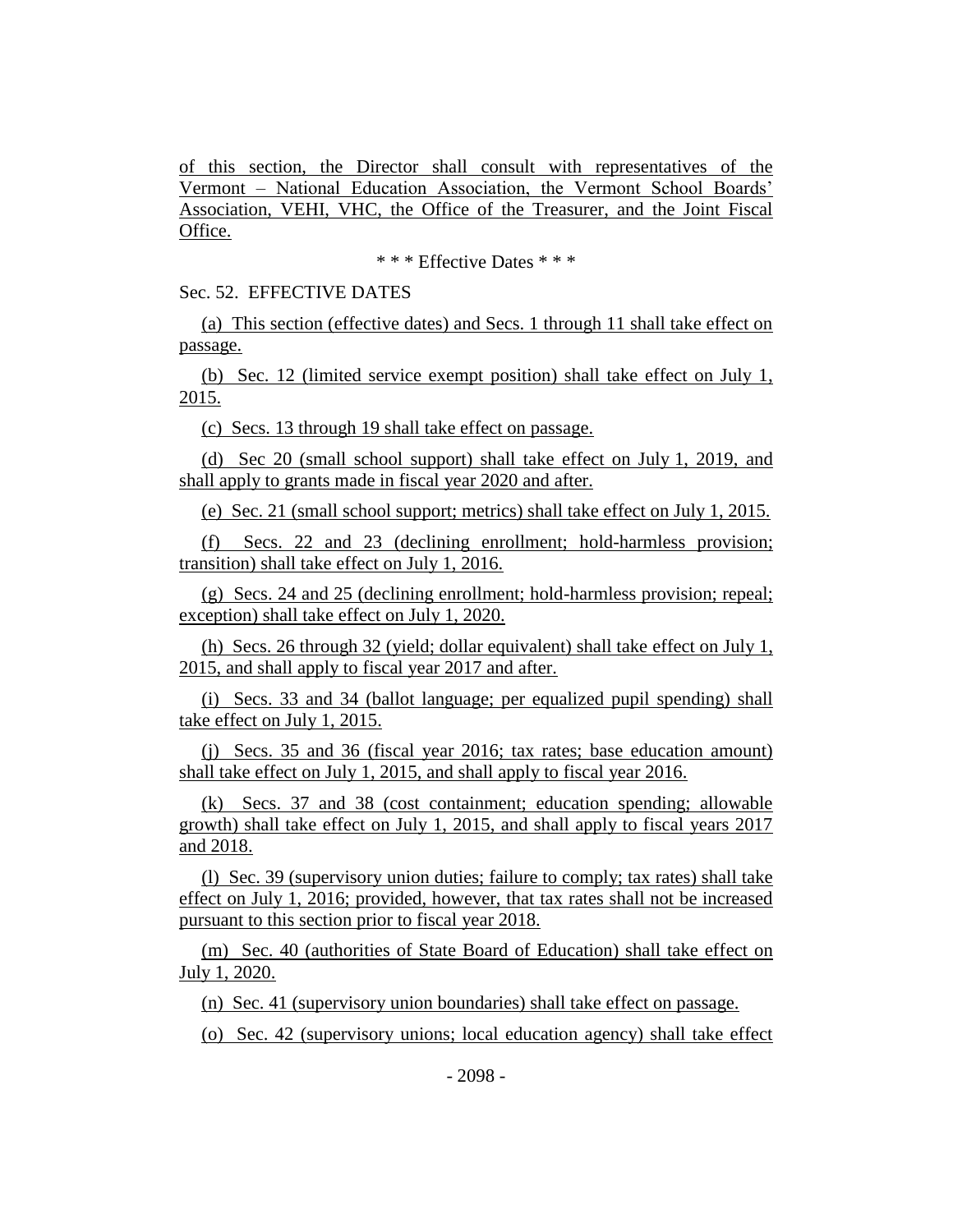on July 1, 2016.

(p) Sec. 43 (transition of employees) shall take effect on passage and shall apply to a New District or New SU that has its first day of operation on or after that date; provided, however, that this section shall not apply to the transition of employees to the new joint contract school scheduled to be operated by the Pomfret and Bridgewater school districts beginning in the 2015–2016 academic year.

(q) Sec. 44 (unified union school district; definition) shall take effect on passage.

(r) Sec. 45 (designation) shall take effect on July 1, 2015.

(s) Secs. 46 through 51 (reports) shall take effect on passage.

*ANN E. CUMMINGS PHILIP E. BARUTH DUSTIN ALLARD DEGREE*

*Committee on the part of the Senate*

*DAVID D. SHARPE BERNARD C. JUSKIEWICZ JOHANNAH L. DONOVAN*

*Committee on the part of the House*

# **ORDERED TO LIE**

# **S. 137.**

An act relating to penalties for selling and dispensing marijuana.

**PENDING ACTION:** Committee Bill for Second Reading

# **CONCURRENT RESOLUTIONS FOR ACTION**

**S.C.R. 17-24** (For text of Resolutions, see Addendum to Senate Calendar for May 14, 2015)

**H.C.R. 158-181** (For text of Resolutions, see Addendum to House Calendar for May 14, 2015)

# **CONCURRENT RESOLUTIONS FOR NOTICE**

**H.C.R. 182** (For text of Resolution, see Addendum to House Calendar for May 15, 2015)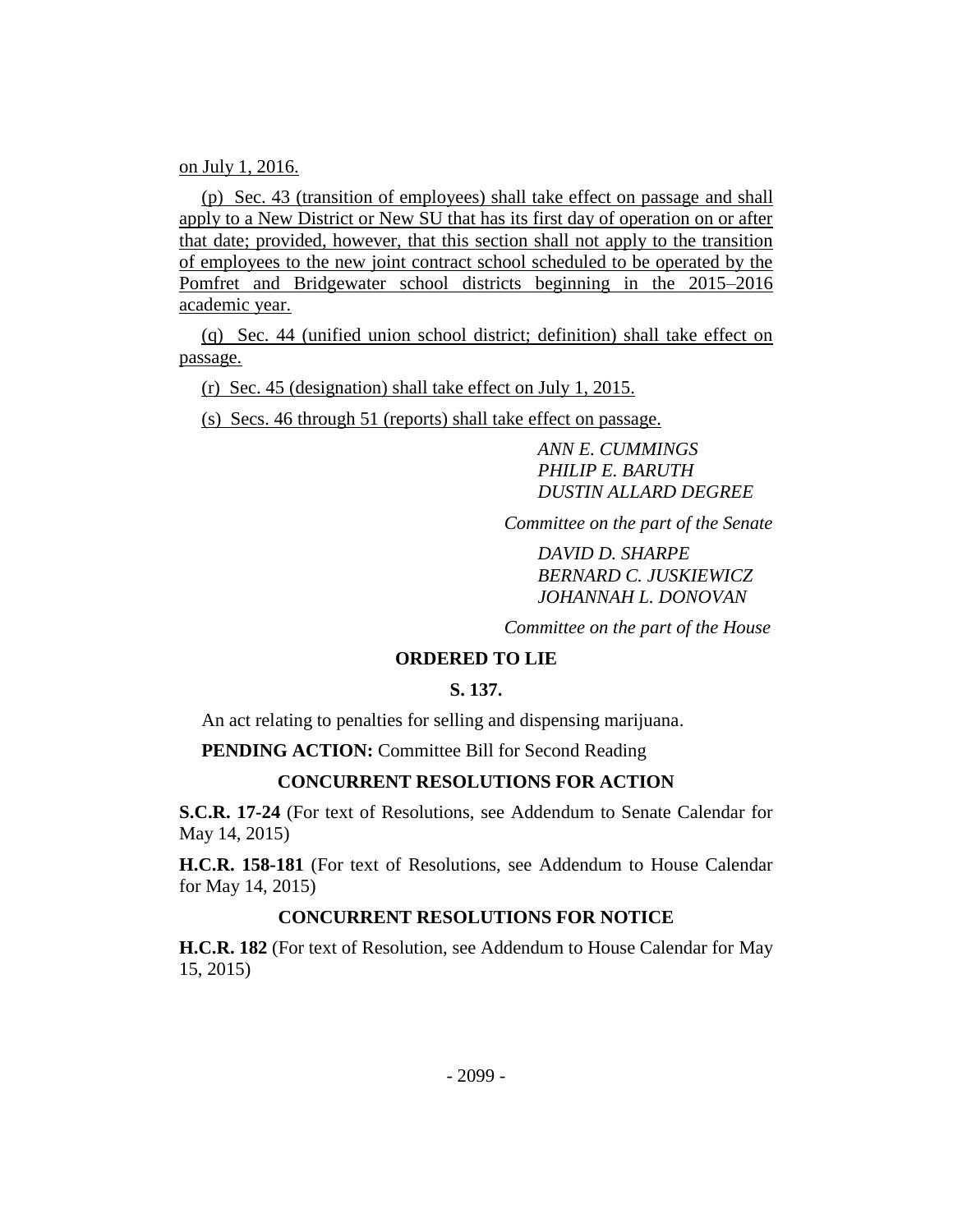## **CONFIRMATIONS**

The following appointments will be considered by the Senate, as a group, under suspension of the Rules, as moved by the President *pro tempore,* for confirmation together and without debate, by consent thereby given by the Senate. However, upon request of any senator, any appointment may be singled out and acted upon separately by the Senate, with consideration given to the report of the Committee to which the appointment was referred, and with full debate; and further, all appointments for the positions of Secretaries of Agencies, Commissioners of Departments, Judges, Magistrates, and members of the Public Service Board shall be fully and separately acted upon.

Lisa Gosselin of Stowe – Commissioner, Department of Economic Development – By Sen. Baruth for the Committee on Econ. Dev., Housing and General Affairs. (5/15/15)

Louis Porter of Adamant – Commissioner, Department of Fish and Wildlife – By Sen. Rodgers for the Committee on Natural Resources and Energy.  $(5/16/15)$ 

Michael Snyder of Stowe – Commissioner, Department of Forest Parks and Recreation – By Sen. Rodgers for the Committee on Natural Resources and Energy. (5/16/15)

Deb Markowitz of Montpelier – Secretary, Agency of Natural Resources – By Sen. Bray for the Committee on Natural Resources and Energy. (5/16/15)

David Mears of Montpelier – Commissioner, Department of Environmental Conservation – By Sen. Campion for the Committee on Natural Resources and Energy. (5/16/15)

Regine Ewins of Shelburne – Member of the Board of Libraries – By Sen. Baruth for the Committee on Education. (5/13/15)

Lucy Comstock-Gay of New Haven – Member of the Board of Libraries – By Sen. Baruth for the Committee on Education. (5/13/15)

J. Edward Pagano of Washington, D.C.- Member of the University of Vermont and Agriculture College Board of Trustees – By Sen. Campion for the Committee on Education. (5/13/15)

Offie Wortham of Johnson – Member of the Community High School of Vermont Board – By Sen. Campion for the Committee on Education. (5/13/15)

Krista Huling of Jeffersonville – Member of the State Board of Education – By Sen. Degree for the Committee on Education. (5/13/15)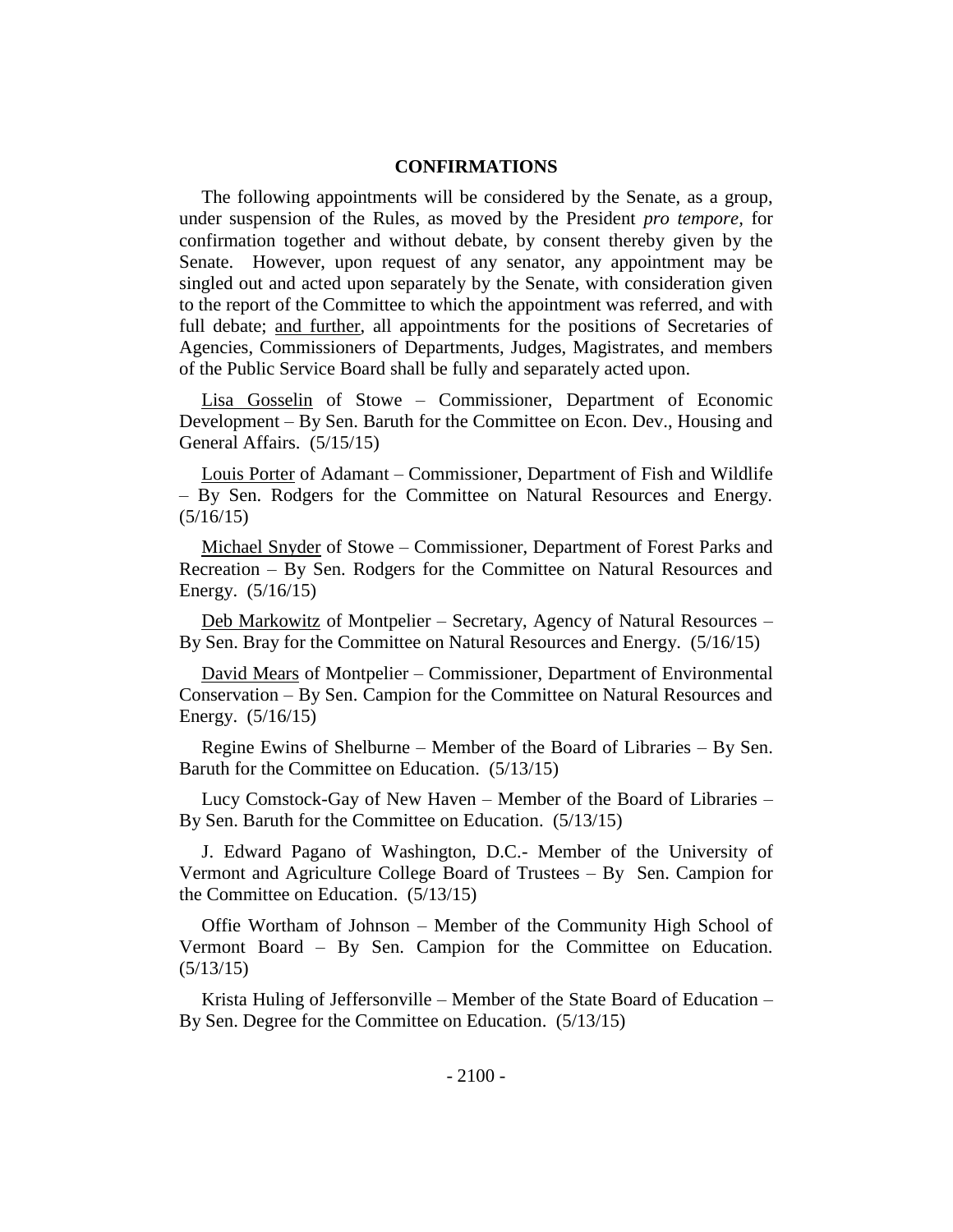Carol Ann Bokan of Shelburne – Member of the Community High School of Vermont Board – By Sen. Zuckerman for the Committee on Education. (5/13/15)

Daniel P. Alcorn of Rutland – Member of the Community High School of Vermont Board – By Sen. Campion for the Committee on Education. (5/13/15)

Lindsay Kurrle of Middlesex – Member of the Vermont State Lottery Commission – By Sen. Cummings for the Committee on Econ. Dev., Housing and General Affairs. (5/14/15)

Emma Marvin of Hyde Park – Member of the Vermont Economic Progress Council – By Sen. Cummings for the Committee on Econ. Dev., Housing and General Affairs. (5/14/15)

Robert Joseph O'Rourke of Rutland – Member of the Vermont Racing Commission – By Sen. Mullin for the Committee on Econ. Dev., Housing and General Affairs. (5/14/15)

Steve Goodrich of North Bennington – Member of the Plumbers Examining Board – By Sen. Mullin for the Committee on Econ. Dev., Housing and General Affairs. (5/14/15)

Richard Park of Williston – Member of the State Labor Relations Board – By Sen. Baruth for the Committee on Econ. Dev., Housing and General Affairs. (5/15/15)

Stephanie O'Brien of So. Burlington – Chair of the Liquor Control Board – By Sen. Baruth for the Committee on Econ. Dev., Housing and General Affairs. (5/15/15)

John Davis of Williston – Member of the Vermont Economic Progress Council – By Sen. Baruth for the Committee on Econ. Dev., Housing and General Affairs. (5/15/15)

Dominic Cloud of Essex – Member of the Vermont Natural Resources Board – By Sen. Campion for the Committee on Natural Resources and Energy. (5/15/15)

William Pickens of Wolcott – Member of the Fish and Wildlife Board – By Sen. Campion for the Committee on Natural Resources and Energy. (5/15/15)

Denise Smith of St. Albans – Member of the Vermont Citizens Advisory Committee on Lake Champlain's Future – By Sen. Campion for the Committee on Natural Resources and Energy. (5/15/15)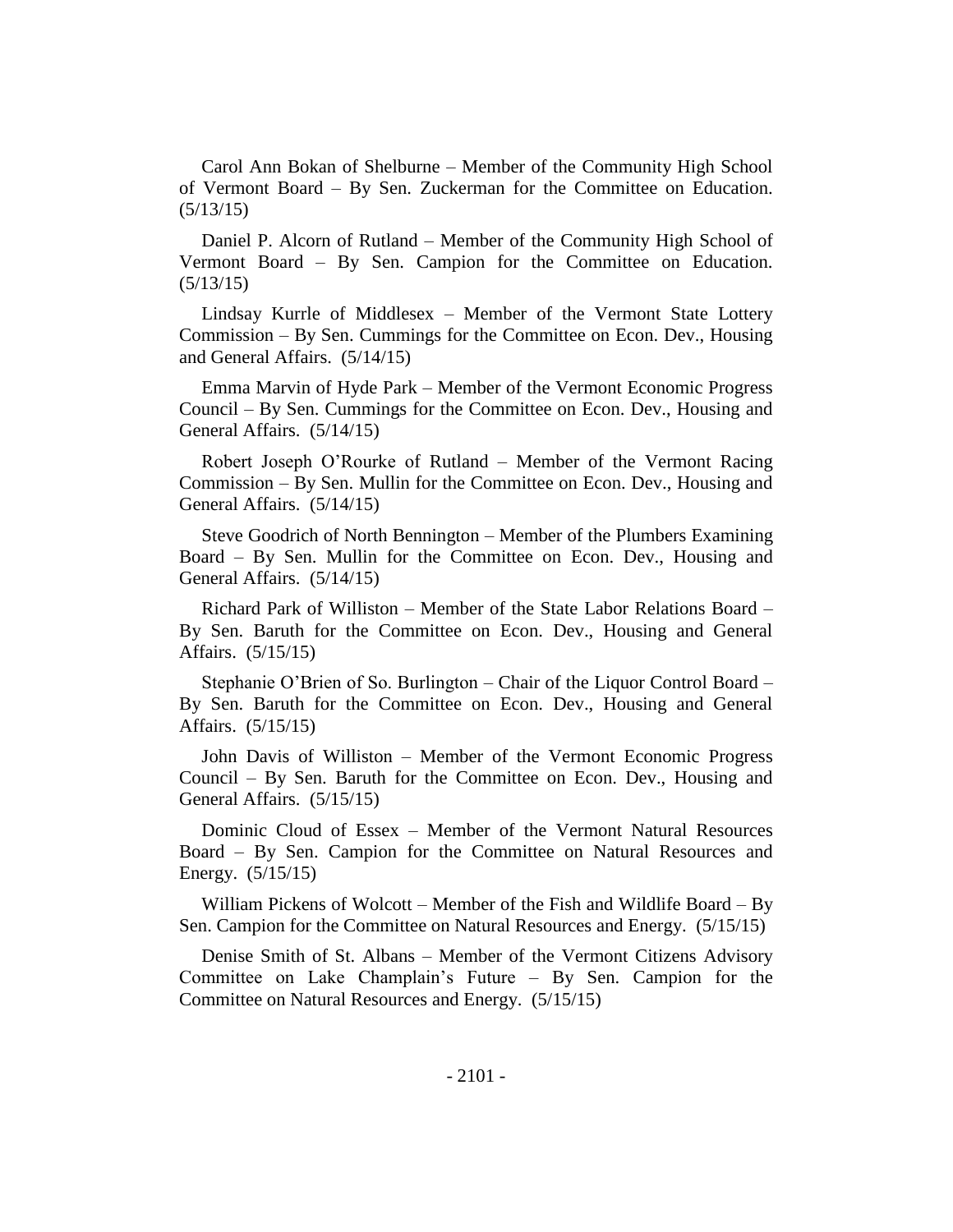Alexander MacDonald of Lincoln – Member of the Vermont Citizens Advisory Committee on Lake Champlain's Future – By Sen. Campion for the Committee on Natural Resources and Energy. (5/15/15)

Robert Fischer of Barre - Member of the Vermont Citizens Advisory Committee on Lake Champlain's Future – By Sen. Campion for the Committee on Natural Resources and Energy. (5/15/15)

Patrick Bartlett of Woodstock – Member of the Current Use Advisory Board - By Sen. Campion for the Committee on Natural Resources and Energy. (5/15/15)

Randy Viens of Georgia - Member of the Current Use Advisory Board - By Sen. Campion for the Committee on Natural Resources and Energy. (5/15/15)

Dennis Mewes of Dummerston – Member of the Fish Wildlife Board - By Sen. Campion for the Committee on Natural Resources and Energy. (5/15/15)

Charles Haynes of East Montpelier – Alternate Member of the Natural Resources Board - By Sen. Campion for the Committee on Natural Resources and Energy. (5/15/15)

Jon Groveman of Marshfield – Chair of the Vermont Natural Resources Board - By Sen. Campion for the Committee on Natural Resources and Energy. (5/15/15)

Catherine Dimitruck of Fairfax – Member of the Vermont Natural Gas and Oil Resources Board – By Sen. Campion for the Committee on Natural Resources and Energy. (5/16/15)

Timothy O'Connor, Jr. of Brattleboro – Member of the Connecticut River Valley Flood Control Commission – By Sen. Campion for the Committee on Natural Resources and Energy. (5/16/15)

Donald Marsh of Montpelier – Member of the Vermont Natural Gas and Oil Resources Board – By Sen. Campion for the Committee on Natural Resources and Energy. (5/16/15)

James Ehlers of Colchester – Member of the Vermont Citizens Advisory Committee on Lake Champlain's Future – By Sen. Campion for the Committee on Natural Resources and Energy. (5/16/15)

John McClain of Bethel – Member of the Current Use Advisory Board – By Sen. Campion for the Committee on Natural Resources and Energy. (5/16/15)

Brendan Joseph Whittaker of Brunswick – Member of the Current Use Advisory Board – By Sen. Campion for the Committee on Natural Resources and Energy. (5/16/15)